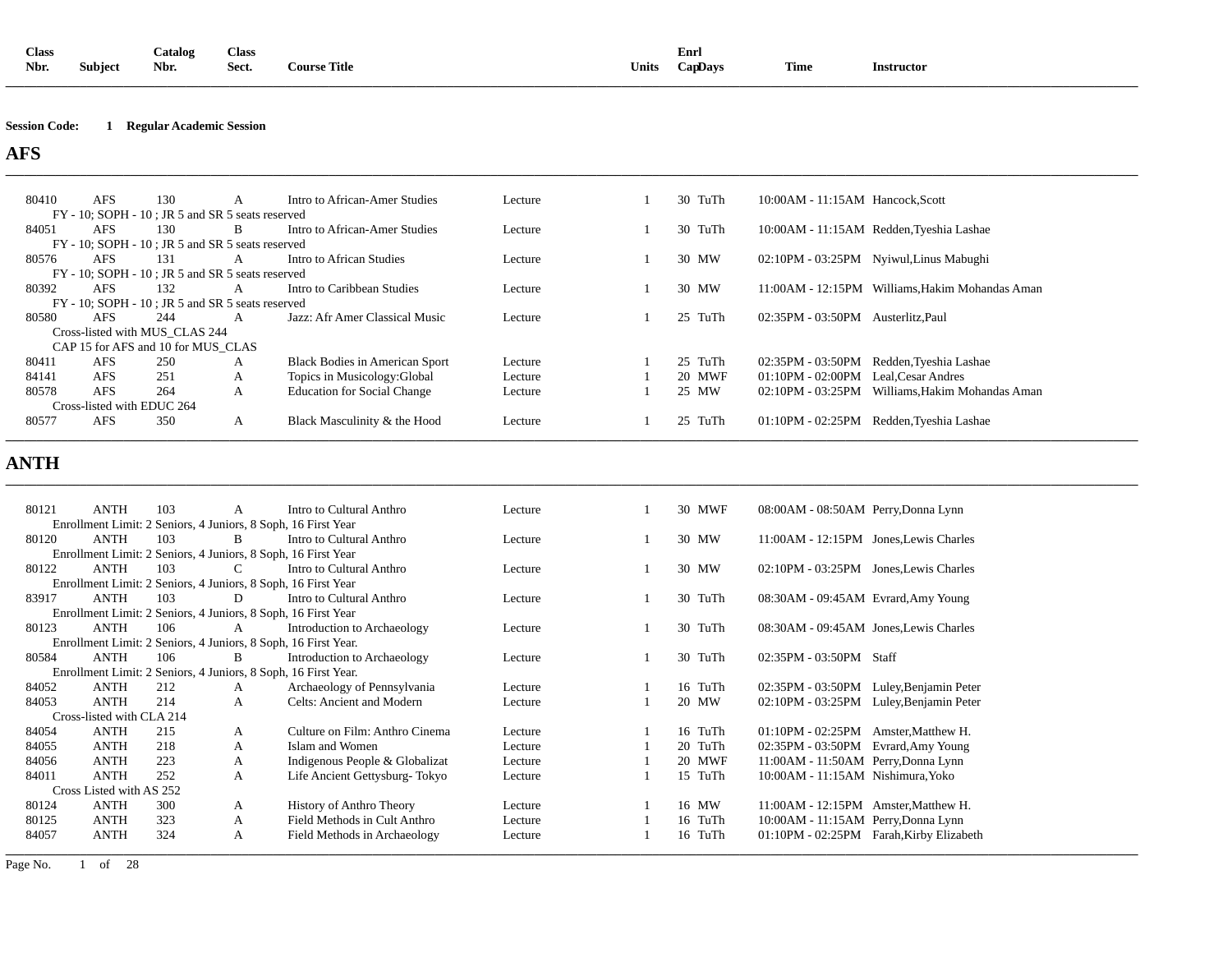| <b>Class</b><br>Nbr. | <b>Subject</b>                           | Catalog<br>Nbr.                            | <b>Class</b><br>Sect.                              | <b>Course Title</b>            |         | <b>Units</b> | Enrl<br>CapDays | <b>Time</b>                             | <b>Instructor</b>                                     |
|----------------------|------------------------------------------|--------------------------------------------|----------------------------------------------------|--------------------------------|---------|--------------|-----------------|-----------------------------------------|-------------------------------------------------------|
| ARB                  |                                          |                                            |                                                    |                                |         |              |                 |                                         |                                                       |
| 80015                | ARB                                      | 101                                        | A                                                  | <b>Elementary Arabic</b>       | Lecture |              |                 |                                         | 20 MTuWTh 10:00AM - 10:50AM Said Ramadan, Abdulkareem |
| 80234                | <b>ARB</b>                               | 101                                        | $\, {\bf B}$                                       | <b>Elementary Arabic</b>       | Lecture |              |                 |                                         | 20 MTuWTh 11:00AM - 11:50AM Said Ramadan.Abdulkareem  |
| 80016                | ARB                                      | 201                                        | А                                                  | Intermediate Arabic            | Lecture |              |                 |                                         | 10 MTuWTh 01:10PM - 02:00PM Said Ramadan, Abdulkareem |
|                      |                                          | Prerequisite: Arabic 102 or its equivalent |                                                    |                                |         |              |                 |                                         | MTuWTh 01:10PM - 02:00PM Said Ramadan, Abdulkareem    |
| <b>ARTH</b>          |                                          |                                            |                                                    |                                |         |              |                 |                                         |                                                       |
| 80250                | <b>ARTH</b>                              | 125                                        | А                                                  | Survey of Western Art          | Lecture |              | 25 TuTh         | 01:10PM - 02:25PM Else, Felicia Marlene |                                                       |
|                      |                                          | Enrollment Limit- 5-SR, 5-JR, 5-SO, 10-FY  |                                                    |                                |         |              |                 |                                         |                                                       |
| 80516                | <b>ARTH</b>                              | 126                                        | A                                                  | Modern and Contemporary Art    | Lecture |              | 25 MWF          | 10:00AM - 10:50AM Staff                 |                                                       |
|                      |                                          | Seats: 10 FY; 5 SOPH; 10 JR/SR             |                                                    |                                |         |              |                 |                                         |                                                       |
| 80133                | <b>ARTH</b>                              | 131                                        | A                                                  | Introduction to Asian Art      | Lecture |              | 25 TuTh         | 10:00AM - 11:15AM Sun, Yan              |                                                       |
|                      |                                          | Enrollment Limit: 10-SR/JR, 5-SO, 10-FY    |                                                    |                                |         |              |                 |                                         |                                                       |
| 84058                | <b>ARTH</b>                              | 201                                        | A                                                  | Arts of Ancient Greece & Rome  | Lecture |              | 25 TuTh         | 02:35PM - 03:50PM Else, Felicia Marlene |                                                       |
| 80261                | Cross-listed with CLA 201<br><b>ARTH</b> | 214                                        | A                                                  | Methods in Art History         | Lecture |              | 15 M            | 01:10PM - 03:40PM Sun, Yan              |                                                       |
|                      |                                          |                                            | Prerequisite: ARTH 125 or permission of Instructor |                                |         |              |                 |                                         |                                                       |
| 80589                | <b>ARTH</b>                              | 225                                        | A                                                  | Hist & Theory of Photography   | Lecture |              | $25$ TuF        | 11:25AM - 12:40PM Egan, Shannon         |                                                       |
| 80591                | <b>ARTH</b>                              | 234                                        | A                                                  | Arts of China                  | Lecture |              | 20 TuTh         | 01:10PM - 02:25PM Sun, Yan              |                                                       |
| 80588                | <b>ARTH</b>                              | 303                                        | A                                                  | Art of the Italian Renaissance | Lecture |              | 20 MW           | 02:10PM - 03:25PM Else, Felicia Marlene |                                                       |
| <b>ARTS</b>          |                                          |                                            |                                                    |                                |         |              |                 |                                         |                                                       |
| 80167                | <b>ARTS</b>                              | 141                                        | A                                                  | Introduction to Drawing        | Studio  |              | 15 TuTh         | 06:30PM - 08:20PM Staff                 |                                                       |
|                      |                                          |                                            | 5 Sophomore and 10 First Year Students only        |                                |         |              |                 |                                         |                                                       |
| 80168                | <b>ARTS</b>                              | 141                                        | B                                                  | Introduction to Drawing        | Studio  |              | 15 MW           |                                         | 09:00AM - 10:50AM Gebhart.Tina Michelle               |

|       |                                      |     | 5 Sophomore and 10 First Year Students only |                               |        |         |                                    |                                             |
|-------|--------------------------------------|-----|---------------------------------------------|-------------------------------|--------|---------|------------------------------------|---------------------------------------------|
| 80170 | <b>ARTS</b>                          | 141 |                                             | Introduction to Drawing       | Studio | 15 TuTh | $01:10PM - 03:00PM$                | Warwick.Mark K.                             |
|       |                                      |     | 5 Sophomore and 10 First Year Students only |                               |        |         |                                    |                                             |
| 80249 | <b>ARTS</b>                          | 141 | D                                           | Introduction to Drawing       | Studio | 15 TuTh | 01:10PM - 03:00PM                  | Stiegemeier, Austin Keith                   |
|       |                                      |     | 5 Sophomore and 10 First Year Students only |                               |        |         |                                    |                                             |
| 84059 | <b>ARTS</b>                          | 141 | E                                           | Introduction to Drawing       | Studio | 15 MW   | $01:10PM - 03:00PM$ Staff          |                                             |
|       |                                      |     | 5 Sophomore and 10 First Year Students only |                               |        |         |                                    |                                             |
| 84060 | <b>ARTS</b>                          | 160 | А                                           | Introduction to Digital Media | Studio | 20 TuTh | $01:10PM - 03:00PM$ Staff          |                                             |
| 80171 | <b>ARTS</b>                          | 251 | A                                           | Introduction to Painting      | Studio | 14 TuTh |                                    | 09:00AM - 10:50AM Stiegemeier, Austin Keith |
|       |                                      |     | Pre-Req: Intro to Drawing Class ARTS 141    |                               |        |         |                                    |                                             |
| 80169 | <b>ARTS</b>                          | 261 | A                                           | Introduction to Sculpture     | Studio | MW<br>8 | 09:00AM - 10:50AM Warwick, Mark K. |                                             |
|       |                                      |     | Pre-Req: Intro to Drawing Class ARTS 141    |                               |        |         |                                    |                                             |
| 80302 | ARTS                                 | 262 | А                                           | Intermediate Sculpture        | Studio | MW<br>8 | $01:10PM - 03:00PM$                | Warwick.Mark K.                             |
|       | Pre-Req: Intro to Sculpture ARTS 261 |     |                                             |                               |        |         |                                    |                                             |
| 84061 | <b>ARTS</b>                          | 263 | A                                           | Introduction to Ceramics      | Studio | 10 TuTh |                                    | 09:00AM - 10:50AM Gebhart. Tina Michelle    |
|       |                                      |     | Enrollment Limit: 2-SR; 2-JR; 3-SO; 3-FY    |                               |        |         |                                    |                                             |

Page No. 2 of 28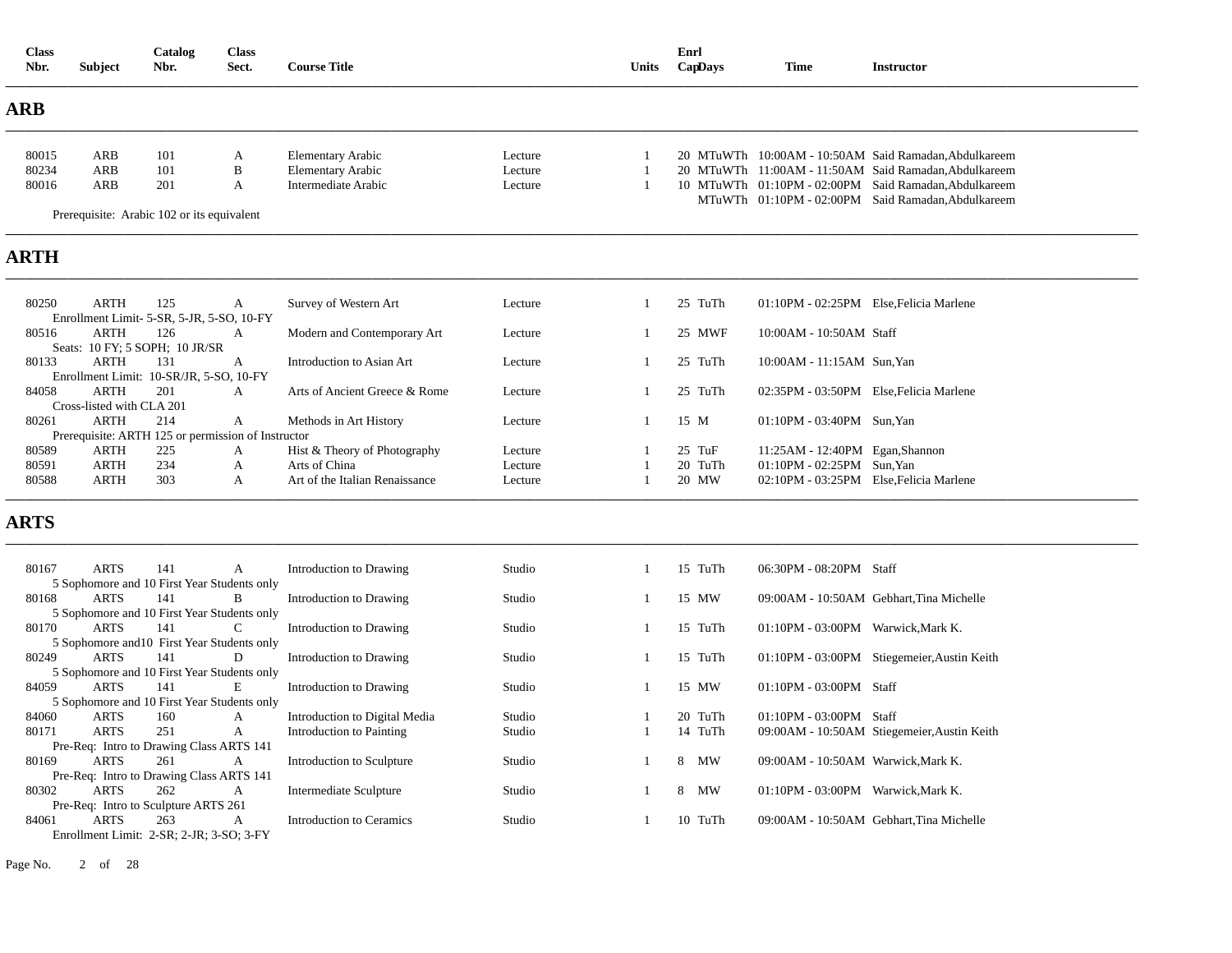| <b>Class</b><br>Nbr. | <b>Subject</b>                   | Catalog<br>Nbr.                                             | <b>Class</b><br>Sect. | <b>Course Title</b>                                                                                                                                                                                                                          |                          | Units | Enrl<br>CapDays | <b>Time</b>                                                          | <b>Instructor</b>                             |
|----------------------|----------------------------------|-------------------------------------------------------------|-----------------------|----------------------------------------------------------------------------------------------------------------------------------------------------------------------------------------------------------------------------------------------|--------------------------|-------|-----------------|----------------------------------------------------------------------|-----------------------------------------------|
| <b>ARTS</b>          |                                  |                                                             |                       |                                                                                                                                                                                                                                              |                          |       |                 |                                                                      |                                               |
| 84062                | <b>ARTS</b>                      | 265                                                         | A                     | Introduction to Photography                                                                                                                                                                                                                  | Studio                   | 1     | 15 TuTh         | 06:30PM - 08:20PM Staff                                              |                                               |
| <b>AS</b>            |                                  |                                                             |                       |                                                                                                                                                                                                                                              |                          |       |                 |                                                                      |                                               |
| 83950                | AS                               | 227                                                         | A                     | Folktales and Fairy Tales                                                                                                                                                                                                                    | Lecture                  |       | 25 WF           | 02:10PM - 03:25PM Li, Jing                                           |                                               |
| 84009                | AS<br>Cross Listed with ANTH 252 | 252                                                         | A                     | Life Ancient Gettysburg-Tokyo                                                                                                                                                                                                                | Lecture                  |       | 15 TuTh         | 10:00AM - 11:15AM Nishimura, Yoko                                    |                                               |
| 84010                | AS                               | 352                                                         | A                     | Life Ancient Gettysburg-Tokyo                                                                                                                                                                                                                | Lecture                  |       | 15 TuTh         | 10:00AM - 11:15AM Nishimura, Yoko                                    |                                               |
| <b>AST</b>           |                                  |                                                             |                       |                                                                                                                                                                                                                                              |                          |       |                 |                                                                      |                                               |
| 83962                | AST                              | 101<br>Enrollment: 10-SR, 10-JR, 10-SO, 10-FY               | A                     | Solar System Astronomy                                                                                                                                                                                                                       | Lecture                  |       | <b>40 MWF</b>   |                                                                      | 01:10PM - 02:00PM Milingo, Jacquelynne Brenda |
| 83963                | AST                              | 101                                                         | B                     | Solar System Astronomy                                                                                                                                                                                                                       | Lecture                  |       | <b>40 MWF</b>   |                                                                      | 02:10PM - 03:00PM Milingo, Jacquelynne Brenda |
|                      |                                  | Enrollment: 10-SR, 10-JR, 10-SO, 10-FY                      |                       |                                                                                                                                                                                                                                              |                          |       |                 |                                                                      |                                               |
| 83964                | AST                              | 101                                                         | L1<br>L2              | Solar System Astronomy                                                                                                                                                                                                                       | Laboratory               |       | 20 M            | 07:00PM - 10:00PM Clarke, Ian R.                                     |                                               |
| 83965<br>83969       | AST<br>AST                       | 101<br>101                                                  | L <sub>3</sub>        | Solar System Astronomy<br>Solar System Astronomy                                                                                                                                                                                             | Laboratory<br>Laboratory |       | $20$ Tu<br>20 W | 07:00PM - 10:00PM Clarke, Ian R.<br>07:00PM - 10:00PM Clarke, Ian R. |                                               |
| 83970                | AST                              | 101                                                         | L <sub>4</sub>        | Solar System Astronomy                                                                                                                                                                                                                       | Laboratory               |       | 20 Th           | 07:00PM - 10:00PM Clarke, Ian R.                                     |                                               |
| <b>BIO</b>           |                                  |                                                             |                       |                                                                                                                                                                                                                                              |                          |       |                 |                                                                      |                                               |
| 80221                | <b>BIO</b>                       | 101<br>Non-majors offering; fulfills graduation requirement | A                     | <b>Basic Biological Concepts</b>                                                                                                                                                                                                             | Lecture                  | -1    | 32 MWF          |                                                                      | 09:00AM - 09:50AM Klabonski, Lauren Allison   |
| 80222                | <b>BIO</b>                       | 101                                                         | L <sub>01</sub>       | <b>Basic Biological Concepts</b>                                                                                                                                                                                                             | Laboratory               |       | 16 Th           | $01:10PM - 04:00PM$ Staff                                            |                                               |
|                      |                                  | Non-majors offering; fulfills graduation requirement        |                       |                                                                                                                                                                                                                                              |                          |       |                 |                                                                      |                                               |
| 80223                | <b>BIO</b>                       | 101                                                         | L <sub>02</sub>       | <b>Basic Biological Concepts</b>                                                                                                                                                                                                             | Laboratory               |       | 16 Th           | 07:00PM - 09:50PM Staff                                              |                                               |
|                      |                                  | Non-majors offering; fulfills graduation requirement        |                       |                                                                                                                                                                                                                                              |                          |       |                 |                                                                      |                                               |
| 80099                | <b>BIO</b>                       | 111<br>Required course for BIO, BMB, HS Majors              | A                     | Intro to Ecology & Evolution<br>Enrollment Limit: 30 spaces reserved for FY students, Seniors need permission of chair or instructor.                                                                                                        | Lecture                  |       | 32 MWF          |                                                                      | 09:00AM - 09:50AM Trillo, Paula Alejandra     |
| 80100                | <b>BIO</b>                       | 111                                                         | B                     | Intro to Ecology & Evolution                                                                                                                                                                                                                 | Lecture                  |       | 32 MWF          |                                                                      | 10:00AM - 10:50AM Delesalle, Veronique A.     |
|                      |                                  | Required course for BIO, BMB, HS Majors                     |                       | Enrollment Limit: 30 spaces reserved for FY students Seniors need permission of chair or instructor.                                                                                                                                         |                          |       |                 |                                                                      |                                               |
| 80438                | <b>BIO</b>                       | 111<br>Required course for BIO, BMB, HS Majors              | $\mathbf C$           | Intro to Ecology & Evolution<br>Enrollment Limit: 30 spaces reserved for FY students Seniors need permission of chair or instructor.                                                                                                         | Lecture                  |       | 32 MWF          | 08:00AM - 08:50AM Urcuyo, Istvan A.                                  |                                               |
| 80439                | <b>BIO</b>                       | 111                                                         | D                     | Intro to Ecology & Evolution                                                                                                                                                                                                                 | Lecture                  |       | 32 MWF          | 09:00AM - 09:50AM Kerney, Ryan                                       |                                               |
| 80440<br>Page No.    | <b>BIO</b><br>3 of 28            | 111<br>Required course for BIO, BMB, HS Majors              | Е                     | Enrollment Limit: 30 spaces reserved for FY students Seniors need permission of chair or instructor.<br>Intro to Ecology & Evolution<br>Enrollment Limit: 30 spaces reserved for FY students Seniors need permission of chair or instructor. | Lecture                  |       | 32 MWF          |                                                                      | 10:00AM - 10:50AM Trillo, Paula Alejandra     |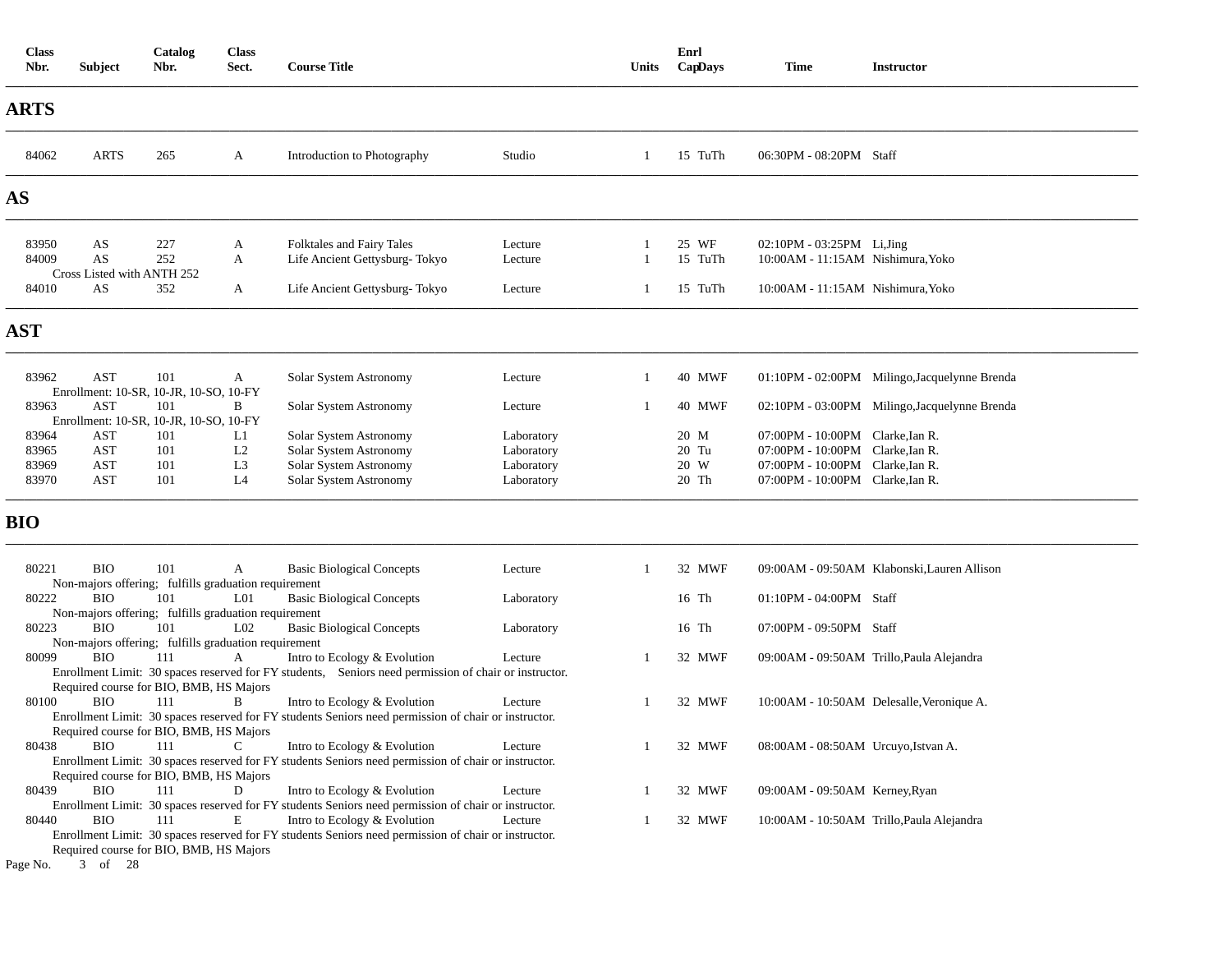| <b>Class</b> |                | Catalog | <b>Class</b> |                     |       | Enrl    |             |                 |
|--------------|----------------|---------|--------------|---------------------|-------|---------|-------------|-----------------|
| Nbr.         | <b>Subject</b> | Nbr.    | Sect.        | <b>Course Title</b> | Units | CapDays | <b>Time</b> | Instructor<br>. |
|              |                |         |              |                     |       |         |             |                 |

# **BIO**

| 80441 | <b>BIO</b> | 111                                                     | $\boldsymbol{\mathrm{F}}$ | Intro to Ecology & Evolution                                                                         | Lecture     | $\overline{1}$ | 32 MWF     | 11:00AM - 11:50AM Ferster, Betty Susan        |
|-------|------------|---------------------------------------------------------|---------------------------|------------------------------------------------------------------------------------------------------|-------------|----------------|------------|-----------------------------------------------|
|       |            |                                                         |                           | Enrollment Limit: 26 spaces reserved for FY students Seniors need permission of chair or instructor. |             |                |            |                                               |
|       |            | Required course for BIO, BMB, HS Majors                 |                           |                                                                                                      |             |                |            |                                               |
| 80101 | <b>BIO</b> | 111                                                     | L <sub>01</sub>           | Intro to Ecology & Evolution                                                                         | Laboratory  |                | 16 M       | 01:10PM - 04:00PM Staff                       |
|       |            | Required course for BIO, BMB, HS Majors                 |                           |                                                                                                      |             |                |            |                                               |
| 80102 | BIO        | 111                                                     | L <sub>02</sub>           | Intro to Ecology & Evolution                                                                         | Laboratory  |                | 16 M       | 07:00PM - 09:50PM Staff                       |
|       |            | Required course for BIO, BMB, HS Majors                 |                           |                                                                                                      |             |                |            |                                               |
| 80103 | <b>BIO</b> | 111                                                     | L <sub>03</sub>           | Intro to Ecology & Evolution                                                                         | Laboratory  |                | 16 W       | 01:10PM - 04:00PM Staff                       |
|       |            | Required course for BIO, BMB, HS Majors                 |                           |                                                                                                      |             |                |            |                                               |
| 80104 | <b>BIO</b> | 111                                                     | L <sub>04</sub>           | Intro to Ecology & Evolution                                                                         | Laboratory  |                | 16 Tu      | 01:10PM - 04:00PM Staff                       |
|       |            | Required course for BIO, BMB, HS Majors                 |                           |                                                                                                      |             |                |            |                                               |
| 80105 | <b>BIO</b> | 111                                                     | L <sub>05</sub>           | Intro to Ecology & Evolution                                                                         | Laboratory  |                | 16 Tu      | 07:00PM - 09:50PM Staff                       |
|       |            | Required course for BIO, BMB, HS Majors                 |                           |                                                                                                      |             |                |            |                                               |
| 80442 | <b>BIO</b> | 111                                                     | L <sub>06</sub>           | Intro to Ecology & Evolution                                                                         | Laboratory  |                | 16 M       | $01:10PM - 04:00PM$ Kerney, Ryan              |
|       |            | Required course for BIO, BMB, HS Majors                 |                           |                                                                                                      |             |                |            |                                               |
| 80858 | <b>BIO</b> | 111                                                     | L07                       | Intro to Ecology & Evolution                                                                         | Laboratory  |                | 16 M       | 07:00PM - 09:50PM Staff                       |
|       |            | Required course for BIO, BMB, HS Majors                 |                           |                                                                                                      |             |                |            |                                               |
| 80443 | <b>BIO</b> | 111                                                     | L <sub>08</sub>           | Intro to Ecology & Evolution                                                                         | Laboratory  |                | 16 Tu      | 08:30AM - 11:20AM Kerney, Ryan                |
|       |            | Required course for BIO, BMB, HS Majors                 |                           |                                                                                                      |             |                |            |                                               |
| 80444 | <b>BIO</b> | 111                                                     | L <sub>09</sub>           | Intro to Ecology & Evolution                                                                         | Laboratory  |                | 16 Tu      | 01:10PM - 04:00PM Staff                       |
|       |            | Required course for BIO, BMB, HS Majors                 |                           |                                                                                                      |             |                |            |                                               |
| 80445 | <b>BIO</b> | 111                                                     | L10                       | Intro to Ecology & Evolution                                                                         | Laboratory  |                | 16 Tu      | 07:00PM - 09:50PM Staff                       |
|       |            | Required course for BIO, BMB, HS Majors                 |                           |                                                                                                      |             |                |            |                                               |
| 80446 | <b>BIO</b> | 111                                                     | L11                       | Intro to Ecology & Evolution                                                                         | Laboratory  |                | 16 W       | 01:10PM - 04:00PM Staff                       |
|       |            | Required course for BIO, BMB, HS Majors                 |                           |                                                                                                      |             |                |            |                                               |
| 80447 | <b>BIO</b> | 111                                                     | L12                       | Intro to Ecology & Evolution                                                                         | Laboratory  |                | 16 W       | 07:00PM - 09:50PM Staff                       |
|       |            | Required course for BIO, BMB, HS Majors                 |                           |                                                                                                      |             |                |            |                                               |
| 80106 | <b>BIO</b> | 211                                                     | А                         | Genetics                                                                                             | Lecture     | -1             | 32 F       | 03:10PM - 04:00PM Powell, Jennifer Ruth       |
|       |            |                                                         |                           |                                                                                                      |             |                | <b>MWF</b> | 11:00AM - 11:50AM Powell, Jennifer Ruth       |
|       |            | Pre-requisite of BIO 112 with C- or better and CHEM 107 |                           |                                                                                                      |             |                |            |                                               |
| 80107 | <b>BIO</b> | 211                                                     | LA1                       | Genetics                                                                                             | Laboratory  |                | 16 M       | 01:10PM - 05:00PM Powell, Jennifer Ruth       |
| 80108 | <b>BIO</b> | 211                                                     | LA <sub>2</sub>           | Genetics                                                                                             | Laboratory  |                | 16 Tu      | 01:10PM - 05:00PM Powell, Jennifer Ruth       |
| 80253 | <b>BIO</b> | 212                                                     | A                         | Cell Biology                                                                                         | Lecture     | -1             | 48 MWF     | 11:00AM - 11:50AM Kittelberger, James Matthew |
|       |            | Pre-requisite of BIO 112 and CHEM108 with C- or better  |                           |                                                                                                      |             |                |            |                                               |
| 80254 | <b>BIO</b> | 212                                                     | LA1                       | Cell Biology                                                                                         | Laboratory  |                | 16 W       | 01:10PM - 05:00PM Kittelberger, James Matthew |
| 80255 | <b>BIO</b> | 212                                                     | LA <sub>2</sub>           | Cell Biology                                                                                         | Laboratory  |                | 16 W       | 06:30PM - 10:20PM Staff                       |
| 80262 | <b>BIO</b> | 212                                                     | LA3                       | Cell Biology                                                                                         | Laboratory  |                | 16 Th      | 01:10PM - 05:00PM Solis, Angel                |
| 83959 | <b>BIO</b> | 217                                                     | A                         | Evol Survey of Plant Kingdom                                                                         | Lecture     | -1             | 16 MWF     | 09:00AM - 09:50AM Ferster, Betty Susan        |
| 83960 | <b>BIO</b> | 217                                                     | LA1                       | Evol Survey of Plant Kingdom                                                                         | Laboratory  |                | 16 M       | 01:10PM - 04:00PM Ferster, Betty Susan        |
| 83932 | <b>BIO</b> | 227                                                     | A                         | <b>Invertebrate Zoology</b>                                                                          | Lecture/Lab | -1             | 12 TuTh    | $01:10$ PM - 04:00PM Fong, Peter              |
| 80671 | <b>BIO</b> | 236                                                     | $\mathbf{A}$              | <b>Biology of Aging</b>                                                                              | Lecture     | $\overline{1}$ | 16 MWF     | 10:00AM - 10:50AM Klabonski, Lauren Allison   |
|       |            | Seats: 6 Sophomore ; 10 Junior/Senior                   |                           |                                                                                                      |             |                |            |                                               |
| 80672 | <b>BIO</b> | 236                                                     | LA1                       | <b>Biology of Aging</b>                                                                              | Laboratory  |                | 16 M       | 01:10PM - 04:00PM Klabonski, Lauren Allison   |
| 80490 | <b>BIO</b> | 260                                                     | A                         | <b>Biostatistics</b>                                                                                 | Lecture     | 1              | 24 MWF     | 09:00AM - 09:50AM Hiraizumi, Kazuo            |
| 83956 | <b>BIO</b> | 260                                                     | LA1                       | <b>Biostatistics</b>                                                                                 | Laboratory  |                | 24 Tu      | 01:10PM - 04:00PM Hiraizumi, Kazuo            |
| 83957 | <b>BIO</b> | 314                                                     | A                         | Evolution                                                                                            | Lecture     |                | 16 MWF     | 11:00AM - 11:50AM Delesalle, Veronique A.     |
| 83958 | <b>BIO</b> | 314                                                     | LA1                       | Evolution                                                                                            | Laboratory  |                | 16 W       | 01:10PM - 04:00PM Delesalle, Veronique A.     |

Page No. 4 of 28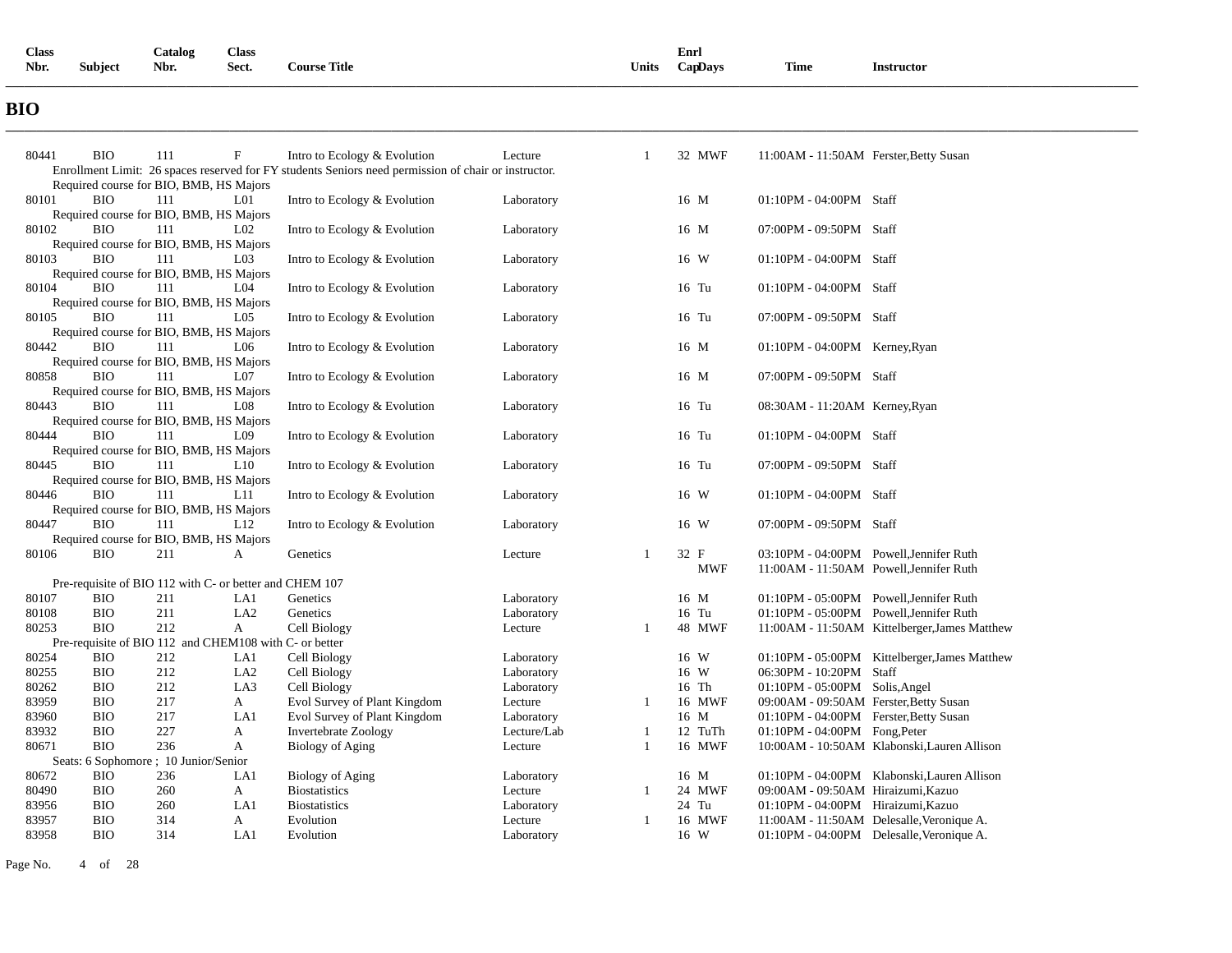| 332<br>84063<br><b>BIO</b><br>A<br>Immunobiology<br>Lecture<br>16 TuTh<br>10:00AM - 11:15AM Solis, Angel<br>1<br>332<br>84064<br><b>BIO</b><br>DA1<br>Discussion<br>16 F<br>01:10PM - 02:00PM Solis, Angel<br>Immunobiology<br>83924<br><b>BIO</b><br>340<br><b>Comparative Animal Physiology</b><br>Lecture/Lab<br>12 TuTh<br>01:10PM - 05:00PM Staff<br>A<br>-1<br>80109<br><b>BIO</b><br>351<br><b>Molecular Genetics</b><br>16 MWF<br>12:00PM - 12:50PM James, Steven William<br>A<br>Lecture<br>1<br>Pre-requisites: BIO 211 and 212<br><b>BIO</b><br>351<br>LA1<br><b>Molecular Genetics</b><br>8<br>Tu<br>01:10PM - 05:00PM James, Steven William<br>80325<br>Laboratory<br>351<br>80364<br><b>BIO</b><br>LA <sub>2</sub><br>8 Th<br>01:10PM - 05:00PM James, Steven William<br><b>Molecular Genetics</b><br>Laboratory<br>80031<br><b>CHEM</b><br>107<br>37 MWF<br>$\mathbf{A}$<br>Chemistry of Stuff<br>08:00AM - 08:50AM Buettner.Katherine Michelle<br>Lecture<br>-1<br>Enrollment Limit: 15 SO/JR/SR; Up to Class Cap<br>Topic: Chemistry of Stuff<br>${\rm CHEM}$<br>107<br>37 MWF<br>80484<br>B<br>Chemistry of Your Stuff<br>Lecture<br>09:00AM - 09:50AM Buettner, Katherine Michelle<br>-1<br>Enrollment Limit: 15 SO/JR/SR; Up to Class Cap for FY<br>Open to all students as of July 31<br>80032<br><b>CHEM</b><br>107<br>$\mathsf{C}$<br>37 MWF<br>09:00AM - 09:50AM Staff<br>Chemical Structure & Bonding<br>Lecture<br>1<br>Enrollment Limit: 15 SO/JR/SR; Up to Class Cap for FY<br>Open to all students as of July 31<br>80033<br><b>CHEM</b><br>107<br>Chemistry of Drugs (Medicine)<br>37 MWF<br>D<br>Lecture<br>1<br>10:00AM - 10:50AM Jameson, Donald L.<br>Enrollment Limit: 15 SO/JR/SR; Up to Class Cap for FY<br><b>CHEM</b><br>80431<br>107<br>E<br>37 MWF<br>Chemistry in Your Backyard (Env<br>Lecture<br>1<br>11:00AM - 11:50AM Wedlock, Michael R.<br>Open to all students as of July 31<br>Enrollment Limit: 15 SO/JR/SR; Up to Class Cap for FY<br><b>CHEM</b><br>107<br>L <sub>01</sub><br>01:10PM - 05:00PM Staff<br>80034<br>Lab<br>Laboratory<br>16 M<br><b>CHEM</b><br>107<br>L <sub>02</sub><br>80035<br>Lab<br>Laboratory<br>16 M<br>01:10PM - 05:00PM Staff<br>L <sub>03</sub><br>80036<br><b>CHEM</b><br>107<br>Lab<br>16 M<br>06:30PM - 10:30PM Staff<br>Laboratory<br><b>CHEM</b><br>107<br>L <sub>04</sub><br>80037<br>Lab<br>16 Tu<br>01:10PM - 05:00PM Staff<br>Laboratory<br>80038<br><b>CHEM</b><br>107<br>L <sub>05</sub><br>Lab<br>16 Tu<br>06:30PM - 10:30PM Staff<br>Laboratory<br>16 W<br>80039<br><b>CHEM</b><br>107<br>L <sub>06</sub><br>Lab<br>01:10PM - 05:00PM Staff<br>Laboratory<br><b>CHEM</b><br>107<br>L <sub>07</sub><br>16 W<br>80040<br>Lab<br>01:10PM - 05:00PM Staff<br>Laboratory<br>80176<br><b>CHEM</b><br>107<br>L <sub>08</sub><br>Lab<br>Laboratory<br>16 W<br>06:30PM - 10:30PM Staff<br>80349<br><b>CHEM</b><br>107<br>L <sub>09</sub><br>16 W<br>06:30PM - 10:30PM Staff<br>Lab<br>Laboratory<br>80393<br><b>CHEM</b><br>107<br>L10<br>Lab<br>Laboratory<br>16 Th<br>01:10PM - 05:00PM Staff<br>107<br>80432<br><b>CHEM</b><br>L11<br>Lab<br>16 Th<br>01:10PM - 05:00PM Staff<br>Laboratory<br>80433<br><b>CHEM</b><br>107<br>L12<br>16 Th<br>06:30PM - 10:30PM Staff<br>Lab<br>Laboratory<br><b>CHEM</b><br>DI1<br>$0$ Tu<br>83989<br>$107-I$<br>Chemical Structure & Bonding<br>Discussion<br>08:30AM - 09:45AM Suryn, Gregory Michael<br>83990<br><b>CHEM</b><br>$107-I$<br>DI <sub>2</sub><br>$\overline{0}$<br>Th<br>Chemical Structure & Bonding<br>Discussion<br>08:30AM - 09:45AM Suryn, Gregory Michael<br>80792<br><b>CHEM</b><br>$107-I$<br>$\bf{I}$<br>32 MWF<br>08:00AM - 08:50AM Suryn, Gregory Michael<br>ChemistryThroughYour Eyes(Art)<br>Lecture<br>-1<br>only be available to students who have taken the Placement Exam<br><b>CHEM</b><br>$107-I$<br>Chemical Structure & Bonding<br>80793<br>LI01<br>Laboratory<br>16 Tu<br>01:10PM - 05:00PM Suryn, Gregory Michael<br>only be available to students who have taken the Placement Exam<br><b>CHEM</b><br>$107-I$<br>LI <sub>02</sub><br>80794<br>Chemical Structure & Bonding<br>16 Tu<br>06:30PM - 10:30PM Staff<br>Laboratory<br>only be available to students who have taken the Placement Exam | Class<br>Nbr. | <b>Subject</b> | Catalog<br>Nbr. | <b>Class</b><br>Sect. | <b>Course Title</b> | Units | Enrl | CapDays | Time | <b>Instructor</b> |
|---------------------------------------------------------------------------------------------------------------------------------------------------------------------------------------------------------------------------------------------------------------------------------------------------------------------------------------------------------------------------------------------------------------------------------------------------------------------------------------------------------------------------------------------------------------------------------------------------------------------------------------------------------------------------------------------------------------------------------------------------------------------------------------------------------------------------------------------------------------------------------------------------------------------------------------------------------------------------------------------------------------------------------------------------------------------------------------------------------------------------------------------------------------------------------------------------------------------------------------------------------------------------------------------------------------------------------------------------------------------------------------------------------------------------------------------------------------------------------------------------------------------------------------------------------------------------------------------------------------------------------------------------------------------------------------------------------------------------------------------------------------------------------------------------------------------------------------------------------------------------------------------------------------------------------------------------------------------------------------------------------------------------------------------------------------------------------------------------------------------------------------------------------------------------------------------------------------------------------------------------------------------------------------------------------------------------------------------------------------------------------------------------------------------------------------------------------------------------------------------------------------------------------------------------------------------------------------------------------------------------------------------------------------------------------------------------------------------------------------------------------------------------------------------------------------------------------------------------------------------------------------------------------------------------------------------------------------------------------------------------------------------------------------------------------------------------------------------------------------------------------------------------------------------------------------------------------------------------------------------------------------------------------------------------------------------------------------------------------------------------------------------------------------------------------------------------------------------------------------------------------------------------------------------------------------------------------------------------------------------------------------------------------------------------------------------------------------------------------------------------------------------------------------------------------------------------------------------------------------------------------------------------------------------------------------------------------------------------------------------------------------------------------------------------------------------------------------------------------------------------------------------------------------------------------------------------------------------------------------------------------------|---------------|----------------|-----------------|-----------------------|---------------------|-------|------|---------|------|-------------------|
|                                                                                                                                                                                                                                                                                                                                                                                                                                                                                                                                                                                                                                                                                                                                                                                                                                                                                                                                                                                                                                                                                                                                                                                                                                                                                                                                                                                                                                                                                                                                                                                                                                                                                                                                                                                                                                                                                                                                                                                                                                                                                                                                                                                                                                                                                                                                                                                                                                                                                                                                                                                                                                                                                                                                                                                                                                                                                                                                                                                                                                                                                                                                                                                                                                                                                                                                                                                                                                                                                                                                                                                                                                                                                                                                                                                                                                                                                                                                                                                                                                                                                                                                                                                                                                                               | <b>BIO</b>    |                |                 |                       |                     |       |      |         |      |                   |
|                                                                                                                                                                                                                                                                                                                                                                                                                                                                                                                                                                                                                                                                                                                                                                                                                                                                                                                                                                                                                                                                                                                                                                                                                                                                                                                                                                                                                                                                                                                                                                                                                                                                                                                                                                                                                                                                                                                                                                                                                                                                                                                                                                                                                                                                                                                                                                                                                                                                                                                                                                                                                                                                                                                                                                                                                                                                                                                                                                                                                                                                                                                                                                                                                                                                                                                                                                                                                                                                                                                                                                                                                                                                                                                                                                                                                                                                                                                                                                                                                                                                                                                                                                                                                                                               |               |                |                 |                       |                     |       |      |         |      |                   |
|                                                                                                                                                                                                                                                                                                                                                                                                                                                                                                                                                                                                                                                                                                                                                                                                                                                                                                                                                                                                                                                                                                                                                                                                                                                                                                                                                                                                                                                                                                                                                                                                                                                                                                                                                                                                                                                                                                                                                                                                                                                                                                                                                                                                                                                                                                                                                                                                                                                                                                                                                                                                                                                                                                                                                                                                                                                                                                                                                                                                                                                                                                                                                                                                                                                                                                                                                                                                                                                                                                                                                                                                                                                                                                                                                                                                                                                                                                                                                                                                                                                                                                                                                                                                                                                               |               |                |                 |                       |                     |       |      |         |      |                   |
|                                                                                                                                                                                                                                                                                                                                                                                                                                                                                                                                                                                                                                                                                                                                                                                                                                                                                                                                                                                                                                                                                                                                                                                                                                                                                                                                                                                                                                                                                                                                                                                                                                                                                                                                                                                                                                                                                                                                                                                                                                                                                                                                                                                                                                                                                                                                                                                                                                                                                                                                                                                                                                                                                                                                                                                                                                                                                                                                                                                                                                                                                                                                                                                                                                                                                                                                                                                                                                                                                                                                                                                                                                                                                                                                                                                                                                                                                                                                                                                                                                                                                                                                                                                                                                                               |               |                |                 |                       |                     |       |      |         |      |                   |
|                                                                                                                                                                                                                                                                                                                                                                                                                                                                                                                                                                                                                                                                                                                                                                                                                                                                                                                                                                                                                                                                                                                                                                                                                                                                                                                                                                                                                                                                                                                                                                                                                                                                                                                                                                                                                                                                                                                                                                                                                                                                                                                                                                                                                                                                                                                                                                                                                                                                                                                                                                                                                                                                                                                                                                                                                                                                                                                                                                                                                                                                                                                                                                                                                                                                                                                                                                                                                                                                                                                                                                                                                                                                                                                                                                                                                                                                                                                                                                                                                                                                                                                                                                                                                                                               |               |                |                 |                       |                     |       |      |         |      |                   |
|                                                                                                                                                                                                                                                                                                                                                                                                                                                                                                                                                                                                                                                                                                                                                                                                                                                                                                                                                                                                                                                                                                                                                                                                                                                                                                                                                                                                                                                                                                                                                                                                                                                                                                                                                                                                                                                                                                                                                                                                                                                                                                                                                                                                                                                                                                                                                                                                                                                                                                                                                                                                                                                                                                                                                                                                                                                                                                                                                                                                                                                                                                                                                                                                                                                                                                                                                                                                                                                                                                                                                                                                                                                                                                                                                                                                                                                                                                                                                                                                                                                                                                                                                                                                                                                               |               |                |                 |                       |                     |       |      |         |      |                   |
|                                                                                                                                                                                                                                                                                                                                                                                                                                                                                                                                                                                                                                                                                                                                                                                                                                                                                                                                                                                                                                                                                                                                                                                                                                                                                                                                                                                                                                                                                                                                                                                                                                                                                                                                                                                                                                                                                                                                                                                                                                                                                                                                                                                                                                                                                                                                                                                                                                                                                                                                                                                                                                                                                                                                                                                                                                                                                                                                                                                                                                                                                                                                                                                                                                                                                                                                                                                                                                                                                                                                                                                                                                                                                                                                                                                                                                                                                                                                                                                                                                                                                                                                                                                                                                                               |               |                |                 |                       |                     |       |      |         |      |                   |
|                                                                                                                                                                                                                                                                                                                                                                                                                                                                                                                                                                                                                                                                                                                                                                                                                                                                                                                                                                                                                                                                                                                                                                                                                                                                                                                                                                                                                                                                                                                                                                                                                                                                                                                                                                                                                                                                                                                                                                                                                                                                                                                                                                                                                                                                                                                                                                                                                                                                                                                                                                                                                                                                                                                                                                                                                                                                                                                                                                                                                                                                                                                                                                                                                                                                                                                                                                                                                                                                                                                                                                                                                                                                                                                                                                                                                                                                                                                                                                                                                                                                                                                                                                                                                                                               |               |                |                 |                       |                     |       |      |         |      |                   |
|                                                                                                                                                                                                                                                                                                                                                                                                                                                                                                                                                                                                                                                                                                                                                                                                                                                                                                                                                                                                                                                                                                                                                                                                                                                                                                                                                                                                                                                                                                                                                                                                                                                                                                                                                                                                                                                                                                                                                                                                                                                                                                                                                                                                                                                                                                                                                                                                                                                                                                                                                                                                                                                                                                                                                                                                                                                                                                                                                                                                                                                                                                                                                                                                                                                                                                                                                                                                                                                                                                                                                                                                                                                                                                                                                                                                                                                                                                                                                                                                                                                                                                                                                                                                                                                               | <b>CHEM</b>   |                |                 |                       |                     |       |      |         |      |                   |
|                                                                                                                                                                                                                                                                                                                                                                                                                                                                                                                                                                                                                                                                                                                                                                                                                                                                                                                                                                                                                                                                                                                                                                                                                                                                                                                                                                                                                                                                                                                                                                                                                                                                                                                                                                                                                                                                                                                                                                                                                                                                                                                                                                                                                                                                                                                                                                                                                                                                                                                                                                                                                                                                                                                                                                                                                                                                                                                                                                                                                                                                                                                                                                                                                                                                                                                                                                                                                                                                                                                                                                                                                                                                                                                                                                                                                                                                                                                                                                                                                                                                                                                                                                                                                                                               |               |                |                 |                       |                     |       |      |         |      |                   |
|                                                                                                                                                                                                                                                                                                                                                                                                                                                                                                                                                                                                                                                                                                                                                                                                                                                                                                                                                                                                                                                                                                                                                                                                                                                                                                                                                                                                                                                                                                                                                                                                                                                                                                                                                                                                                                                                                                                                                                                                                                                                                                                                                                                                                                                                                                                                                                                                                                                                                                                                                                                                                                                                                                                                                                                                                                                                                                                                                                                                                                                                                                                                                                                                                                                                                                                                                                                                                                                                                                                                                                                                                                                                                                                                                                                                                                                                                                                                                                                                                                                                                                                                                                                                                                                               |               |                |                 |                       |                     |       |      |         |      |                   |
|                                                                                                                                                                                                                                                                                                                                                                                                                                                                                                                                                                                                                                                                                                                                                                                                                                                                                                                                                                                                                                                                                                                                                                                                                                                                                                                                                                                                                                                                                                                                                                                                                                                                                                                                                                                                                                                                                                                                                                                                                                                                                                                                                                                                                                                                                                                                                                                                                                                                                                                                                                                                                                                                                                                                                                                                                                                                                                                                                                                                                                                                                                                                                                                                                                                                                                                                                                                                                                                                                                                                                                                                                                                                                                                                                                                                                                                                                                                                                                                                                                                                                                                                                                                                                                                               |               |                |                 |                       |                     |       |      |         |      |                   |
|                                                                                                                                                                                                                                                                                                                                                                                                                                                                                                                                                                                                                                                                                                                                                                                                                                                                                                                                                                                                                                                                                                                                                                                                                                                                                                                                                                                                                                                                                                                                                                                                                                                                                                                                                                                                                                                                                                                                                                                                                                                                                                                                                                                                                                                                                                                                                                                                                                                                                                                                                                                                                                                                                                                                                                                                                                                                                                                                                                                                                                                                                                                                                                                                                                                                                                                                                                                                                                                                                                                                                                                                                                                                                                                                                                                                                                                                                                                                                                                                                                                                                                                                                                                                                                                               |               |                |                 |                       |                     |       |      |         |      |                   |
|                                                                                                                                                                                                                                                                                                                                                                                                                                                                                                                                                                                                                                                                                                                                                                                                                                                                                                                                                                                                                                                                                                                                                                                                                                                                                                                                                                                                                                                                                                                                                                                                                                                                                                                                                                                                                                                                                                                                                                                                                                                                                                                                                                                                                                                                                                                                                                                                                                                                                                                                                                                                                                                                                                                                                                                                                                                                                                                                                                                                                                                                                                                                                                                                                                                                                                                                                                                                                                                                                                                                                                                                                                                                                                                                                                                                                                                                                                                                                                                                                                                                                                                                                                                                                                                               |               |                |                 |                       |                     |       |      |         |      |                   |
|                                                                                                                                                                                                                                                                                                                                                                                                                                                                                                                                                                                                                                                                                                                                                                                                                                                                                                                                                                                                                                                                                                                                                                                                                                                                                                                                                                                                                                                                                                                                                                                                                                                                                                                                                                                                                                                                                                                                                                                                                                                                                                                                                                                                                                                                                                                                                                                                                                                                                                                                                                                                                                                                                                                                                                                                                                                                                                                                                                                                                                                                                                                                                                                                                                                                                                                                                                                                                                                                                                                                                                                                                                                                                                                                                                                                                                                                                                                                                                                                                                                                                                                                                                                                                                                               |               |                |                 |                       |                     |       |      |         |      |                   |
|                                                                                                                                                                                                                                                                                                                                                                                                                                                                                                                                                                                                                                                                                                                                                                                                                                                                                                                                                                                                                                                                                                                                                                                                                                                                                                                                                                                                                                                                                                                                                                                                                                                                                                                                                                                                                                                                                                                                                                                                                                                                                                                                                                                                                                                                                                                                                                                                                                                                                                                                                                                                                                                                                                                                                                                                                                                                                                                                                                                                                                                                                                                                                                                                                                                                                                                                                                                                                                                                                                                                                                                                                                                                                                                                                                                                                                                                                                                                                                                                                                                                                                                                                                                                                                                               |               |                |                 |                       |                     |       |      |         |      |                   |
|                                                                                                                                                                                                                                                                                                                                                                                                                                                                                                                                                                                                                                                                                                                                                                                                                                                                                                                                                                                                                                                                                                                                                                                                                                                                                                                                                                                                                                                                                                                                                                                                                                                                                                                                                                                                                                                                                                                                                                                                                                                                                                                                                                                                                                                                                                                                                                                                                                                                                                                                                                                                                                                                                                                                                                                                                                                                                                                                                                                                                                                                                                                                                                                                                                                                                                                                                                                                                                                                                                                                                                                                                                                                                                                                                                                                                                                                                                                                                                                                                                                                                                                                                                                                                                                               |               |                |                 |                       |                     |       |      |         |      |                   |
|                                                                                                                                                                                                                                                                                                                                                                                                                                                                                                                                                                                                                                                                                                                                                                                                                                                                                                                                                                                                                                                                                                                                                                                                                                                                                                                                                                                                                                                                                                                                                                                                                                                                                                                                                                                                                                                                                                                                                                                                                                                                                                                                                                                                                                                                                                                                                                                                                                                                                                                                                                                                                                                                                                                                                                                                                                                                                                                                                                                                                                                                                                                                                                                                                                                                                                                                                                                                                                                                                                                                                                                                                                                                                                                                                                                                                                                                                                                                                                                                                                                                                                                                                                                                                                                               |               |                |                 |                       |                     |       |      |         |      |                   |
|                                                                                                                                                                                                                                                                                                                                                                                                                                                                                                                                                                                                                                                                                                                                                                                                                                                                                                                                                                                                                                                                                                                                                                                                                                                                                                                                                                                                                                                                                                                                                                                                                                                                                                                                                                                                                                                                                                                                                                                                                                                                                                                                                                                                                                                                                                                                                                                                                                                                                                                                                                                                                                                                                                                                                                                                                                                                                                                                                                                                                                                                                                                                                                                                                                                                                                                                                                                                                                                                                                                                                                                                                                                                                                                                                                                                                                                                                                                                                                                                                                                                                                                                                                                                                                                               |               |                |                 |                       |                     |       |      |         |      |                   |
|                                                                                                                                                                                                                                                                                                                                                                                                                                                                                                                                                                                                                                                                                                                                                                                                                                                                                                                                                                                                                                                                                                                                                                                                                                                                                                                                                                                                                                                                                                                                                                                                                                                                                                                                                                                                                                                                                                                                                                                                                                                                                                                                                                                                                                                                                                                                                                                                                                                                                                                                                                                                                                                                                                                                                                                                                                                                                                                                                                                                                                                                                                                                                                                                                                                                                                                                                                                                                                                                                                                                                                                                                                                                                                                                                                                                                                                                                                                                                                                                                                                                                                                                                                                                                                                               |               |                |                 |                       |                     |       |      |         |      |                   |
|                                                                                                                                                                                                                                                                                                                                                                                                                                                                                                                                                                                                                                                                                                                                                                                                                                                                                                                                                                                                                                                                                                                                                                                                                                                                                                                                                                                                                                                                                                                                                                                                                                                                                                                                                                                                                                                                                                                                                                                                                                                                                                                                                                                                                                                                                                                                                                                                                                                                                                                                                                                                                                                                                                                                                                                                                                                                                                                                                                                                                                                                                                                                                                                                                                                                                                                                                                                                                                                                                                                                                                                                                                                                                                                                                                                                                                                                                                                                                                                                                                                                                                                                                                                                                                                               |               |                |                 |                       |                     |       |      |         |      |                   |
|                                                                                                                                                                                                                                                                                                                                                                                                                                                                                                                                                                                                                                                                                                                                                                                                                                                                                                                                                                                                                                                                                                                                                                                                                                                                                                                                                                                                                                                                                                                                                                                                                                                                                                                                                                                                                                                                                                                                                                                                                                                                                                                                                                                                                                                                                                                                                                                                                                                                                                                                                                                                                                                                                                                                                                                                                                                                                                                                                                                                                                                                                                                                                                                                                                                                                                                                                                                                                                                                                                                                                                                                                                                                                                                                                                                                                                                                                                                                                                                                                                                                                                                                                                                                                                                               |               |                |                 |                       |                     |       |      |         |      |                   |
|                                                                                                                                                                                                                                                                                                                                                                                                                                                                                                                                                                                                                                                                                                                                                                                                                                                                                                                                                                                                                                                                                                                                                                                                                                                                                                                                                                                                                                                                                                                                                                                                                                                                                                                                                                                                                                                                                                                                                                                                                                                                                                                                                                                                                                                                                                                                                                                                                                                                                                                                                                                                                                                                                                                                                                                                                                                                                                                                                                                                                                                                                                                                                                                                                                                                                                                                                                                                                                                                                                                                                                                                                                                                                                                                                                                                                                                                                                                                                                                                                                                                                                                                                                                                                                                               |               |                |                 |                       |                     |       |      |         |      |                   |
|                                                                                                                                                                                                                                                                                                                                                                                                                                                                                                                                                                                                                                                                                                                                                                                                                                                                                                                                                                                                                                                                                                                                                                                                                                                                                                                                                                                                                                                                                                                                                                                                                                                                                                                                                                                                                                                                                                                                                                                                                                                                                                                                                                                                                                                                                                                                                                                                                                                                                                                                                                                                                                                                                                                                                                                                                                                                                                                                                                                                                                                                                                                                                                                                                                                                                                                                                                                                                                                                                                                                                                                                                                                                                                                                                                                                                                                                                                                                                                                                                                                                                                                                                                                                                                                               |               |                |                 |                       |                     |       |      |         |      |                   |
|                                                                                                                                                                                                                                                                                                                                                                                                                                                                                                                                                                                                                                                                                                                                                                                                                                                                                                                                                                                                                                                                                                                                                                                                                                                                                                                                                                                                                                                                                                                                                                                                                                                                                                                                                                                                                                                                                                                                                                                                                                                                                                                                                                                                                                                                                                                                                                                                                                                                                                                                                                                                                                                                                                                                                                                                                                                                                                                                                                                                                                                                                                                                                                                                                                                                                                                                                                                                                                                                                                                                                                                                                                                                                                                                                                                                                                                                                                                                                                                                                                                                                                                                                                                                                                                               |               |                |                 |                       |                     |       |      |         |      |                   |
|                                                                                                                                                                                                                                                                                                                                                                                                                                                                                                                                                                                                                                                                                                                                                                                                                                                                                                                                                                                                                                                                                                                                                                                                                                                                                                                                                                                                                                                                                                                                                                                                                                                                                                                                                                                                                                                                                                                                                                                                                                                                                                                                                                                                                                                                                                                                                                                                                                                                                                                                                                                                                                                                                                                                                                                                                                                                                                                                                                                                                                                                                                                                                                                                                                                                                                                                                                                                                                                                                                                                                                                                                                                                                                                                                                                                                                                                                                                                                                                                                                                                                                                                                                                                                                                               |               |                |                 |                       |                     |       |      |         |      |                   |
|                                                                                                                                                                                                                                                                                                                                                                                                                                                                                                                                                                                                                                                                                                                                                                                                                                                                                                                                                                                                                                                                                                                                                                                                                                                                                                                                                                                                                                                                                                                                                                                                                                                                                                                                                                                                                                                                                                                                                                                                                                                                                                                                                                                                                                                                                                                                                                                                                                                                                                                                                                                                                                                                                                                                                                                                                                                                                                                                                                                                                                                                                                                                                                                                                                                                                                                                                                                                                                                                                                                                                                                                                                                                                                                                                                                                                                                                                                                                                                                                                                                                                                                                                                                                                                                               |               |                |                 |                       |                     |       |      |         |      |                   |
|                                                                                                                                                                                                                                                                                                                                                                                                                                                                                                                                                                                                                                                                                                                                                                                                                                                                                                                                                                                                                                                                                                                                                                                                                                                                                                                                                                                                                                                                                                                                                                                                                                                                                                                                                                                                                                                                                                                                                                                                                                                                                                                                                                                                                                                                                                                                                                                                                                                                                                                                                                                                                                                                                                                                                                                                                                                                                                                                                                                                                                                                                                                                                                                                                                                                                                                                                                                                                                                                                                                                                                                                                                                                                                                                                                                                                                                                                                                                                                                                                                                                                                                                                                                                                                                               |               |                |                 |                       |                     |       |      |         |      |                   |
|                                                                                                                                                                                                                                                                                                                                                                                                                                                                                                                                                                                                                                                                                                                                                                                                                                                                                                                                                                                                                                                                                                                                                                                                                                                                                                                                                                                                                                                                                                                                                                                                                                                                                                                                                                                                                                                                                                                                                                                                                                                                                                                                                                                                                                                                                                                                                                                                                                                                                                                                                                                                                                                                                                                                                                                                                                                                                                                                                                                                                                                                                                                                                                                                                                                                                                                                                                                                                                                                                                                                                                                                                                                                                                                                                                                                                                                                                                                                                                                                                                                                                                                                                                                                                                                               |               |                |                 |                       |                     |       |      |         |      |                   |
|                                                                                                                                                                                                                                                                                                                                                                                                                                                                                                                                                                                                                                                                                                                                                                                                                                                                                                                                                                                                                                                                                                                                                                                                                                                                                                                                                                                                                                                                                                                                                                                                                                                                                                                                                                                                                                                                                                                                                                                                                                                                                                                                                                                                                                                                                                                                                                                                                                                                                                                                                                                                                                                                                                                                                                                                                                                                                                                                                                                                                                                                                                                                                                                                                                                                                                                                                                                                                                                                                                                                                                                                                                                                                                                                                                                                                                                                                                                                                                                                                                                                                                                                                                                                                                                               |               |                |                 |                       |                     |       |      |         |      |                   |
|                                                                                                                                                                                                                                                                                                                                                                                                                                                                                                                                                                                                                                                                                                                                                                                                                                                                                                                                                                                                                                                                                                                                                                                                                                                                                                                                                                                                                                                                                                                                                                                                                                                                                                                                                                                                                                                                                                                                                                                                                                                                                                                                                                                                                                                                                                                                                                                                                                                                                                                                                                                                                                                                                                                                                                                                                                                                                                                                                                                                                                                                                                                                                                                                                                                                                                                                                                                                                                                                                                                                                                                                                                                                                                                                                                                                                                                                                                                                                                                                                                                                                                                                                                                                                                                               |               |                |                 |                       |                     |       |      |         |      |                   |
|                                                                                                                                                                                                                                                                                                                                                                                                                                                                                                                                                                                                                                                                                                                                                                                                                                                                                                                                                                                                                                                                                                                                                                                                                                                                                                                                                                                                                                                                                                                                                                                                                                                                                                                                                                                                                                                                                                                                                                                                                                                                                                                                                                                                                                                                                                                                                                                                                                                                                                                                                                                                                                                                                                                                                                                                                                                                                                                                                                                                                                                                                                                                                                                                                                                                                                                                                                                                                                                                                                                                                                                                                                                                                                                                                                                                                                                                                                                                                                                                                                                                                                                                                                                                                                                               |               |                |                 |                       |                     |       |      |         |      |                   |
|                                                                                                                                                                                                                                                                                                                                                                                                                                                                                                                                                                                                                                                                                                                                                                                                                                                                                                                                                                                                                                                                                                                                                                                                                                                                                                                                                                                                                                                                                                                                                                                                                                                                                                                                                                                                                                                                                                                                                                                                                                                                                                                                                                                                                                                                                                                                                                                                                                                                                                                                                                                                                                                                                                                                                                                                                                                                                                                                                                                                                                                                                                                                                                                                                                                                                                                                                                                                                                                                                                                                                                                                                                                                                                                                                                                                                                                                                                                                                                                                                                                                                                                                                                                                                                                               |               |                |                 |                       |                     |       |      |         |      |                   |
|                                                                                                                                                                                                                                                                                                                                                                                                                                                                                                                                                                                                                                                                                                                                                                                                                                                                                                                                                                                                                                                                                                                                                                                                                                                                                                                                                                                                                                                                                                                                                                                                                                                                                                                                                                                                                                                                                                                                                                                                                                                                                                                                                                                                                                                                                                                                                                                                                                                                                                                                                                                                                                                                                                                                                                                                                                                                                                                                                                                                                                                                                                                                                                                                                                                                                                                                                                                                                                                                                                                                                                                                                                                                                                                                                                                                                                                                                                                                                                                                                                                                                                                                                                                                                                                               |               |                |                 |                       |                     |       |      |         |      |                   |
|                                                                                                                                                                                                                                                                                                                                                                                                                                                                                                                                                                                                                                                                                                                                                                                                                                                                                                                                                                                                                                                                                                                                                                                                                                                                                                                                                                                                                                                                                                                                                                                                                                                                                                                                                                                                                                                                                                                                                                                                                                                                                                                                                                                                                                                                                                                                                                                                                                                                                                                                                                                                                                                                                                                                                                                                                                                                                                                                                                                                                                                                                                                                                                                                                                                                                                                                                                                                                                                                                                                                                                                                                                                                                                                                                                                                                                                                                                                                                                                                                                                                                                                                                                                                                                                               |               |                |                 |                       |                     |       |      |         |      |                   |
|                                                                                                                                                                                                                                                                                                                                                                                                                                                                                                                                                                                                                                                                                                                                                                                                                                                                                                                                                                                                                                                                                                                                                                                                                                                                                                                                                                                                                                                                                                                                                                                                                                                                                                                                                                                                                                                                                                                                                                                                                                                                                                                                                                                                                                                                                                                                                                                                                                                                                                                                                                                                                                                                                                                                                                                                                                                                                                                                                                                                                                                                                                                                                                                                                                                                                                                                                                                                                                                                                                                                                                                                                                                                                                                                                                                                                                                                                                                                                                                                                                                                                                                                                                                                                                                               |               |                |                 |                       |                     |       |      |         |      |                   |
|                                                                                                                                                                                                                                                                                                                                                                                                                                                                                                                                                                                                                                                                                                                                                                                                                                                                                                                                                                                                                                                                                                                                                                                                                                                                                                                                                                                                                                                                                                                                                                                                                                                                                                                                                                                                                                                                                                                                                                                                                                                                                                                                                                                                                                                                                                                                                                                                                                                                                                                                                                                                                                                                                                                                                                                                                                                                                                                                                                                                                                                                                                                                                                                                                                                                                                                                                                                                                                                                                                                                                                                                                                                                                                                                                                                                                                                                                                                                                                                                                                                                                                                                                                                                                                                               |               |                |                 |                       |                     |       |      |         |      |                   |
|                                                                                                                                                                                                                                                                                                                                                                                                                                                                                                                                                                                                                                                                                                                                                                                                                                                                                                                                                                                                                                                                                                                                                                                                                                                                                                                                                                                                                                                                                                                                                                                                                                                                                                                                                                                                                                                                                                                                                                                                                                                                                                                                                                                                                                                                                                                                                                                                                                                                                                                                                                                                                                                                                                                                                                                                                                                                                                                                                                                                                                                                                                                                                                                                                                                                                                                                                                                                                                                                                                                                                                                                                                                                                                                                                                                                                                                                                                                                                                                                                                                                                                                                                                                                                                                               |               |                |                 |                       |                     |       |      |         |      |                   |
|                                                                                                                                                                                                                                                                                                                                                                                                                                                                                                                                                                                                                                                                                                                                                                                                                                                                                                                                                                                                                                                                                                                                                                                                                                                                                                                                                                                                                                                                                                                                                                                                                                                                                                                                                                                                                                                                                                                                                                                                                                                                                                                                                                                                                                                                                                                                                                                                                                                                                                                                                                                                                                                                                                                                                                                                                                                                                                                                                                                                                                                                                                                                                                                                                                                                                                                                                                                                                                                                                                                                                                                                                                                                                                                                                                                                                                                                                                                                                                                                                                                                                                                                                                                                                                                               |               |                |                 |                       |                     |       |      |         |      |                   |
|                                                                                                                                                                                                                                                                                                                                                                                                                                                                                                                                                                                                                                                                                                                                                                                                                                                                                                                                                                                                                                                                                                                                                                                                                                                                                                                                                                                                                                                                                                                                                                                                                                                                                                                                                                                                                                                                                                                                                                                                                                                                                                                                                                                                                                                                                                                                                                                                                                                                                                                                                                                                                                                                                                                                                                                                                                                                                                                                                                                                                                                                                                                                                                                                                                                                                                                                                                                                                                                                                                                                                                                                                                                                                                                                                                                                                                                                                                                                                                                                                                                                                                                                                                                                                                                               |               |                |                 |                       |                     |       |      |         |      |                   |

Page No. 5 of 28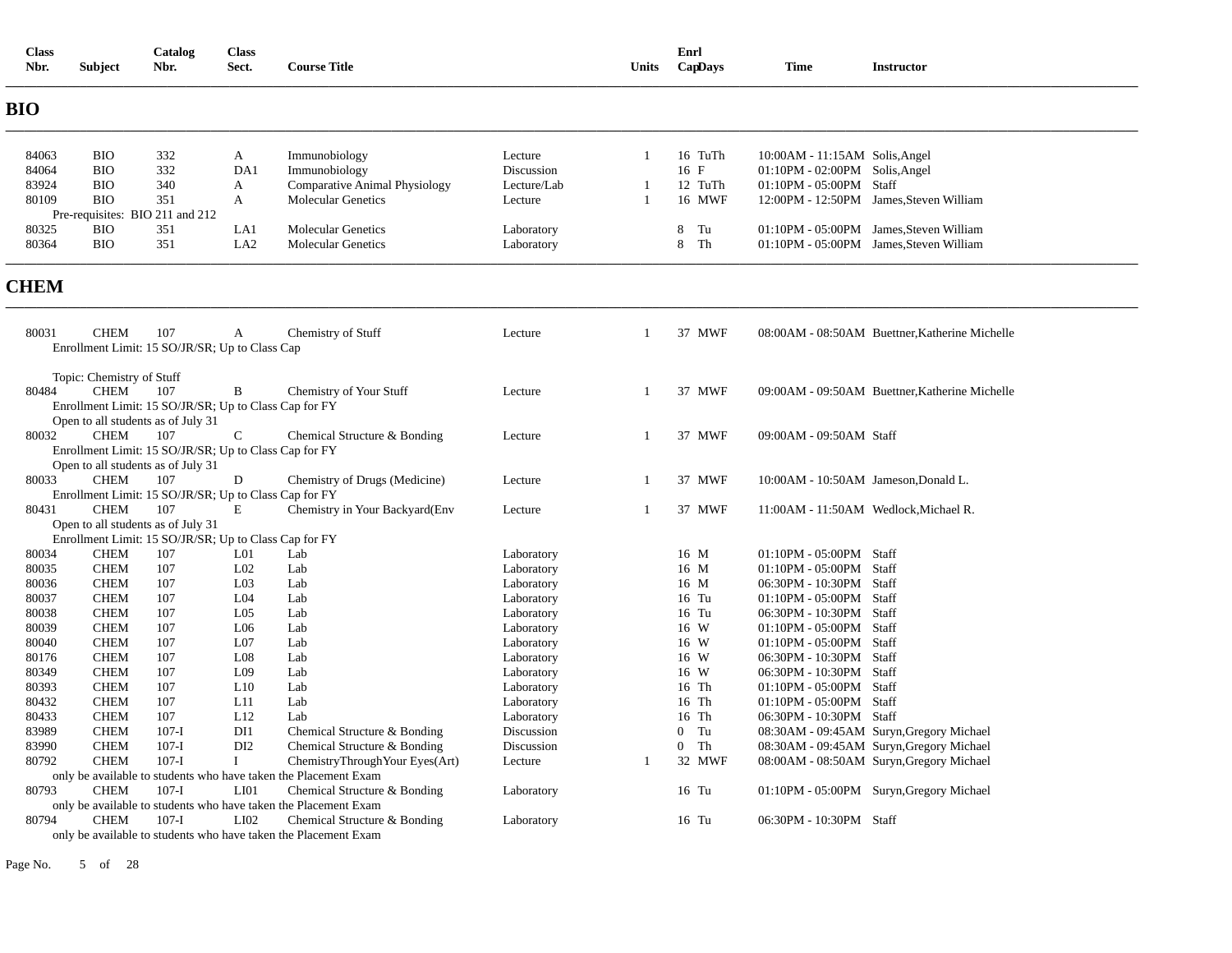| <b>Class</b> |                | Catalog | <b>Class</b> |                     |       | Enrl    |             |                 |
|--------------|----------------|---------|--------------|---------------------|-------|---------|-------------|-----------------|
| Nbr.         | <b>Subject</b> | Nbr.    | Sect.        | <b>Course Title</b> | Units | CapDays | <b>Time</b> | Instructor<br>. |
|              |                |         |              |                     |       |         |             |                 |

# **CHEM**

| 80041          | <b>CHEM</b>                         | 203        | A                      | Organic Chemistry                                             | Lecture               | -1           | 28 MWF          | 08:00AM - 08:50AM Funk, Timothy William                                      |
|----------------|-------------------------------------|------------|------------------------|---------------------------------------------------------------|-----------------------|--------------|-----------------|------------------------------------------------------------------------------|
|                |                                     |            |                        | Open during pre-pre-registration for Chemistry and BMB Majors |                       |              |                 |                                                                              |
| 80043          | <b>CHEM</b>                         | 203        | DA1                    | Organic Chemistry                                             | Discussion            |              | 28 F            | 02:10PM - 03:00PM Funk, Timothy William                                      |
|                |                                     |            |                        | Open during pre-pre-registration for Chemistry and BMB Majors |                       |              |                 |                                                                              |
| 80042          | <b>CHEM</b>                         | 203        | B                      | Organic Chemistry                                             | Lecture               | $\mathbf{1}$ | 28 MWF          | 09:00AM - 09:50AM Funk, Timothy William                                      |
|                |                                     |            |                        | Open during pre-pre-registration for Chemistry and BMB Majors |                       |              |                 |                                                                              |
| 80044          | <b>CHEM</b>                         | 203        | DB1                    | Organic Chemistry                                             | Discussion            |              | 28 F            | 02:10PM - 03:00PM Funk, Timothy William                                      |
|                |                                     |            |                        | Open during pre-pre-registration for Chemistry and BMB Majors |                       |              |                 |                                                                              |
| 80338          | <b>CHEM</b>                         | 203        | $\mathsf{C}$           | Organic Chemistry                                             | Lecture               | $\mathbf{1}$ | 28 MWF          | 09:00AM - 09:50AM Suryn, Gregory Michael                                     |
|                |                                     |            |                        | Open during pre-pre-registration for Chemistry and BMB Majors |                       |              |                 |                                                                              |
| 80342          | <b>CHEM</b>                         | 203        | DC1                    | Organic Chemistry                                             | Discussion            |              | 28 F            | 02:10PM - 03:00PM Funk, Timothy William                                      |
|                |                                     |            |                        | Open during pre-pre-registration for Chemistry and BMB Majors |                       |              |                 |                                                                              |
| 80045          | <b>CHEM</b>                         | 203        | LA1                    | Organic Chemistry                                             | Laboratory            |              | 14 M            | 01:10PM - 05:00PM Staff                                                      |
|                | Pre-Pre Registration                |            |                        |                                                               |                       |              |                 |                                                                              |
| 80046          | <b>CHEM</b>                         | 203        | LA <sub>2</sub>        | Organic Chemistry                                             | Laboratory            |              | 14 M            | 06:30PM - 10:30PM Staff                                                      |
|                | Pre-Pre Registration                |            |                        |                                                               |                       |              |                 |                                                                              |
| 80047          | <b>CHEM</b>                         | 203        | LA3                    | Organic Chemistry                                             | Laboratory            |              | 14 Tu           | 01:10PM - 05:00PM Staff                                                      |
|                | Pre-Pre Registration                |            |                        |                                                               |                       |              |                 |                                                                              |
| 80048          | <b>CHEM</b>                         | 203        | LA4                    | Organic Chemistry                                             | Laboratory            |              | 14 Tu           | 06:30PM - 10:30PM Staff                                                      |
|                | Pre-Pre Registration                |            |                        |                                                               |                       |              |                 |                                                                              |
| 80049          | <b>CHEM</b>                         | 203        | LA5                    | Organic Chemistry                                             | Laboratory            |              | 14 W            | 01:10PM - 05:00PM Staff                                                      |
|                | Pre-Pre Registration<br><b>CHEM</b> |            |                        |                                                               |                       |              | 14 Th           | 01:10PM - 05:00PM Staff                                                      |
| 80050          |                                     | 203        | LA6                    | Organic Chemistry                                             | Laboratory            |              |                 |                                                                              |
|                | Pre-Pre Registration                |            |                        |                                                               |                       | -1           |                 |                                                                              |
| 80051<br>80052 | <b>CHEM</b><br><b>CHEM</b>          | 305<br>305 | A<br>DA1               | <b>Physical Chemistry</b>                                     | Lecture<br>Discussion |              | 24 MWF<br>24 Tu | 10:00AM - 10:50AM Sengupta, Suvrajit                                         |
|                |                                     |            |                        | Physical Chemistry                                            |                       |              | Tu<br>8         | 11:25AM - 12:15PM Sengupta, Suvrajit                                         |
| 80053<br>80054 | <b>CHEM</b><br><b>CHEM</b>          | 305        | LA1<br>LA <sub>2</sub> | Physical Chemistry                                            | Laboratory            |              | 8<br>W          | 01:10PM - 05:00PM Wedlock, Michael R.                                        |
| 80485          | <b>CHEM</b>                         | 305        | LA3                    | Physical Chemistry                                            | Laboratory            |              | Th<br>8         | 01:10PM - 05:00PM Sengupta, Suvrajit<br>01:10PM - 05:00PM Thompson, Lucas B. |
| 80055          | <b>CHEM</b>                         | 305<br>317 | $\mathbf{A}$           | Physical Chemistry<br><b>Instrumental Analysis</b>            | Laboratory<br>Lecture | -1           | 12 MWF          | 11:00AM - 11:50AM Thompson, Lucas B.                                         |
| 80056          | <b>CHEM</b>                         | 317        | LA1                    | <b>Instrumental Analysis</b>                                  |                       |              | 12 M            | 01:10PM - 05:00PM Thompson, Lucas B.                                         |
| 80057          | <b>CHEM</b>                         | 333        |                        | Biochemistry I                                                | Laboratory<br>Lecture | 1            | 15 MWF          | 09:00AM - 09:50AM Frey, Shelli Lynne                                         |
|                |                                     |            | A                      |                                                               |                       | 1            |                 |                                                                              |
| 80581<br>80058 | <b>CHEM</b><br><b>CHEM</b>          | 333<br>333 | B<br>LA1               | Biochemistry I                                                | Lecture               |              | 15 MWF<br>10 Tu | 11:00AM - 11:50AM Frey, Shelli Lynne<br>01:10PM - 05:00PM Staff              |
| 80059          | <b>CHEM</b>                         | 333        |                        | Biochemistry I                                                | Laboratory            |              | 10 W            |                                                                              |
|                |                                     |            | LA <sub>2</sub>        | Biochemistry I                                                | Laboratory            |              |                 | 01:10PM - 05:00PM Staff                                                      |
|                | <b>CHEM</b>                         | 333<br>353 | LA3<br>A               | Biochemistry I                                                | Laboratory            |              | 10 Th           | 01:10PM - 05:00PM Staff                                                      |
| 80060<br>83961 | <b>CHEM</b>                         |            |                        | <b>Advanced Organic Chemistry</b>                             | Lecture               | 1            | 20 TuTh         | 08:30AM - 09:45AM Jameson, Donald L.                                         |

| 80011    | CHN          | 101 | <b>Beginning Chinese</b>  | Lecture | 22 TuTh    | 09:00AM - 09:50AM Staff       |  |
|----------|--------------|-----|---------------------------|---------|------------|-------------------------------|--|
|          |              |     |                           |         | <b>MWF</b> | $09:00AM - 09:50AM$ Li, Jing  |  |
| 80012    | CHN          | 201 | Intermediate Chinese      | Lecture | 20 TuTh    | 10:00AM - 10:50AM Staff       |  |
|          |              |     |                           |         | <b>MWF</b> | 10:00AM - 10:50AM Luo, Junije |  |
| 83949    | CHN          | 301 | <b>Advanced Chinese I</b> | Lecture | 12 F       | 11:00AM - 11:50AM Luo, Junije |  |
|          |              |     |                           |         | W          | 11:00AM - 11:50AM Luo, Junije |  |
| Page No. | - 28<br>6 of |     |                           |         |            |                               |  |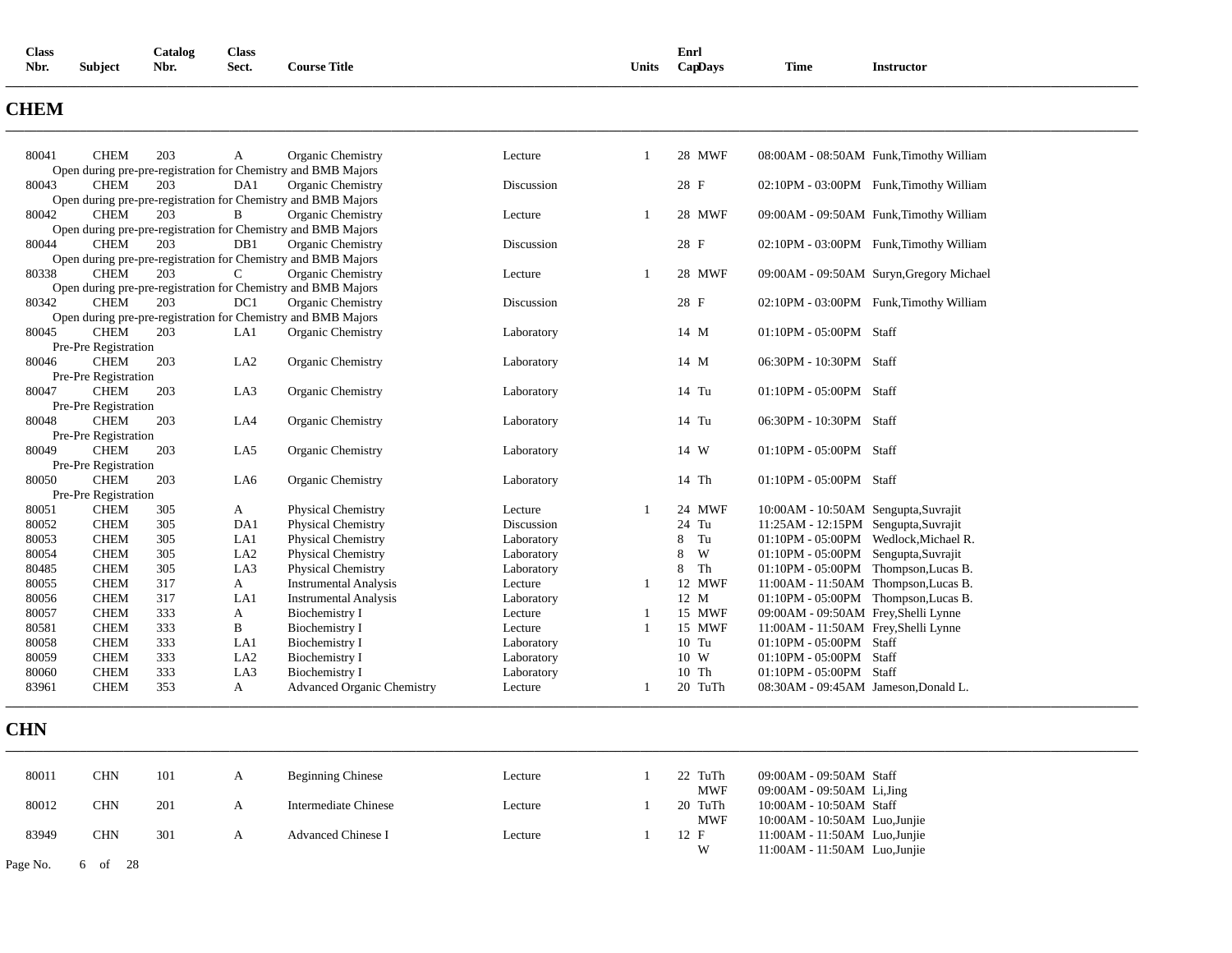| <b>Class</b><br>Nbr. | <b>Subject</b>                           | Catalog<br>Nbr.                                 | <b>Class</b><br>Sect. | <b>Course Title</b>           |                 | Units        | Enrl<br>CapDays | <b>Time</b>                                                    | <b>Instructor</b>                        |
|----------------------|------------------------------------------|-------------------------------------------------|-----------------------|-------------------------------|-----------------|--------------|-----------------|----------------------------------------------------------------|------------------------------------------|
| <b>CHN</b>           |                                          |                                                 |                       |                               |                 |              |                 |                                                                |                                          |
| 84008                | <b>CHN</b>                               | 405                                             | $\mathbf{A}$          | China in Literature & Media I | Lecture         | $\mathbf{1}$ | M<br>15 MWF     | 11:00AM - 11:50AM Luo, Junjie<br>12:00PM - 12:50PM Luo, Junjie |                                          |
| <b>CIMS</b>          |                                          |                                                 |                       |                               |                 |              |                 |                                                                |                                          |
| 80326                | <b>CIMS</b>                              | 101<br>Enrollment Limit: 22-FY/SO, and 8-JR/SR  | $\mathbf{A}$          | Intro Cinema & Media Studies  | Lecture/Lab     | 1            | 30 TuTh         |                                                                | 01:00PM - 04:00PM Udden, James Nathan    |
| 80572                | <b>CIMS</b>                              | 219                                             | $\mathbf{A}$          | Global Media Industries       | Lecture         | 1            | 25 TuTh         |                                                                | 08:30AM - 09:45AM Udden, James Nathan    |
| 80573                | Cross-listed with IDS 219<br><b>CIMS</b> | 219<br>Cross-listed with IDS 219 LA1 Lab        | LA1                   | Global Media Industries       | Film Laboratory |              | $25$ Tu         |                                                                | 07:00PM - 09:30PM Udden, James Nathan    |
| 80327                | <b>CIMS</b>                              | 220                                             | A                     | Video Production              | Film Laboratory |              | 14 F<br>W       | 01:10PM - 03:40PM Staff<br>01:10PM - 02:25PM Staff             |                                          |
| 83991                | Necessary for CIMS Major<br><b>CIMS</b>  | 226                                             | A                     | Media and Cultural Theory     | Lecture         |              | 25 MW           |                                                                | 11:00AM - 12:15PM Mershani, Aisha Denise |
| 80453                | <b>CIMS</b>                              | 284                                             | $\mathbf{A}$          | Arab Film                     | Lecture         | $\mathbf{1}$ | 25 M            |                                                                | 01:10PM - 03:40PM Mershani. Aisha Denise |
| <b>CLA</b>           |                                          |                                                 |                       |                               |                 |              |                 |                                                                |                                          |
| 83938                | CLA                                      | 103<br>Enrollment Limits: 17- SO, JR, SR; 8- FY | A                     | Gods & Heroes, Death & Desire | Lecture         | -1           | 25 MWF          | 10:00AM - 10:50AM Lesser, Rachel Hart                          |                                          |
| 83940                | <b>CLA</b><br>Cross-listed with ARTH 201 | 201                                             | A                     | Arts of Ancient Greece & Rome | Lecture         | 1            | 25 TuTh         |                                                                | 02:35PM - 03:50PM Else, Felicia Marlene  |
| 80596                | <b>CLA</b>                               | 205                                             | A                     | Ancient Greek and Roman Phil  | Lecture         | $\mathbf{1}$ | 25 TuTh         |                                                                | 01:10PM - 02:25PM Anozie, Stanley Uche   |
| 83941                | Cross-listed with PHIL 205<br><b>CLA</b> | 214                                             | A                     | Celts: Ancient and Modern     | Lecture         | 1            | 20 MW           |                                                                | 02:10PM - 03:25PM Luley, Benjamin Peter  |
|                      | Cross-listed with ANTH 214               |                                                 |                       |                               |                 |              |                 |                                                                |                                          |
| 83994                | <b>CLA</b><br>Cross-listed with WGS 240  | 240                                             | A                     | Gender & Sexuality Anc Greece | Lecture         | 1            | 20 MW           | 02:10PM - 03:25PM Lesser, Rachel Hart                          |                                          |
| 83939                | <b>CLA</b>                               | 252                                             | A                     | Roman History                 | Lecture         | -1           | 20 TuTh         | 02:35PM - 03:50PM Staff                                        |                                          |
|                      | Cross-listed with HIST 252               |                                                 |                       |                               |                 |              |                 |                                                                |                                          |
| 83996                | <b>CLA</b><br>Combined with CLA 240      | 340                                             | $\mathbf{A}$          | Gender & Sexuality Anc Greece | Lecture         | 1            | 20 WF           | 02:10PM - 03:25PM Lesser, Rachel Hart                          |                                          |
| $\mathbf{CS}$        |                                          |                                                 |                       |                               |                 |              |                 |                                                                |                                          |

| 80692 | 103<br>12 FY; 4 Soph; 4 JR; 4 SR | Introduction to Computing      | Lecture | 24 MWF    | $09:00AM - 09:50AM$ Staff |
|-------|----------------------------------|--------------------------------|---------|-----------|---------------------------|
| 84131 | 103                              | Introduction to Computing      | Lecture | 24 MWF    | $10:00AM - 10:50AM$ Staff |
| 80226 | 107                              | Introduction to Scientific Com | Lecture | 20 MWF    | $09:00AM - 09:50AM$ Staff |
| 84130 | 107                              | Introduction to Scientific Com | Lecture | MWF<br>20 | $10:00AM - 10:50AM$ Staff |

Page No. 7 of 28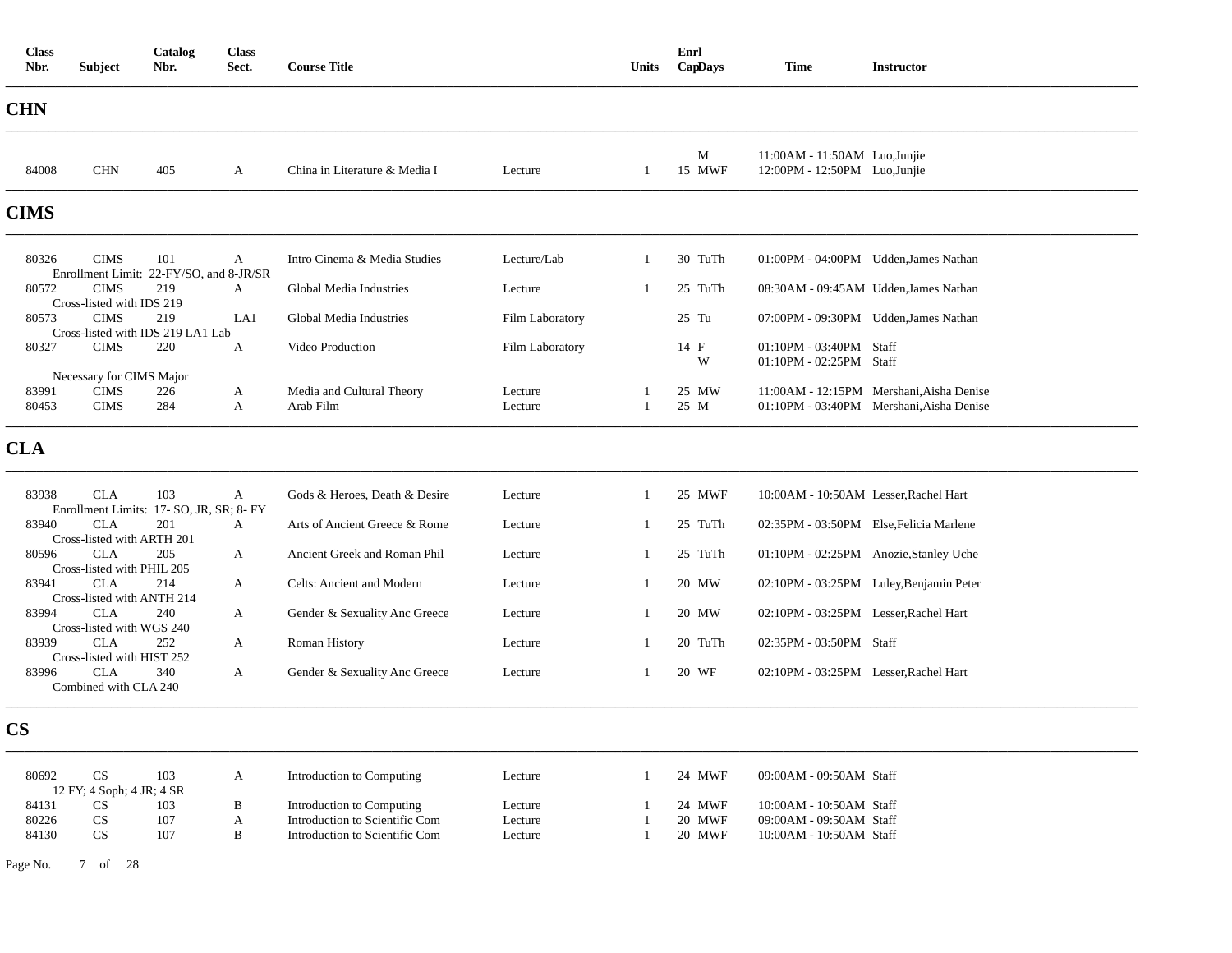| <b>Class</b><br>Nbr.   | <b>Subject</b>                 | Catalog<br>Nbr.                              | <b>Class</b><br>Sect. | <b>Course Title</b>                                                 |            | <b>Units</b>   | Enrl<br>CapDays | <b>Time</b>                            | <b>Instructor</b>                               |
|------------------------|--------------------------------|----------------------------------------------|-----------------------|---------------------------------------------------------------------|------------|----------------|-----------------|----------------------------------------|-------------------------------------------------|
| CS                     |                                |                                              |                       |                                                                     |            |                |                 |                                        |                                                 |
| 80154                  | CS                             | 111                                          | A                     | Computer Science I                                                  | Lecture    | -1             | 16 MWF          | 10:00AM - 10:50AM Staff                |                                                 |
|                        | 8 FY; 4 Soph; 2 Jr; 2 Sr       |                                              |                       |                                                                     |            |                |                 |                                        |                                                 |
| 80155                  | <b>CS</b>                      | 111                                          | B                     | Computer Science I                                                  | Lecture    | 1              | 16 MWF          | 11:00AM - 11:50AM Staff                |                                                 |
| 84132                  | 8 FY; 4 Soph; 2 Jr; 2 Sr<br>CS | 111                                          | $\mathsf{C}$          | Computer Science I                                                  | Lecture    | 1              | 16 MWF          | 01:10PM - 02:00PM Staff                |                                                 |
| 80156                  | CS                             | 112                                          | $\mathbf{A}$          | Computer Science II                                                 | Lecture    | $\mathbf{1}$   | 16 MWF          | 12:00PM - 12:50PM Kim,Sunghee          |                                                 |
|                        | wailist JR, SR                 |                                              |                       |                                                                     |            |                |                 |                                        |                                                 |
| 80157                  | CS                             | 201                                          | A                     | The Mathematics of Computation                                      | Lecture    | -1             | 16 MWF          | 02:10PM - 03:00PM Staff                |                                                 |
| 84133                  | <b>CS</b>                      | 216                                          | A                     | Data Structures and Algorithms                                      | Lecture    | $\overline{1}$ | 16 MWF          | 10:00AM - 10:50AM Ilinkin, Ivaylo      |                                                 |
|                        | wailist JR, SR                 |                                              |                       |                                                                     |            |                |                 |                                        |                                                 |
| 80694                  | CS                             | 360                                          | $\mathbf{A}$          | Principles of Database Systems                                      | Lecture    | -1             | 16 TuTh         | 10:00AM - 11:15AM Kim, Sunghee         |                                                 |
| 84136                  | CS                             | 373                                          | A                     | <b>Computer Graphics</b>                                            | Lecture    | $\overline{1}$ | 16 TuTh         | 01:10PM - 02:25PM Ilinkin, Ivaylo      |                                                 |
| 80186                  | CS                             | 440                                          | A                     | <b>Advanced Systems Design</b>                                      | Lecture    | -1             | 16 MW           | 02:10PM - 03:25PM Tosten, Rodney Scott |                                                 |
|                        |                                |                                              |                       |                                                                     |            |                |                 |                                        | Presser PhD, Clifton G. M.                      |
|                        |                                |                                              |                       |                                                                     |            |                | <b>MW</b>       | 02:10PM - 03:25PM Tosten, Rodney Scott |                                                 |
|                        |                                |                                              |                       |                                                                     |            |                |                 |                                        | Presser PhD, Clifton G. M.                      |
|                        |                                | Note: Wednesday class will be held with Zoom |                       |                                                                     |            |                |                 |                                        |                                                 |
| <b>CWES</b>            |                                |                                              |                       |                                                                     |            |                |                 |                                        |                                                 |
| 80246                  | <b>CWES</b>                    | 205                                          | A                     | Intro to Amer Civil War Era                                         | Lecture    | $\mathbf{1}$   | 25 TuTh         | 08:30AM - 09:45AM Carmichael, Peter S. |                                                 |
| 80661                  | <b>CWES</b>                    | 205                                          | B                     | Intro to Amer Civil War Era                                         | Lecture    | $\mathbf{1}$   | 25 TuTh         | 01:10PM - 02:25PM Reardon, Carol       |                                                 |
| 80798                  | <b>CWES</b>                    | 212                                          | $\mathbf{A}$          | Narratives of Illness                                               | Lecture    | $\overline{1}$ | 25 MW           |                                        | 02:10PM - 03:25PM Downs, James Thomas           |
| 84083                  | <b>CWES</b>                    | 215                                          | A                     | <b>Introduction to War Studies</b>                                  | Lecture    | -1             | 25 TuTh         |                                        | 10:00AM - 11:15AM Isherwood, Ian Andrew         |
| 84050                  | <b>CWES</b>                    | 250                                          | A                     | Civil War Photography                                               | Lecture    | $\overline{1}$ | 25 TuTh         | 10:00AM - 11:15AM Gillespie, Sarah C.  |                                                 |
|                        |                                |                                              |                       |                                                                     |            |                |                 |                                        |                                                 |
| $\overline{\text{DS}}$ |                                |                                              |                       |                                                                     |            |                |                 |                                        |                                                 |
| 80582                  | DS                             | 150                                          | A                     | Data Science & Society                                              | Lecture    | 1              | 20 MWF          | 10:00AM - 10:50AM Staff                |                                                 |
|                        |                                |                                              |                       | 8 seats reserved for SR & JR; 8 seats for SO, and 4 for FY Students |            |                |                 |                                        |                                                 |
| 80583                  | DS                             | 256                                          | A                     | Data Science Programming                                            | Lecture    | -1             | 16 WF           | 08:00AM - 09:40AM Staff                |                                                 |
| 83943                  | DS                             | 265                                          | $\mathbf{A}$          | "Just" Data?                                                        | Lecture    | $\overline{1}$ | 18 TuTh         |                                        | 10:00AM - 11:15AM Blume-Kohout, Margaret Elizab |
| 83944                  | DS                             | 265                                          | LA1                   | "Just" Data?                                                        | Laboratory |                | 18 Tu           |                                        | 11:25AM - 12:15PM Blume-Kohout, Margaret Elizab |
| <b>ECON</b>            |                                |                                              |                       |                                                                     |            |                |                 |                                        |                                                 |
| 80208                  | <b>ECON</b>                    | 103<br>Enrollment Limit: 15 seats for FY;    | A                     | Principles of Microeconomics                                        | Lecture    | 1              | 25 MWF          |                                        | 10:00AM - 10:50AM Zazworsky, Monica Ann         |
|                        |                                | 10 seats total for SOPH/JR/SR                |                       |                                                                     |            |                |                 |                                        |                                                 |
| 80210                  | <b>ECON</b>                    | 103                                          | LA1                   | Principles of Microeconomics                                        | Laboratory |                | 15 Tu           |                                        | 07:00PM - 08:00PM Zazworsky, Monica Ann         |
| 80211                  | <b>ECON</b>                    | 103                                          | LA <sub>2</sub>       | Principles of Microeconomics                                        | Laboratory |                | 15 W            |                                        | 04:00PM - 05:00PM Zazworsky, Monica Ann         |

Page No. 8 of 28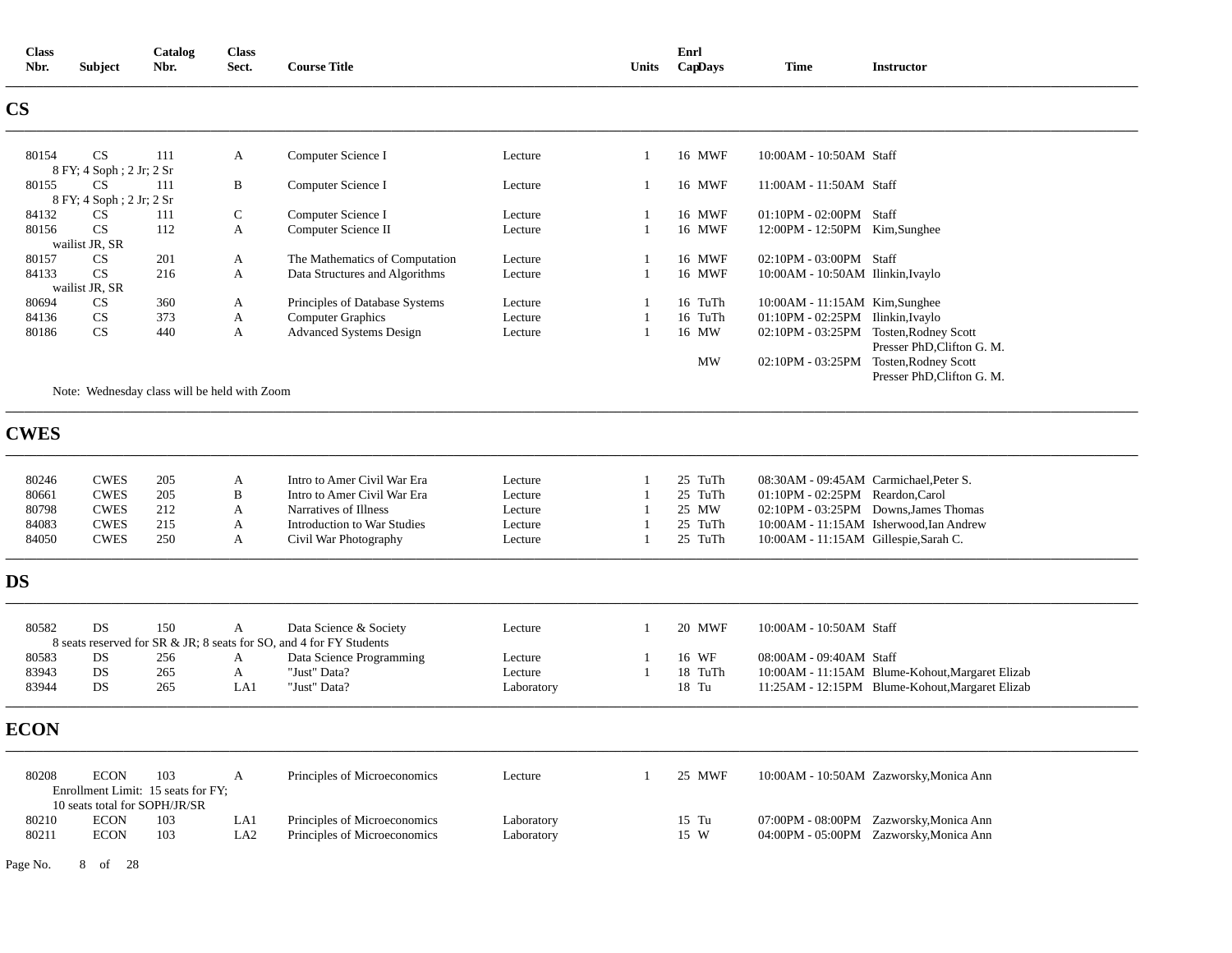| <b>Class</b> |                | Catalog | <b>Class</b> |                     |       | Enrl    |             |                 |
|--------------|----------------|---------|--------------|---------------------|-------|---------|-------------|-----------------|
| Nbr.         | <b>Subject</b> | Nbr.    | Sect.        | <b>Course Title</b> | Units | CapDays | <b>Time</b> | Instructor<br>. |
|              |                |         |              |                     |       |         |             |                 |

# **ECON**

| 80473          | <b>ECON</b>                        | 103        | B                      | Principles of Microeconomics                                 | Lecture               |    | 25 MWF        | 01:10PM - 02:00PM Puckett, Xingyi Su |                                                                                    |
|----------------|------------------------------------|------------|------------------------|--------------------------------------------------------------|-----------------------|----|---------------|--------------------------------------|------------------------------------------------------------------------------------|
|                | Enrollment Limit: 15 seats for FY; |            |                        |                                                              |                       |    |               |                                      |                                                                                    |
|                | 10 seats total for SOPH/JR/SR      |            |                        |                                                              |                       |    |               |                                      |                                                                                    |
| 80474          | <b>ECON</b>                        | 103        | LB1                    | Principles of Microeconomics                                 | Laboratory            |    | 15 M          | 04:00PM - 05:00PM Puckett, Xingyi Su |                                                                                    |
| 80475          | <b>ECON</b>                        | 103        | LB2                    | Principles of Microeconomics                                 | Laboratory            |    | 15 Th         | 07:00PM - 08:00PM Puckett, Xingyi Su |                                                                                    |
| 80209          | <b>ECON</b>                        | 103        | $\mathsf{C}$           | Principles of Microeconomics                                 | Lecture               | -1 | 25 MWF        | 02:10PM - 03:00PM Puckett, Xingyi Su |                                                                                    |
|                | Enrollment Limit: 15 seats for FY; |            |                        |                                                              |                       |    |               |                                      |                                                                                    |
|                | 10 seats total for SOPH/JR/SR      |            |                        |                                                              |                       |    |               |                                      |                                                                                    |
| 80212          | <b>ECON</b>                        | 103        | LC1                    | Principles of Microeconomics                                 | Laboratory            |    | 15 Tu         | 04:00PM - 05:00PM Puckett, Xingyi Su |                                                                                    |
| 80213          | <b>ECON</b>                        | 103        | LC <sub>2</sub>        | Principles of Microeconomics                                 | Laboratory            |    | 15 M          | 07:00PM - 08:00PM Puckett, Xingyi Su |                                                                                    |
| 80303          | <b>ECON</b>                        | 103        | D                      | Principles of Microeconomics                                 | Lecture               |    | 25 MW         |                                      | 02:10PM - 03:25PM Cavender, Robert Scott                                           |
|                | Enrollment Limit: 15 seats for FY; |            |                        |                                                              |                       |    |               |                                      |                                                                                    |
|                | 10 seats total for SOPH/JR/SR      |            |                        |                                                              |                       |    |               |                                      |                                                                                    |
| 80833          | <b>ECON</b>                        | 103        | LD1                    | Principles of Microeconomics                                 | Laboratory            |    | 15 W          |                                      | 07:00PM - 08:00PM Cavender, Robert Scott                                           |
| 80834          | <b>ECON</b>                        | 103        | LD <sub>2</sub>        | Principles of Microeconomics                                 | Laboratory            |    | 15 Tu         |                                      | 04:00PM - 05:00PM Cavender, Robert Scott                                           |
| 80397          | <b>ECON</b>                        | 103        | $\mathbf E$            | Principles of Microeconomics                                 | Lecture               | -1 | 25 WF         | 02:10PM - 03:25PM Cadigan, John J    |                                                                                    |
|                | Enrollment Limit: 15 seats for FY; |            |                        |                                                              |                       |    |               |                                      |                                                                                    |
|                | 10 seats total for SOPH/JR/SR      |            |                        |                                                              |                       |    |               |                                      |                                                                                    |
| 80398          | <b>ECON</b>                        | 103        | LE1                    | Principles of Microeconomics                                 | Laboratory            |    | 15 Tu         | 07:00PM - 08:00PM Cadigan, John J    |                                                                                    |
| 80399          | <b>ECON</b>                        | 103        | LE <sub>2</sub>        | Principles of Microeconomics                                 | Laboratory            |    | 15 W          | 04:00PM - 05:00PM Cadigan, John J    |                                                                                    |
| 80559          | <b>ECON</b>                        | 103        | $_{\rm F}$             | Principles of Microeconomics                                 | Lecture               | -1 | 25 TuTh       |                                      | 02:35PM - 03:50PM Nyiwul, Linus Mabughi                                            |
|                | Enrollment Limit: 15 seats for FY; |            |                        |                                                              |                       |    |               |                                      |                                                                                    |
|                | 10 seats total for SOPH/JR/SR      |            |                        |                                                              |                       |    |               |                                      |                                                                                    |
| 80561          | <b>ECON</b>                        | 103        | LF1                    | Principles of Microeconomics                                 | Laboratory            |    | 15 Tu         |                                      | 07:00PM - 08:00PM Nyiwul, Linus Mabughi                                            |
|                | Virtual Lab for Fall 2020          |            |                        |                                                              |                       |    |               |                                      |                                                                                    |
| 80562          | <b>ECON</b>                        | 103        | LF <sub>2</sub>        | Principles of Microeconomics                                 | Laboratory            |    | 15 W          |                                      | 04:00PM - 05:00PM Nyiwul, Linus Mabughi                                            |
|                | Virtual Lab for Fall 2020          |            |                        |                                                              |                       |    |               |                                      |                                                                                    |
| 80214          | <b>ECON</b>                        | 104        | $\mathbf{A}$           | Principles of Macroeconomics                                 | Lecture               | -1 | 22 MWF        | 09:00AM - 09:50AM Staff              |                                                                                    |
|                | Enrollment Limit: 15 seats for FY; |            |                        |                                                              |                       |    |               |                                      |                                                                                    |
|                | 10 seats total for SOPH/JR/SR      |            |                        |                                                              |                       |    |               |                                      |                                                                                    |
| 80216          | <b>ECON</b>                        | 104<br>104 | LA1<br>LA <sub>2</sub> | Principles of Macroeconomics                                 | Laboratory            |    | 15 Tu<br>15 W | 07:00PM - 08:00PM Staff              |                                                                                    |
| 80217<br>80215 | <b>ECON</b><br><b>ECON</b>         | 104        | $\, {\bf B}$           | Principles of Macroeconomics                                 | Laboratory<br>Lecture |    | 25 MW         | 04:00PM - 05:00PM Staff              |                                                                                    |
|                | Enrollment Limit: 15 seats for FY; |            |                        | Principles of Macroeconomics                                 |                       |    |               |                                      | 11:00AM - 12:15PM Zazworsky, Monica Ann                                            |
|                | 10 seats total for SOPH/JR/SR      |            |                        |                                                              |                       |    |               |                                      |                                                                                    |
| 80218          | <b>ECON</b>                        | 104        | LB1                    |                                                              | Laboratory            |    | 15 M          |                                      |                                                                                    |
| 80219          | <b>ECON</b>                        | 104        | LB2                    | Principles of Macroeconomics<br>Principles of Macroeconomics | Laboratory            |    | 15 Th         |                                      | 07:00PM - 08:00PM Zazworsky, Monica Ann<br>04:00PM - 05:00PM Zazworsky, Monica Ann |
| 80235          | <b>ECON</b>                        | 104        | $\mathbf C$            |                                                              | Lecture               | -1 | 25 MW         | 02:10PM - 03:25PM Ozgur, Gokcer      |                                                                                    |
|                | Enrollment Limit: 15 seats for FY; |            |                        | Principles of Macroeconomics                                 |                       |    |               |                                      |                                                                                    |
|                | 10 seats total for SOPH/JR/SR      |            |                        |                                                              |                       |    |               |                                      |                                                                                    |
| 80236          | <b>ECON</b>                        | 104        | LC1                    | Principles of Macroeconomics                                 | Laboratory            |    | 15 W          | 07:00PM - 08:00PM Ozgur, Gokcer      |                                                                                    |
| 80237          | <b>ECON</b>                        | 104        | LC <sub>2</sub>        | Principles of Macroeconomics                                 | Laboratory            |    | 15 Tu         | 04:00PM - 05:00PM Ozgur, Gokcer      |                                                                                    |
| 80358          | <b>ECON</b>                        | 104        | D                      | Principles of Macroeconomics                                 | Lecture               | -1 | 24 TuTh       | 02:35PM - 03:50PM Staff              |                                                                                    |
|                | Enrollment Limit: 15 seats for FY; |            |                        |                                                              |                       |    |               |                                      |                                                                                    |
|                | 10 seats total for SOPH/JR/SR      |            |                        |                                                              |                       |    |               |                                      |                                                                                    |
| 80359          | <b>ECON</b>                        | 104        | LD1                    | Principles of Macroeconomics                                 | Laboratory            |    | 15 Th         | 07:00PM - 08:00PM Staff              |                                                                                    |
| 80360          | <b>ECON</b>                        | 104        | LD2                    | Principles of Macroeconomics                                 | Laboratory            |    | 15 M          | 04:00PM - 05:00PM Staff              |                                                                                    |
|                |                                    |            |                        |                                                              |                       |    |               |                                      |                                                                                    |

Page No. 9 of 28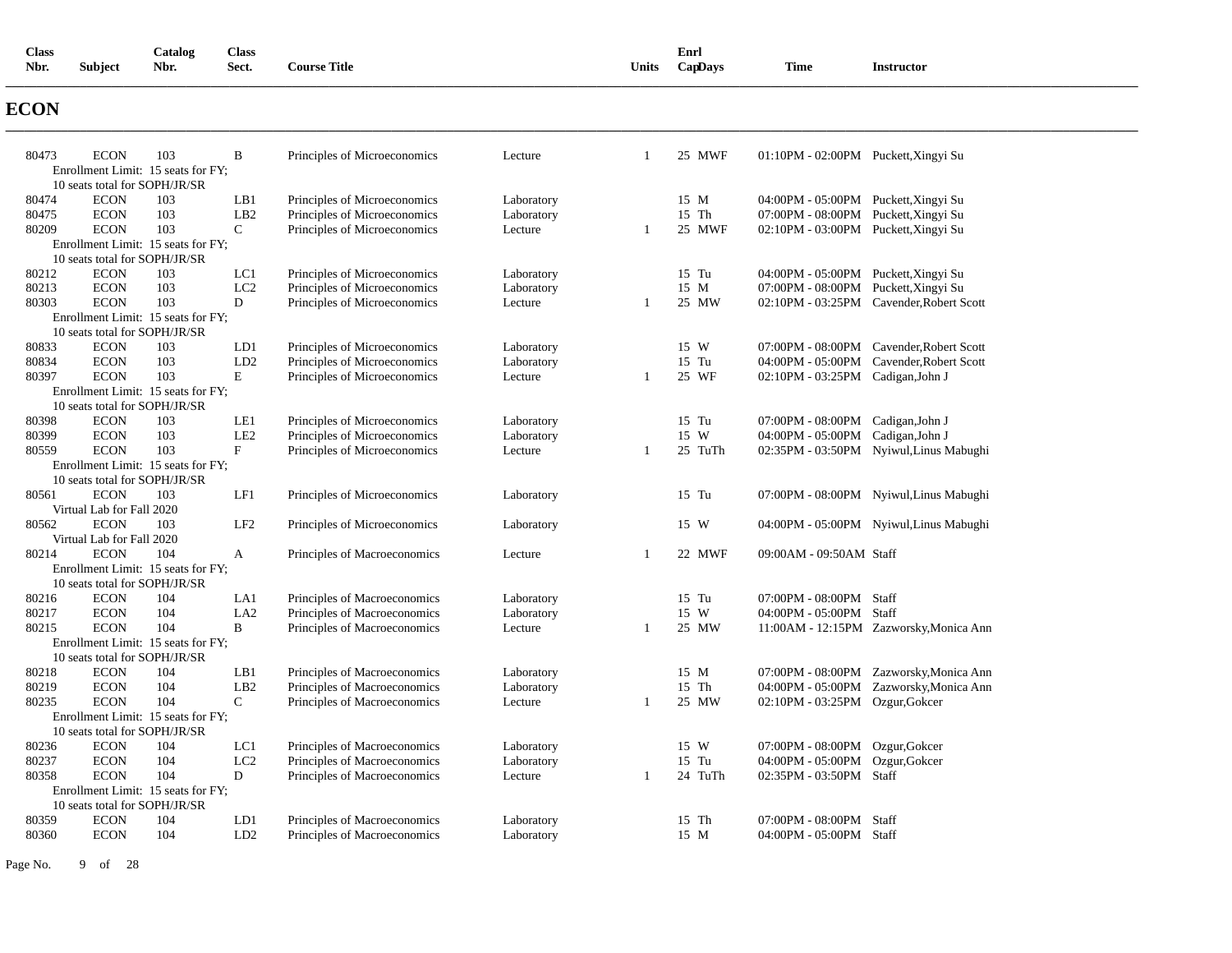| <b>Class</b><br>Catalog<br><b>Class</b><br>Nbr.<br><b>Subject</b><br>Nbr.<br>Sect. |                                     | <b>Course Title</b><br><b>Units</b> |                 |                                                                                      | Enrl<br>CapDays | <b>Time</b>    | <b>Instructor</b> |                                       |                                                 |
|------------------------------------------------------------------------------------|-------------------------------------|-------------------------------------|-----------------|--------------------------------------------------------------------------------------|-----------------|----------------|-------------------|---------------------------------------|-------------------------------------------------|
| <b>ECON</b>                                                                        |                                     |                                     |                 |                                                                                      |                 |                |                   |                                       |                                                 |
| 80092                                                                              | <b>ECON</b>                         | 241                                 | A               | Intro Econ & Bus Statistics                                                          | Lecture         | $\overline{1}$ | 20 TuTh           |                                       | 01:10PM - 02:25PM O'Brien, James Hopkins        |
| 80205                                                                              | <b>ECON</b>                         | 241                                 | B               | Intro Econ & Bus Statistics                                                          | Lecture         | $\overline{1}$ | 20 TuTh           |                                       | 02:35PM - 03:50PM O'Brien, James Hopkins        |
| 80093                                                                              | <b>ECON</b>                         | 241                                 | LA1             | Intro Econ & Bus Statistics                                                          | Laboratory      |                | 20 Tu             |                                       | 07:00PM - 08:00PM O'Brien, James Hopkins        |
| 80206                                                                              | <b>ECON</b>                         | 241                                 | LA <sub>2</sub> | Intro Econ & Bus Statistics                                                          | Laboratory      |                | 20 Th             |                                       | 07:00PM - 08:00PM O'Brien, James Hopkins        |
| 80094                                                                              | <b>ECON</b>                         | 243                                 | A               | <b>Inter Macroeconomic Theory</b>                                                    | Lecture         | -1             | 25 MW             | 11:00AM - 12:15PM Staff               |                                                 |
| 80403                                                                              | <b>ECON</b>                         | 243                                 | B               | Inter Macroeconomic Theory                                                           | Lecture         | $\mathbf{1}$   | 25 MW             | 02:10PM - 03:25PM Staff               |                                                 |
| 80207                                                                              | <b>ECON</b>                         | 245                                 | A               | Inter Microeconomic Theory                                                           | Lecture         | 1              | 25 TuTh           | 08:30AM - 09:45AM Puckett, Xingyi Su  |                                                 |
| 80318                                                                              | <b>ECON</b>                         | 245                                 | B               | Inter Microeconomic Theory                                                           | Lecture         | $\mathbf{1}$   | 25 TuTh           |                                       | 10:00AM - 11:15AM Cushing-Daniels, Brendan      |
| 80095                                                                              | <b>ECON</b>                         | 249                                 | A               | Hist Econ Thought & Analysis                                                         | Lecture         | 1              | 25 MW             | 11:00AM - 12:15PM Ozgur, Gokcer       |                                                 |
| 80252                                                                              | <b>ECON</b>                         | 249                                 | B               | Hist Econ Thought & Analysis                                                         | Lecture         | $\overline{1}$ | 25 TuTh           | 01:10PM - 02:25PM Ozgur, Gokcer       |                                                 |
| 80308                                                                              | <b>ECON</b>                         | 251                                 | A               | <b>International Economics</b>                                                       | Lecture         | $\mathbf{1}$   | 24 MW             |                                       | 11:00AM - 12:15PM Cavender, Robert Scott        |
| 80566                                                                              | <b>ECON</b>                         | 258                                 | A               | <b>Energy and Security</b>                                                           | Lecture         | -1             | 25 WF             |                                       | 11:00AM - 12:15PM Baltaduonis, Rimvydas         |
| 80361                                                                              | <b>ECON</b>                         | 262                                 | A               | <b>Monetary Policy</b>                                                               | Lecture         | $\overline{1}$ | 15 MWF            | 11:00AM - 11:50AM Weise, Charles L.   |                                                 |
|                                                                                    | Combined with ECON 362              |                                     |                 |                                                                                      |                 |                |                   |                                       |                                                 |
| 83972                                                                              | <b>ECON</b>                         | 265                                 | A               | <b>Financial Regulation Policy</b>                                                   | Lecture         | $\mathbf{1}$   | 15 TuTh           |                                       | 01:10PM - 02:25PM Adams Esq, Paul Arthur        |
| 80096                                                                              | <b>ECON</b>                         | 267                                 | A               | Finance                                                                              | Lecture         | $\mathbf{1}$   | 25 MW             | 02:10PM - 03:25PM Murphy, Drew Evan   |                                                 |
|                                                                                    | Cross-listed with MGT 267 Section A |                                     |                 |                                                                                      |                 |                |                   |                                       |                                                 |
| 80196                                                                              | <b>ECON</b>                         | 267                                 | B               | Finance                                                                              | Lecture         | 1              | 25 TuTh           | 10:00AM - 11:15AM Murphy, Drew Evan   |                                                 |
|                                                                                    | Cross-listed with MGT 267 Section B |                                     |                 |                                                                                      |                 |                |                   |                                       |                                                 |
| 80270                                                                              | <b>ECON</b>                         | 267                                 | $\mathsf{C}$    | Finance                                                                              | Lecture         | 1              | 24 TuTh           | 01:10PM - 02:25PM Murphy, Drew Evan   |                                                 |
|                                                                                    | Cross-listed with MGT 267 Section C |                                     |                 |                                                                                      |                 |                |                   |                                       |                                                 |
| 83973                                                                              | <b>ECON</b>                         | 301                                 | A               | Labor Economics                                                                      | Lecture         | 1              | 20 TuTh           |                                       | 01:10PM - 02:25PM Cushing-Daniels, Brendan      |
| 83975                                                                              | <b>ECON</b>                         | 312                                 | A               | Game Theory                                                                          | Lecture         | $\mathbf{1}$   | 20 WF             | 11:00AM - 12:15PM Cadigan, John J     |                                                 |
| 83977                                                                              | <b>ECON</b>                         | 315                                 | A               | Macroeconomic History & Policy                                                       | Lecture         | 1              | 20 MW             | 02:10PM - 03:25PM Weise, Charles L.   |                                                 |
| 83978                                                                              | <b>ECON</b>                         | 341                                 | A               | <b>Environmental Economics</b>                                                       | Lecture         | 1              | 25 W              |                                       | 01:10PM - 03:40PM O'Brien, James Hopkins        |
| 80404                                                                              | <b>ECON</b>                         | 350                                 | A               | Econometrics                                                                         | Lecture         | $\mathbf{1}$   | 15 TuTh           | 01:10PM - 02:25PM Hu, Zhining         |                                                 |
| 80405                                                                              | <b>ECON</b>                         | 350                                 | LA1             | Econometrics                                                                         | Laboratory      |                | 15 Tu             | 07:00PM - 08:00PM Hu,Zhining          |                                                 |
| 80406                                                                              | <b>ECON</b>                         | 350                                 | B               | Econometrics                                                                         | Lecture         | 1              | 15 TuTh           | 02:35PM - 03:50PM Hu, Zhining         |                                                 |
| 80407                                                                              | <b>ECON</b>                         | 350                                 | LB1             | Econometrics                                                                         | Laboratory      |                | 15 W              | 07:00PM - 08:00PM Hu, Zhining         |                                                 |
| 80408                                                                              | <b>ECON</b>                         | 352                                 | A               | <b>Advanced Econometrics</b>                                                         | Lecture         | -1             | 15 MW             |                                       | 02:10PM - 03:25PM Blume-Kohout, Margaret Elizab |
| 80362                                                                              | <b>ECON</b>                         | 362                                 | A               | <b>Monetary Policy</b>                                                               | Lecture         | $\overline{1}$ | 15 MWF            | 11:00AM - 11:50AM Weise, Charles L.   |                                                 |
|                                                                                    | Combined with ECON 262              |                                     |                 |                                                                                      |                 |                |                   |                                       |                                                 |
| 80319                                                                              | <b>ECON</b>                         | 403                                 | A               | Adv Topics in Microeconomics                                                         | Seminar         | -1             | 15 Tu             |                                       | 01:10PM - 03:40PM Cavender, Robert Scott        |
| <b>EDUC</b>                                                                        |                                     |                                     |                 |                                                                                      |                 |                |                   |                                       |                                                 |
|                                                                                    |                                     |                                     |                 |                                                                                      |                 |                |                   |                                       |                                                 |
| 80786                                                                              | <b>EDUC</b>                         | 115                                 | A               | Intro to Educational Studies                                                         | Lecture         | $\mathbf{1}$   | 20 TuTh           |                                       | 08:30AM - 09:45AM Stebick, Divonna Mohr         |
|                                                                                    |                                     |                                     |                 | Open to Freshmen and Sophomores. Juniors and Seniors will need instructor's approval |                 |                |                   |                                       |                                                 |
| 80390                                                                              | <b>EDUC</b>                         | 199                                 | $\mathbf{A}$    | Social Foundations of Educ                                                           | Lecture         | $\mathbf{1}$   | 20 MW             | 02:10PM - 03:25PM Powell, David James |                                                 |
|                                                                                    | No Field Lab required.              |                                     |                 |                                                                                      |                 |                |                   |                                       |                                                 |
|                                                                                    |                                     |                                     |                 | Open to Freshmen and Sophomores. Juniors and Seniors will need instructor's approval |                 |                |                   |                                       |                                                 |
| 80289                                                                              | <b>EDUC</b>                         | 201                                 | A               | <b>Educational Psychology</b>                                                        | Lecture         | $\overline{1}$ | 20 WF             | 02:10PM - 03:25PM Clark, Erin R.      |                                                 |

10 Seats saved for Music Education Students;

Permission of instructor required for Seniors

Must schedule field lab also

Page No. 10 of 28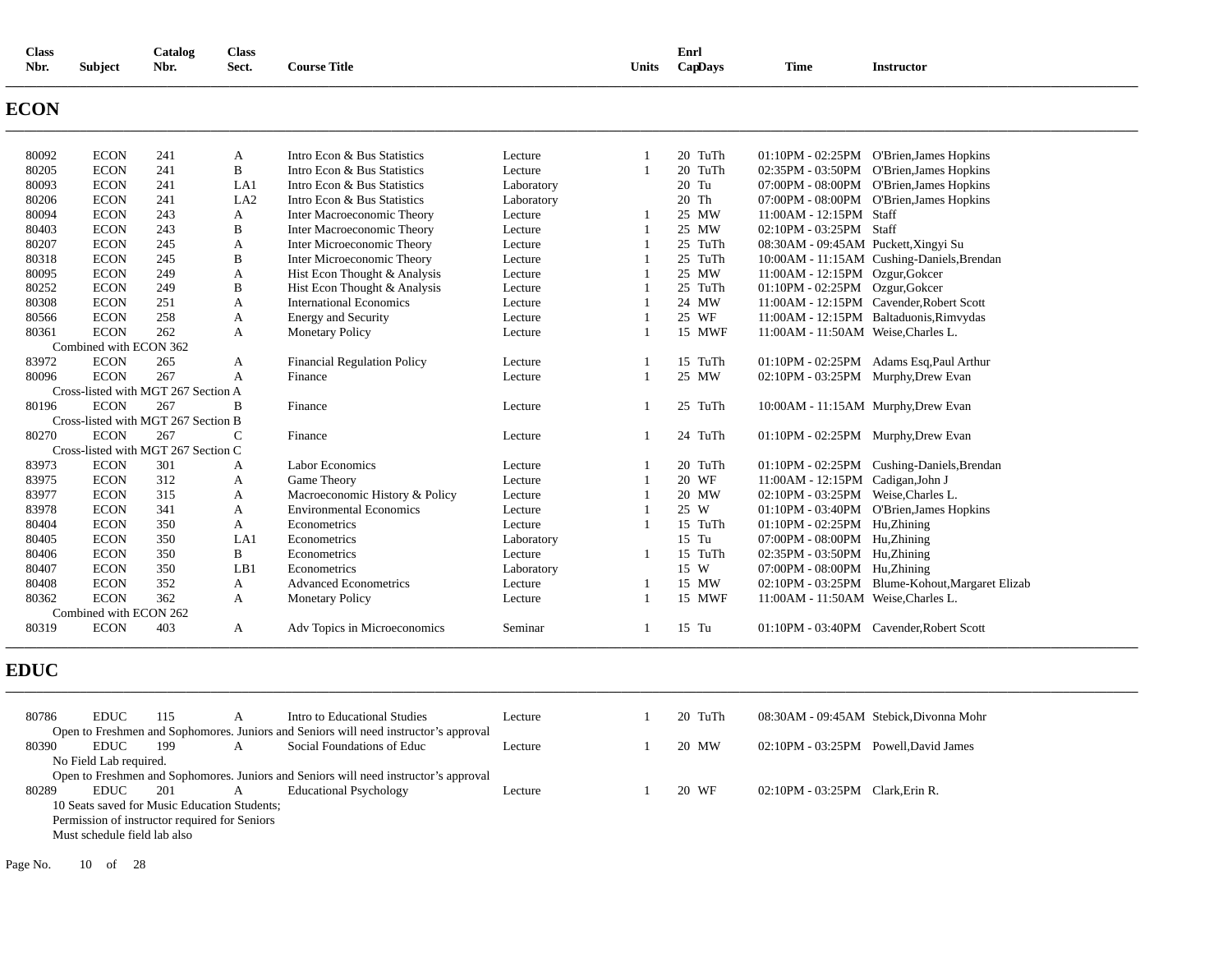| <b>Class</b><br>Nbr. | <b>Subject</b>            | Catalog<br>Nbr.                                | <b>Class</b><br>Sect. | <b>Course Title</b>                                                                                                                                |            | Units | Enrl<br>CapDays | Time                                 | <b>Instructor</b>                       |
|----------------------|---------------------------|------------------------------------------------|-----------------------|----------------------------------------------------------------------------------------------------------------------------------------------------|------------|-------|-----------------|--------------------------------------|-----------------------------------------|
| <b>EDUC</b>          |                           |                                                |                       |                                                                                                                                                    |            |       |                 |                                      |                                         |
| 80367                | <b>EDUC</b>               | 201                                            | L1                    | <b>Educational Psychology</b>                                                                                                                      | Laboratory |       | $20$ Tu         | 03:00PM - 05:00PM                    | Staff                                   |
| 80368                | <b>EDUC</b>               | 201                                            | L2                    | <b>Educational Psychology</b>                                                                                                                      | Laboratory |       | 20 W            | 03:30PM - 05:30PM                    | Staff                                   |
| 80369                | <b>EDUC</b>               | 201                                            | L <sub>3</sub>        | <b>Educational Psychology</b>                                                                                                                      | Laboratory |       | 20 Th           | 03:00PM - 05:00PM                    | Staff                                   |
| 80579                | <b>EDUC</b>               | 264                                            | A                     | <b>Education for Social Change</b>                                                                                                                 | Lecture    |       | 25 MW           | 02:10PM - 03:25PM                    | Williams, Hakim Mohandas Aman           |
|                      | Cross-listed with AFS 264 |                                                |                       |                                                                                                                                                    |            |       |                 |                                      |                                         |
| 80307                | <b>EDUC</b>               | 320                                            | A                     | <b>Teaching Diverse Students</b>                                                                                                                   | Lecture    |       | 20 TuTh         | 10:00AM - 11:15AM Miyazawa, Kaoru    |                                         |
|                      |                           |                                                |                       | Teacher Certification Students, Educational Studies Minors, or Instructor's Permission.                                                            |            |       |                 |                                      |                                         |
|                      |                           |                                                |                       | Need to have taken MUS CLAS 149 or EDUC 199 AND EDUC 201; Declared Ed Studies Minors or Teacher Certification: Others need Permission of Professor |            |       |                 |                                      |                                         |
|                      |                           |                                                |                       | Fulfills teacher certification requirement if admitted to teacher certification program prior to beginning the class                               |            |       |                 |                                      |                                         |
| 80370                | <b>EDUC</b>               | 320                                            | L1                    | <b>Teaching Diverse Students</b>                                                                                                                   | Laboratory |       | 20 TBA          | TBA                                  | Miyazawa, Kaoru                         |
|                      |                           | Note: 1 hour lab required each week in schools |                       |                                                                                                                                                    |            |       |                 |                                      |                                         |
| 80781                | <b>EDUC</b>               | 332                                            | A                     | Young Adult Literature & Media                                                                                                                     | Lecture    |       | 20 TuTh         |                                      | 10:00AM - 11:15AM Stebick, Divonna Mohr |
| 80183                | <b>EDUC</b>               | 340                                            | A                     | Teaching Stdnts w/Diverse Need                                                                                                                     | Lecture    |       | 20 M            | 06:00PM - 08:30PM Althoff, Lori Lynn |                                         |
|                      |                           |                                                |                       | Teacher Certification Students, Educational Studies Minors, or Instructor's Permission.                                                            |            |       |                 |                                      |                                         |
|                      |                           |                                                |                       | Need to have taken MUS CLAS 149 or EDUC 199 AND EDUC 201; Declared Ed Studies Minors or Teacher Certification: Others need Permission of Professor |            |       |                 |                                      |                                         |
|                      |                           |                                                |                       | Fulfills teacher certification requirement if admitted to teacher certification program prior to beginning the class                               |            |       |                 |                                      |                                         |
| 83967                | <b>EDUC</b>               | 340                                            | L1                    | Teaching Stdnts w/Diverse Need                                                                                                                     | Laboratory |       | 15 TBA          | TBA                                  | Althoff, Lori Lynn                      |
| 80341                | <b>EDUC</b>               | 405                                            | A                     | <b>Student Teaching Seminar</b>                                                                                                                    | Lecture    |       | 15 M            | 04:30PM - 07:00PM                    | Miyazawa, Kaoru                         |
|                      |                           | Classroom Research in Content Area             |                       |                                                                                                                                                    |            |       |                 |                                      |                                         |

**\_\_\_\_\_\_\_\_\_\_\_\_\_\_\_\_\_\_\_\_\_\_\_\_\_\_\_\_\_\_\_\_\_\_\_\_\_\_\_\_\_\_\_\_\_\_\_\_\_\_\_\_\_\_\_\_\_\_\_\_\_\_\_\_\_\_\_\_\_\_\_\_\_\_\_\_\_\_\_\_\_\_\_\_\_\_\_\_\_\_\_\_\_\_\_\_\_\_\_\_\_\_\_\_\_\_\_\_\_\_\_\_\_\_\_\_\_\_\_\_\_\_\_\_\_\_\_\_\_\_\_\_\_\_\_\_\_\_\_\_\_\_\_\_\_\_\_\_\_\_\_\_\_\_\_\_\_\_\_\_\_\_\_\_\_\_\_\_\_\_\_\_\_\_\_\_\_\_\_\_\_\_** 

# **ENG**

| 80017 | <b>ENG</b> | 101                                         | A             | Intro to College Writing      | Lecture | 16 TuTh |                                        | 01:10PM - 02:25PM Barrett, Matthew William |
|-------|------------|---------------------------------------------|---------------|-------------------------------|---------|---------|----------------------------------------|--------------------------------------------|
|       |            | FY students only, or by permission of Chair |               |                               |         |         |                                        |                                            |
| 80845 | <b>ENG</b> | 101                                         | D             | Intro to College Writing      | Lecture | 16 TuTh | 01:10PM - 02:25PM                      | Miller, John Douglas                       |
|       |            | FY students only, or by permission of Chair |               |                               |         |         |                                        |                                            |
| 80018 | <b>ENG</b> | 101                                         | B             | Intro to College Writing      | Lecture | 16 MWF  | 12:00PM - 12:50PM Glover, Rachel Aline |                                            |
|       |            | FY students only, or by permission of Chair |               |                               |         |         |                                        |                                            |
| 80202 | <b>ENG</b> | 101                                         | C             | Intro to College Writing      | Lecture | 16 TuTh |                                        | 10:00AM - 11:15AM Barrett, Matthew William |
|       |            | FY students only, or by permission of Chair |               |                               |         |         |                                        |                                            |
| 80603 | <b>ENG</b> | 101                                         | E             | Intro to College Writing      | Lecture | 16 MW   | 08:00AM - 09:40AM Forbes, Melissa      |                                            |
|       |            | FY students only, or by permission of Chair |               |                               |         |         |                                        |                                            |
| 80019 | <b>ENG</b> | 111                                         | A             | Writing through Literature    | Lecture | 16 TuTh | 02:35PM - 03:50PM Dimitriou, Aristides |                                            |
|       |            | FY students only, or by permission of Chair |               |                               |         |         |                                        |                                            |
| 80228 | <b>ENG</b> | 113                                         | A             | Writing&Native Amer Tradition | Lecture | 16 TuTh |                                        | 10:00 AM - 11:15 AM Sellers, Stephanie Ann |
|       |            | FY students only, or by permission of Chair |               |                               |         |         |                                        |                                            |
| 84139 | <b>ENG</b> | 200                                         | A             | Writing Across Media          | Lecture | 16 MW   | 11:00AM - 12:15PM Forbes, Melissa      |                                            |
| 80520 | <b>ENG</b> | 203                                         | A             | Journalistic Writing          | Lecture | 16 TuTh | 01:10PM - 02:25PM                      | Barstow, Thomas Allewalt                   |
| 80020 | <b>ENG</b> | 205                                         | A             | Intro to Creative Writing     | Lecture | 16 TuTh | 10:00AM - 11:15AM Reid, Molly Jean     |                                            |
| 80021 | <b>ENG</b> | 205                                         | B             | Intro to Creative Writing     | Lecture | 16 TuTh | $01:10PM - 02:25PM$                    | Reid, Molly Jean                           |
| 80023 | <b>ENG</b> | 205                                         | $\mathcal{C}$ | Intro to Creative Writing     | Lecture | 16 TuTh | 02:35PM - 03:50PM                      | McElmurray, Karen Salyer                   |
| 80024 | <b>ENG</b> | 205                                         | D             | Intro to Creative Writing     | Lecture | 16 TuTh | 02:35PM - 03:50PM                      | Smith, Dustin Beall                        |
| 80025 | <b>ENG</b> | 205                                         | E             | Intro to Creative Writing     | Lecture | 16 WF   | 11:00AM - 12:15PM                      | Mulligan, Sheila M                         |
| 80026 | <b>ENG</b> | 205                                         | F             | Intro to Creative Writing     | Lecture | 16 WF   | 02:10PM - 03:25PM                      | Mulligan, Sheila M                         |
| 80257 | <b>ENG</b> | 205                                         | G             | Intro to Creative Writing     | Lecture | 16 TuF  | 11:25AM - 12:40PM Rhett, Kathryn       |                                            |
|       |            |                                             |               |                               |         |         |                                        |                                            |

Page No. 11 of 28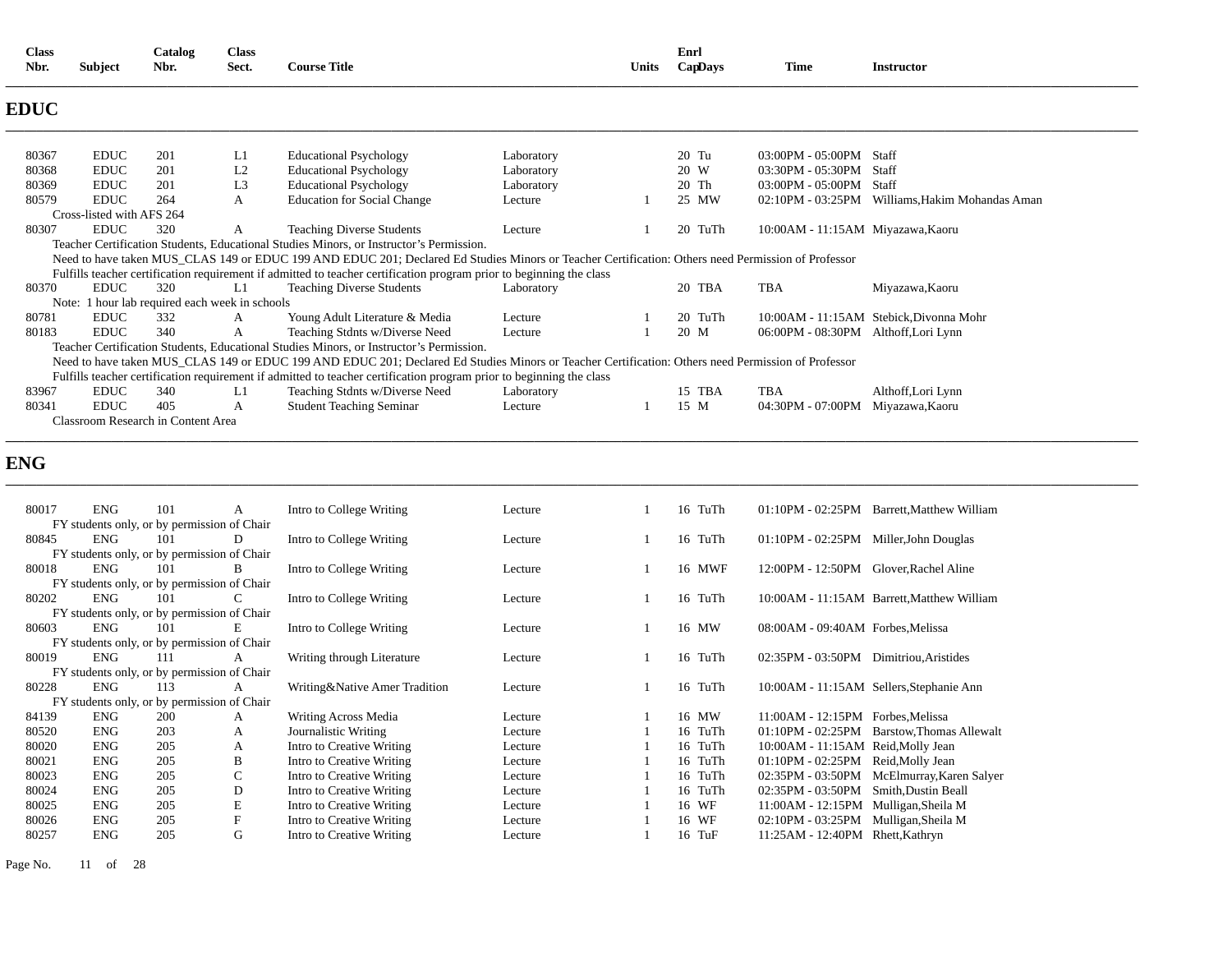| <b>Class</b><br>Nbr. | <b>Subject</b> | Catalog<br>Nbr.                      | <b>Class</b><br>Sect. | <b>Course Title</b>                                                                                                         |            | Units          | Enrl<br>CapDays     | <b>Time</b>                            | <b>Instructor</b>                              |
|----------------------|----------------|--------------------------------------|-----------------------|-----------------------------------------------------------------------------------------------------------------------------|------------|----------------|---------------------|----------------------------------------|------------------------------------------------|
| ENG                  |                |                                      |                       |                                                                                                                             |            |                |                     |                                        |                                                |
| 84145                | <b>ENG</b>     | 217                                  | A                     | Global and Radical Shakespeare                                                                                              | Lecture    | 1              | 20 WF               |                                        | 11:00AM - 12:15PM D'Addario, Christopher       |
| 80448                | <b>ENG</b>     | 221                                  | A                     | Survey Eng Lit:17th &18th Cent                                                                                              | Lecture    | $\mathbf{1}$   | 20 TuTh             |                                        | 02:35PM - 03:50PM Myers, Joanne Elizabeth      |
| 80604                | <b>ENG</b>     | 230                                  | A                     | Intro to 19th Century British                                                                                               | Lecture    | $\overline{1}$ | 20 MWF              |                                        | 01:10PM - 02:00PM Goldberg, Leonard S.         |
| 84021                | <b>ENG</b>     | 240                                  | A                     | Antebellum American Literature                                                                                              | Lecture    | $\mathbf{1}$   | 20 TuTh             |                                        | 10:00AM - 11:15AM Duquette, Elizabeth Marie    |
| 84140                | <b>ENG</b>     | 250                                  | A                     | Topics in 20th & 21st Cent Lit                                                                                              | Lecture    | $\overline{1}$ | 20 TuTh             | 01:10PM - 02:25PM Staff                |                                                |
| 84022                | <b>ENG</b>     | 263                                  | A                     | Power of the Spoken Word                                                                                                    | Lecture    | $\overline{1}$ | 20 TuTh             |                                        | 02:35PM - 03:50PM Melton, McKinley Eric        |
| 84023                | <b>ENG</b>     | 267                                  | A                     | Ethnic American Lit of the US                                                                                               | Lecture    | $\overline{1}$ | 20 TuTh             | 10:00AM - 11:15AM Dimitriou, Aristides |                                                |
| 84045                | <b>ENG</b>     | 270                                  | A                     | Rhetorics of Documentary Film                                                                                               | Lecture    | $\overline{1}$ | 20 MW               | 02:10PM - 03:50PM Forbes, Melissa      |                                                |
| 80791                | <b>ENG</b>     | 297                                  | A                     | <b>Introduction to Book History</b>                                                                                         | Seminar    | $\overline{1}$ | 17 TuTh             |                                        | 10:00AM - 11:15AM Myers, Joanne Elizabeth      |
| 80607                | <b>ENG</b>     | 301                                  | A                     | <b>Writing Short Fiction</b>                                                                                                | Lecture    | $\overline{1}$ | 15 TuTh             | $01:10PM - 02:25PM$ Leebron, Fred G.   |                                                |
| 80371                | <b>ENG</b>     | 302                                  | A                     | New Poems, New Poets                                                                                                        | Lecture    | $\mathbf{1}$   | 15 TuTh             | 10:00AM - 11:15AM Meyer, Nadine        |                                                |
| 84024                | <b>ENG</b>     | 306                                  | A                     | Writing the Memoir                                                                                                          | Lecture    | $\overline{1}$ | 15 TuTh             | 02:35PM - 03:50PM Rhett, Kathryn       |                                                |
| 80483                | <b>ENG</b>     | 308                                  | A                     | Writing the Literary Review                                                                                                 | Lecture    | $\mathbf{1}$   | 15 TuTh             |                                        | 01:10PM - 02:25PM Sobelle, Stefanie Elisabeth  |
| 84046                | <b>ENG</b>     | 309                                  | A                     | Prose Poetry and Flash Fiction                                                                                              | Lecture    | $\mathbf{1}$   | 15 TuTh             | 02:35PM - 03:50PM Reid, Molly Jean     |                                                |
| 84047                | <b>ENG</b>     | 310                                  | A                     | Shakespearean Revenge                                                                                                       | Lecture    | $\mathbf{1}$   | 17 WF               |                                        | 02:10PM - 03:25PM D'Addario, Christopher       |
| 84025                | <b>ENG</b>     | 330                                  | A                     | <b>American Family Values</b>                                                                                               | Lecture    | $\overline{1}$ | 17 TuTh             |                                        | 01:10PM - 02:25PM Duquette, Elizabeth Marie    |
| 84026                | <b>ENG</b>     | 345                                  | A                     | <b>Second Generation Romantics</b>                                                                                          | Lecture    | $\overline{1}$ | 17 MWF              |                                        | 02:10PM - 03:25PM Goldberg, Leonard S.         |
| 80610                | <b>ENG</b>     | 355                                  | A                     | Radical American Women                                                                                                      | Lecture    | $\overline{1}$ | $17$ Tu             |                                        | 06:30PM - 09:00PM Sobelle, Stefanie Elisabeth  |
| 84028                | <b>ENG</b>     | 363                                  | A                     | Hemispheric American Studies                                                                                                | Lecture    | $\overline{1}$ | 17 W                | 01:10PM - 03:40PM Dimitriou, Aristides |                                                |
| 84029                | <b>ENG</b>     | 367                                  | A                     | James Baldwin-Fiction & Essays                                                                                              | Lecture    | $\overline{1}$ | 17 TuTh             |                                        | 10:00AM - 11:15AM Melton, McKinley Eric        |
| 84049                | <b>ENG</b>     | 390                                  | A                     | The Editor's Desk                                                                                                           | Lecture    | 1              | W<br>$\overline{0}$ |                                        | 06:00PM - 09:00PM Duquette, Elizabeth Marie    |
| 84030                | <b>ENG</b>     | 401                                  | A                     | <b>Viking Studies</b>                                                                                                       | Seminar    | $\overline{1}$ | 12 W                |                                        | 06:30PM - 09:00PM Fee, Christopher Richard     |
|                      |                |                                      |                       | Pre-requisite is ENG 290-299; ENG Seniors Only, or by permission of Chair                                                   |            |                |                     |                                        |                                                |
| 84033                | <b>ENG</b>     | 405                                  | A                     | The Poet's Voice                                                                                                            | Seminar    | 1              | 12 TuF              | 11:25AM - 12:40PM Meyer, Nadine        |                                                |
|                      |                |                                      |                       | Pre-requisite is ENG 290-299; ENG Seniors Only, or by permission of Chair                                                   |            |                |                     |                                        |                                                |
|                      |                |                                      |                       |                                                                                                                             |            |                |                     |                                        |                                                |
| ES                   |                |                                      |                       |                                                                                                                             |            |                |                     |                                        |                                                |
| 84150                | ES             | 121                                  | A                     | <b>Environmental Issues</b>                                                                                                 | Lecture    | 1              | 35 MW               |                                        | 08:30AM - 09:45AM Hawkins, Irene Bramley Beers |
| 80568                | ES             | 130                                  | A                     | The Chesapeake Bay Ecosystem                                                                                                | Lecture    | $\overline{1}$ | 38 WF               | 12:00PM - 01:15PM Terlizzi, Daniel E.  |                                                |
| 84071                | <b>ES</b>      | 130                                  | $\, {\bf B}$          | The Chesapeake Bay Ecosystem                                                                                                | Lecture    | $\overline{1}$ | 35 WF               | 02:10PM - 03:25PM Terlizzi, Daniel E.  |                                                |
| 80184                | <b>ES</b>      | 196                                  | A                     | Environ Science & Society                                                                                                   | Lecture    | $\overline{1}$ | 18 MW               |                                        | 11:00AM - 12:15PM Hawkins, Irene Bramley Beers |
|                      |                | ES 196 class may only be taken once! |                       |                                                                                                                             |            |                |                     |                                        |                                                |
| 80185                | ES             | 196                                  | LA1                   | Environ Science & Society                                                                                                   | Laboratory |                | 18 W                |                                        | 01:10PM - 04:00PM Hawkins, Irene Bramley Beers |
| 80160                | ES             | 211                                  | A                     | Principles of Ecology                                                                                                       | Lecture    | 1              | 36 TuTh             |                                        | 10:00AM - 11:15AM Gownaris, Natasha Jeanne     |
|                      |                |                                      |                       | Preference given to ES major and minors. Other students, including Biology majors, must obtain permission of the instructor |            |                |                     |                                        |                                                |
| 80164                | ES             | 211                                  | LA1                   | Principles of Ecology                                                                                                       | Laboratory |                | 18 Tu               |                                        | 01:10PM - 04:00PM Gownaris, Natasha Jeanne     |
| 80161                | ES             | 211                                  | LA <sub>2</sub>       | Principles of Ecology                                                                                                       | Laboratory |                | 18 Th               |                                        | 01:10PM - 04:00PM Gownaris, Natasha Jeanne     |
| 80162                | ES             | 223                                  | $\mathbf{A}$          | Earth System Science                                                                                                        | Lecture    | $\overline{1}$ | 36 TuTh             |                                        | 08:30AM - 09:45AM Principato, Sarah Marie      |
|                      |                |                                      |                       | Preference given to ES Major or Minors. Other students must obtain permission of Instructor                                 |            |                |                     |                                        |                                                |
| 80163                | ES             | 223                                  | LA1                   | Earth System Science                                                                                                        |            |                | 18 Tu               |                                        | 01:10PM - 04:00PM Principato, Sarah Marie      |
|                      |                | 223                                  | LA <sub>2</sub>       |                                                                                                                             | Laboratory |                | 18 Th               |                                        |                                                |
| 80175                | ES             | 241                                  | A                     | Earth System Science                                                                                                        | Laboratory |                |                     |                                        | 01:10PM - 04:00PM Principato, Sarah Marie      |
| 84065                | ES<br>ES       | 312                                  |                       | <b>Environmental Journalism</b>                                                                                             | Lecture    | $\overline{1}$ | 18 TuF              |                                        | 11:25AM - 12:40PM Monani, Salma Basanti        |
| 84068                | <b>ES</b>      |                                      | A                     | Env Applicat nof Geog Info Sys                                                                                              | Lecture    | $\overline{1}$ | 18 TuTh             |                                        | 10:00AM - 11:15AM Platt, Rutherford Vance      |
| 84066                |                | 333                                  | A                     | <b>Environmental Policy</b>                                                                                                 | Lecture    |                | 18 MW               |                                        | 11:00AM - 12:15PM Wilson PhD, Randall K.       |

Page No. 12 of 28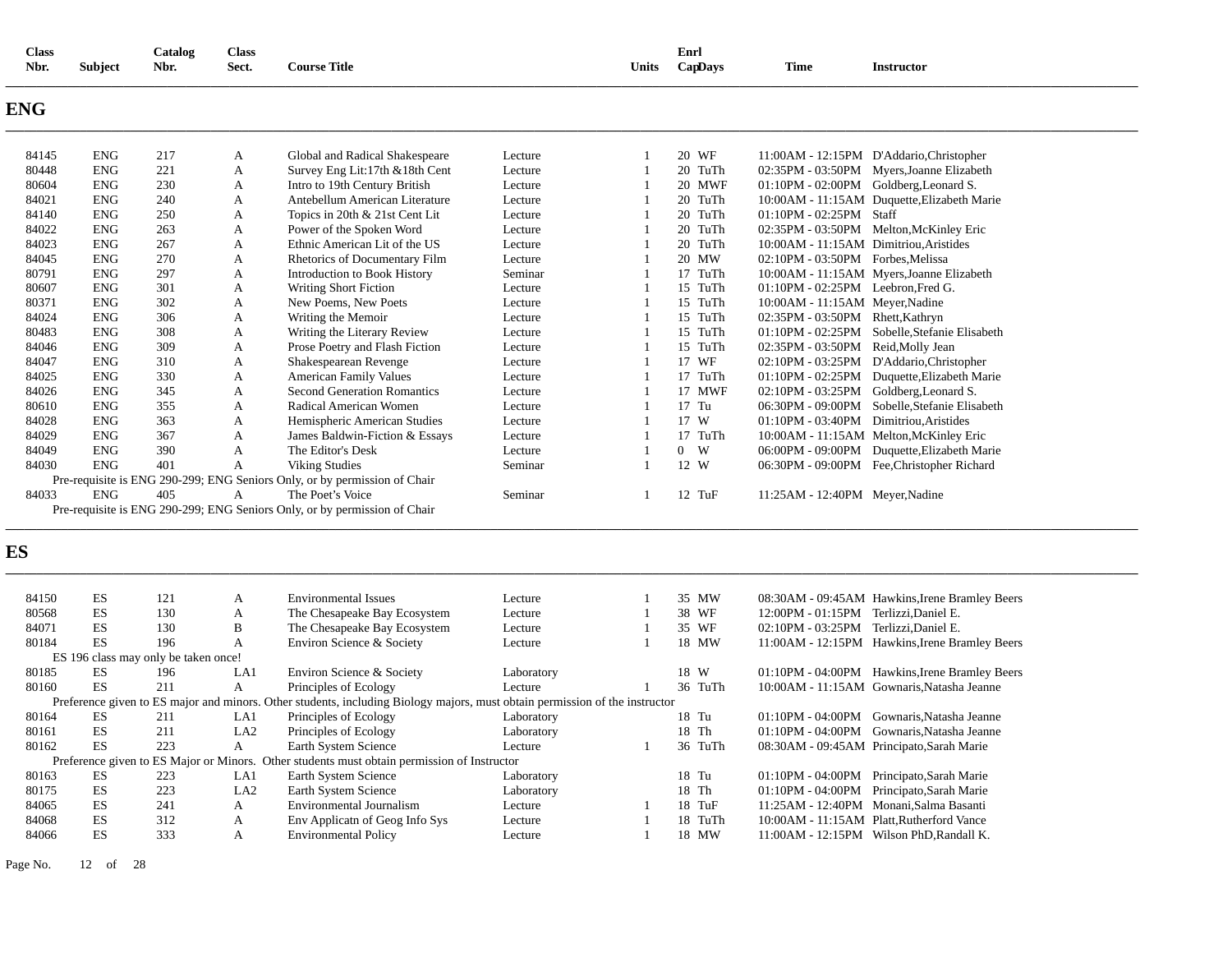| <b>Class</b><br>Nbr. | <b>Subject</b>             | Catalog<br>Nbr. | <b>Class</b><br>Sect. | <b>Course Title</b>                                                  |                    | Units          | Enrl<br>CapDays    | <b>Time</b>                                                              | <b>Instructor</b>                               |
|----------------------|----------------------------|-----------------|-----------------------|----------------------------------------------------------------------|--------------------|----------------|--------------------|--------------------------------------------------------------------------|-------------------------------------------------|
| <b>ES</b>            |                            |                 |                       |                                                                      |                    |                |                    |                                                                          |                                                 |
| 84067                | ES                         | 333             | B                     | <b>Environmental Policy</b>                                          | Lecture            | $\overline{1}$ | 18 MW              |                                                                          | 01:10PM - 02:25PM Wilson PhD, Randall K.        |
| 84070                | ES                         | 335             | $\mathbf{A}$          | Gender and Environment                                               | Lecture            |                | 18 F               | 08:30AM - 11:00AM Ogra, Monica Vini                                      |                                                 |
| 80570                | ES                         | 390             | A                     | Topic-Environmental Humanities                                       | Seminar            |                | 18 MW              | 02:10PM - 03:25PM Lane, William H.                                       |                                                 |
| 80231                | ES                         | 400             | A                     | Seminar                                                              | Lecture            |                | 15 Th              |                                                                          | 01:10PM - 03:40PM Platt, Rutherford Vance       |
|                      |                            |                 |                       | Senior ES Major only; Pre-Req: completion of ES211, 223, 225 and 230 |                    |                |                    |                                                                          |                                                 |
| <b>FREN</b>          |                            |                 |                       |                                                                      |                    |                |                    |                                                                          |                                                 |
| 80220                | <b>FREN</b>                | 101             | A                     | French for Beginners                                                 | Lecture            |                |                    | 18 MTuWThF 09:00AM - 09:50AM Staff                                       |                                                 |
| 80001                | <b>FREN</b>                | 103             | A                     | <b>Elementary French</b>                                             | Lecture            |                | 18 MWF             | 10:00AM - 10:50AM Staff                                                  |                                                 |
| 80337                | <b>FREN</b>                | 104             | A                     | <b>Elementary French</b>                                             | Lecture            |                | 18 MWF             | 09:00AM - 09:50AM Staff                                                  |                                                 |
| 80464                | <b>FREN</b>                | 104             | B                     | <b>Elementary French</b>                                             | Lecture            |                | 18 MWF             | 10:00AM - 10:50AM Staff                                                  |                                                 |
| 80002                | <b>FREN</b>                | 201             | A                     | <b>Intermediate French</b>                                           | Lecture            |                | 20 MWF             | 01:10PM - 02:00PM Staff                                                  |                                                 |
| 80003                | <b>FREN</b>                | 202             | A                     | <b>Intermediate French</b>                                           | Lecture            |                | 20 MWF             |                                                                          | 09:00AM - 09:50AM Murphy III, John Patrick      |
| 80004                | <b>FREN</b>                | 300             | A                     | Practice in Communication                                            | Lecture            |                | 12 MWF             |                                                                          | 10:00AM - 10:50AM Murphy III, John Patrick      |
| 80354                | <b>FREN</b>                | 305             | A                     | Approaches to Textual Analysis                                       | Lecture            | $\overline{1}$ | 15 MWF             |                                                                          | 09:00AM - 09:50AM Jurney, Florence Ramond       |
| 84147                | <b>FREN</b>                | 330             | A                     | Topics in French                                                     | Lecture            |                | 15 TuF             | 11:25AM - 12:40PM Staff                                                  |                                                 |
| <b>GER</b>           |                            |                 |                       |                                                                      |                    |                |                    |                                                                          |                                                 |
| 80346                | <b>GER</b>                 | 101             | A                     | <b>Elementary German</b>                                             | Lecture            | -1             |                    | 18 MTuWThF 10:00AM - 10:50AM Wrage, Henning                              |                                                 |
| 80347                | <b>GER</b>                 | 101             | B                     | <b>Elementary German</b>                                             | Lecture            | -1             |                    | 18 MTuWThF 11:00AM - 11:50AM Wrage, Henning                              |                                                 |
| 84077                | <b>GER</b>                 | 103             | A                     | <b>Fundamental German</b>                                            | Lecture            |                | 18 MWThF           |                                                                          | 09:00AM - 09:50AM Breithaupt, Christiane        |
| 80008                | <b>GER</b>                 | 201             | $\mathbf{A}$          | <b>Intermediate German</b>                                           | Lecture            |                | 20 MWF             |                                                                          | 12:00PM - 12:50PM Wallach, Kerry Melissa        |
| 80009                | <b>GER</b>                 | 201             | CA1                   | Intermediate German                                                  | Conversation       |                | 20 Tu              |                                                                          | 11:25AM - 12:15PM Wallach, Kerry Melissa        |
| 84086                | <b>GER</b>                 | 230             | A                     | Weimar German Culture                                                | Lecture            |                | 18 MW              |                                                                          | 02:10PM - 03:25PM Wallach, Kerry Melissa        |
| 84088                | <b>GER</b>                 | 240             | A                     | <b>Introduction to German Studies</b>                                | Lecture            | $\overline{1}$ | 18 TuTh            |                                                                          | 02:35PM - 03:50PM Lambert III, Richard Meredith |
| 80010                | <b>GER</b>                 | 301             | A                     | <b>Advanced German</b>                                               | Lecture            |                | 12 MWF             |                                                                          | 10:00AM - 10:50AM Lambert III, Richard Meredith |
| 84092                | <b>GER</b>                 | 305             | A                     | German Culture from 1945-Today                                       | Lecture            | $\mathbf{1}$   | 18 TuTh            |                                                                          | 10:00AM - 11:15AM Lambert III, Richard Meredith |
| <b>HIST</b>          |                            |                 |                       |                                                                      |                    |                |                    |                                                                          |                                                 |
|                      |                            |                 |                       |                                                                      |                    |                |                    |                                                                          |                                                 |
| 84093                | <b>HIST</b><br><b>HIST</b> | 103<br>103      | A<br>B                | Europe Africa & Asia 1750-1900                                       | Lecture            |                | 25 TuTh<br>25 TuTh | 08:30AM - 09:45AM Bamba, Abou B.                                         |                                                 |
| 84094<br>84098       | <b>HIST</b>                | 106             | A                     | Europe Africa & Asia 1750-1900<br>The Atlantic World 1600-1850       | Lecture<br>Lecture |                | 25 TuTh            | 10:00AM - 11:15AM Bamba, Abou B.<br>01:10PM - 02:25PM Sommer, Barbara A. |                                                 |
| 80078                | <b>HIST</b>                | 110             | A                     | The Twentieth Century World                                          | Lecture            | -1             | 25 TuTh            |                                                                          | 02:35PM - 03:50PM Hartzok, Justus Grant         |
|                      |                            |                 |                       | First Year and Sophomores Only; JR, SR require instructor permission |                    |                |                    |                                                                          |                                                 |
| 80079                | <b>HIST</b>                | 110             | $\mathbf B$           | The Twentieth Century World                                          | Lecture            |                | 25 MWF             |                                                                          | 01:10PM - 02:00PM Krysiek, James Stephen        |
|                      |                            |                 |                       | First Year and Sophomores Only; JR, SR require instructor permission |                    |                |                    |                                                                          |                                                 |
| 80521                | <b>HIST</b>                | 110             | C                     | The Twentieth Century World                                          | Lecture            | 1              | 25 TuTh            |                                                                          | 01:10PM - 02:25PM Hartzok, Justus Grant         |
|                      |                            |                 |                       | First Year and Sophomores Only; JR, SR require instructor permission |                    |                |                    |                                                                          |                                                 |

Page No. 13 of 28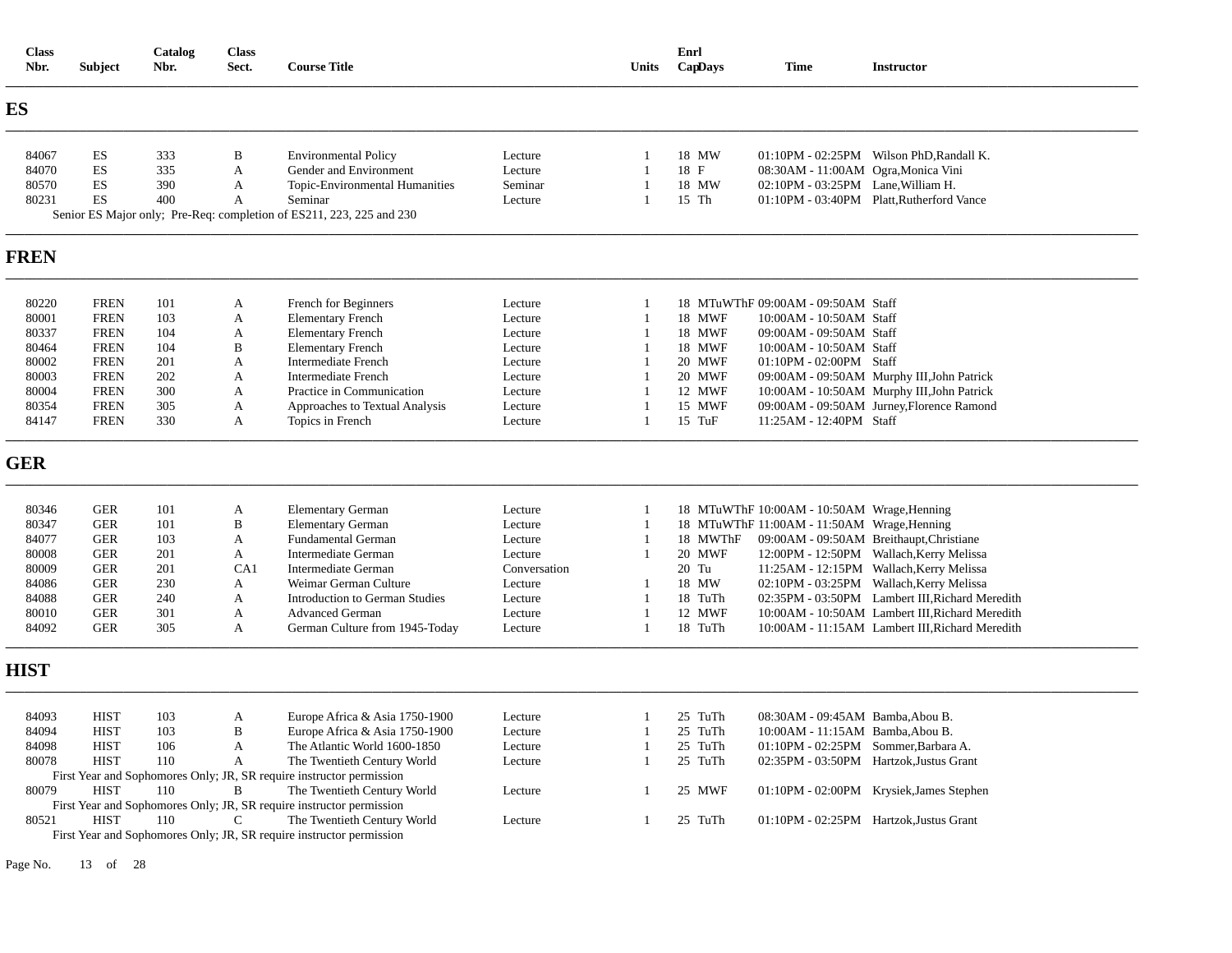| <b>Class</b><br>Catalog<br>Nbr.<br><b>Subject</b><br>Nbr. |                           | <b>Class</b><br>Sect. | <b>Course Title</b> |                                  | Units   | Enrl<br>CapDays | <b>Time</b> | <b>Instructor</b>                      |                                              |
|-----------------------------------------------------------|---------------------------|-----------------------|---------------------|----------------------------------|---------|-----------------|-------------|----------------------------------------|----------------------------------------------|
|                                                           |                           |                       |                     |                                  |         |                 |             |                                        |                                              |
| <b>HIST</b>                                               |                           |                       |                     |                                  |         |                 |             |                                        |                                              |
| 84151                                                     | <b>HIST</b>               | 201                   | A                   | Introduction to Public History   | Lecture |                 | 20 W        | 06:15PM - 08:45PM Goodell, R. Gregory  |                                              |
| 84126                                                     | <b>HIST</b>               | 206                   | A                   | Spain and the New World          | Lecture |                 | 20 TuTh     |                                        | 08:30AM - 09:45AM Sanchez, Magdalena Sofia   |
| 80682                                                     | <b>HIST</b>               | 208                   | A                   | Islamic History 600-1500         | Lecture |                 | 20 TuTh     |                                        | 08:30AM - 09:45AM Samji, Karim Sadrudin      |
| 84100                                                     | <b>HIST</b>               | 230                   | А                   | Native Am-Eur Encounter in NA    | Lecture |                 | 20 MWF      | 11:00AM - 11:50AM Shannon, Timothy J.  |                                              |
| 84125                                                     | <b>HIST</b>               | 244                   | А                   | <b>American Military History</b> | Lecture |                 | 20 TuTh     | 02:35PM - 03:50PM Carmichael, Peter S. |                                              |
| 84138                                                     | <b>HIST</b>               | 252                   | A                   | Roman History                    | Lecture |                 | 20 TuTh     | 02:35PM - 03:50PM Staff                |                                              |
|                                                           | Cross-listed with CLA 252 |                       |                     |                                  |         |                 |             |                                        |                                              |
| 84123                                                     | <b>HIST</b>               | 261                   | A                   | Colonial Latin American Hist     | Lecture |                 | 20 MW       | $11:00AM - 12:15PM$ Sommer Barbara A.  |                                              |
| 80080                                                     | <b>HIST</b>               | 300                   | A                   | <b>Historical Method</b>         | Lecture |                 | 20 TuTh     | 08:30AM - 09:45AM Hancock, Scott       |                                              |
| 80489                                                     | <b>HIST</b>               | 300                   | B                   | <b>Historical Method</b>         | Lecture |                 | 20 MW       | 02:10PM - 03:25PM Shannon, Timothy J.  |                                              |
| 84101                                                     | <b>HIST</b>               | 318                   | A                   | Europe 1914 to 1945              | Lecture |                 | 20 MW       |                                        | 11:00AM - 12:15PM Bowman, William D.         |
| 84122                                                     | <b>HIST</b>               | 325                   | A                   | Tokugawa Japan: 16th-19th Cent   | Lecture |                 | 20 TuTh     | 01:10PM - 02:25PM Lowy, Dina           |                                              |
| 84121                                                     | <b>HIST</b>               | 330                   | A                   | The Ottoman Empire: 1300-1923    | Lecture |                 | 20 TuTh     |                                        | 10:00AM - 11:15AM Samji, Karim Sadrudin      |
| 84152                                                     | <b>HIST</b>               | 352                   | A                   | Gender & Sexuality- Civil War    | Lecture |                 | 25 M        |                                        | 06:15PM - 08:45PM Downs, James Thomas        |
| 80679                                                     | <b>HIST</b>               | 364                   | A                   | Slavery & Society Brazil Hist    | Lecture |                 | 20 MW       | 02:10PM - 03:25PM Sommer, Barbara A.   |                                              |
|                                                           | Cross-listed with LAS 364 |                       |                     |                                  |         |                 |             |                                        |                                              |
| 84118                                                     | <b>HIST</b>               | 412                   | A                   | Sem: Eisenhower & His Times      | Lecture |                 | 10 M        | 01:10PM - 03:40PM Birkner, Michael J.  |                                              |
| 84102                                                     | <b>HIST</b>               | 428                   | A                   | Letters and Letter-Writing       | Seminar |                 | 12 TuTh     |                                        | 10:00 AM - 11:15 AM Sanchez, Magdalena Sofia |
| 84120                                                     | <b>HIST</b>               | 431                   | A                   | Sem: The Global South            | Lecture |                 | 10 W        | 01:10PM - 03:40PM Bamba, Abou B.       |                                              |

**\_\_\_\_\_\_\_\_\_\_\_\_\_\_\_\_\_\_\_\_\_\_\_\_\_\_\_\_\_\_\_\_\_\_\_\_\_\_\_\_\_\_\_\_\_\_\_\_\_\_\_\_\_\_\_\_\_\_\_\_\_\_\_\_\_\_\_\_\_\_\_\_\_\_\_\_\_\_\_\_\_\_\_\_\_\_\_\_\_\_\_\_\_\_\_\_\_\_\_\_\_\_\_\_\_\_\_\_\_\_\_\_\_\_\_\_\_\_\_\_\_\_\_\_\_\_\_\_\_\_\_\_\_\_\_\_\_\_\_\_\_\_\_\_\_\_\_\_\_\_\_\_\_\_\_\_\_\_\_\_\_\_\_\_\_\_\_\_\_\_\_\_\_\_\_\_\_\_\_\_\_\_** 

# **HS**

| 80339 | <b>HS</b> | 120                                          | A              | Public Health                                                                                   | Lecture    |       | 25 TuTh    | 10:00 AM - 11:15 AM Dailey, Amy Beth    |  |
|-------|-----------|----------------------------------------------|----------------|-------------------------------------------------------------------------------------------------|------------|-------|------------|-----------------------------------------|--|
|       |           |                                              |                | 10 seats for First Year and 15 for HS Sophomores Only or Permission of Instructor for HS Majors |            |       |            |                                         |  |
| 80084 | <b>HS</b> | 209                                          | А              | Human Anatomy & Physiology I                                                                    | Lecture    |       | 25 MWF     | 09:00AM - 09:50AM Brandauer, Josef      |  |
|       |           | 22 Seats reserved for Health Sciences Majors |                |                                                                                                 |            |       |            |                                         |  |
| 80085 | <b>HS</b> | 209                                          | B              | Human Anatomy & Physiology I                                                                    | Lecture    |       | 25 MWF     | 09:00AM - 09:50AM Besecker, Emily Mae   |  |
|       |           | 22 Seats reserved for Health Sciences Majors |                |                                                                                                 |            |       |            |                                         |  |
| 80256 | <b>HS</b> | 209                                          | C              | Human Anatomy & Physiology I                                                                    | Lecture    |       | 25 MWF     | 10:00AM - 10:50AM Besecker, Emily Mae   |  |
|       |           | 22 Seats reserved for Health Sciences Majors |                |                                                                                                 |            |       |            |                                         |  |
| 80086 | <b>HS</b> | 209                                          | L1             | Human Anatomy & Physiology I                                                                    | Laboratory | 15 M  |            | $01:10PM - 04:00PM$<br>Petrie.David F.  |  |
| 80087 | <b>HS</b> | 209                                          | L <sub>2</sub> | Human Anatomy & Physiology I                                                                    | Laboratory | 15 Tu |            | $01:10PM - 04:00PM$<br>Petrie, David F. |  |
| 80088 | <b>HS</b> | 209                                          | L <sub>3</sub> | Human Anatomy & Physiology I                                                                    | Laboratory | 15 Tu |            | 07:00PM - 09:50PM<br>Petrie, David F.   |  |
| 80089 | <b>HS</b> | 209                                          | L <sub>4</sub> | Human Anatomy & Physiology I                                                                    | Laboratory | 15 W  |            | $01:10PM - 04:00PM$<br>Staff            |  |
| 80090 | <b>HS</b> | 209                                          | L <sub>5</sub> | Human Anatomy & Physiology I                                                                    | Laboratory | 15 Th |            | $01:10PM - 04:00PM$<br>Staff            |  |
| 80091 | <b>HS</b> | 230                                          | A              | <b>Nutrition</b>                                                                                | Lecture    |       | 18 TuTh    | 10:00AM - 11:15AM Noreen, Eric Edwin    |  |
|       |           | <b>Health Sciences Majors Only</b>           |                |                                                                                                 |            |       |            |                                         |  |
| 84117 | <b>HS</b> | 230                                          | B              | Nutrition                                                                                       | Lecture    |       | 18 MW      | 11:00AM - 12:15PM Noreen, Eric Edwin    |  |
|       |           | <b>Health Sciences Majors Only</b>           |                |                                                                                                 |            |       |            |                                         |  |
| 80780 | <b>HS</b> | 232                                          | A              | <b>Statistics for Health Sciences</b>                                                           | Lecture    | 18 Th |            | 11:25AM - 12:15PM Brandauer, Josef      |  |
|       |           |                                              |                |                                                                                                 |            |       | <b>MWF</b> | 10:00AM - 10:50AM Brandauer, Josef      |  |
|       |           | <b>Health Science Majors Only</b>            |                |                                                                                                 |            |       |            |                                         |  |
| 84110 | <b>HS</b> | 310                                          | A              | Assessment in Health Sciences                                                                   | Lecture    |       | 20 MWF     | 09:00AM - 09:50AM Noreen. Eric Edwin    |  |
| 84111 | <b>HS</b> | 310                                          | LA1            | Assessment in Health Sciences                                                                   | Laboratory | 10 Th |            | $01:10PM - 04:00PM$<br>Petrie, David F. |  |
| 84112 | <b>HS</b> | 310                                          | LA2            | <b>Assessment in Health Sciences</b>                                                            | Laboratory | 18 Th |            | Petrie, David F.<br>07:00PM - 09:50PM   |  |
|       |           |                                              |                |                                                                                                 |            |       |            |                                         |  |

Page No. 14 of 28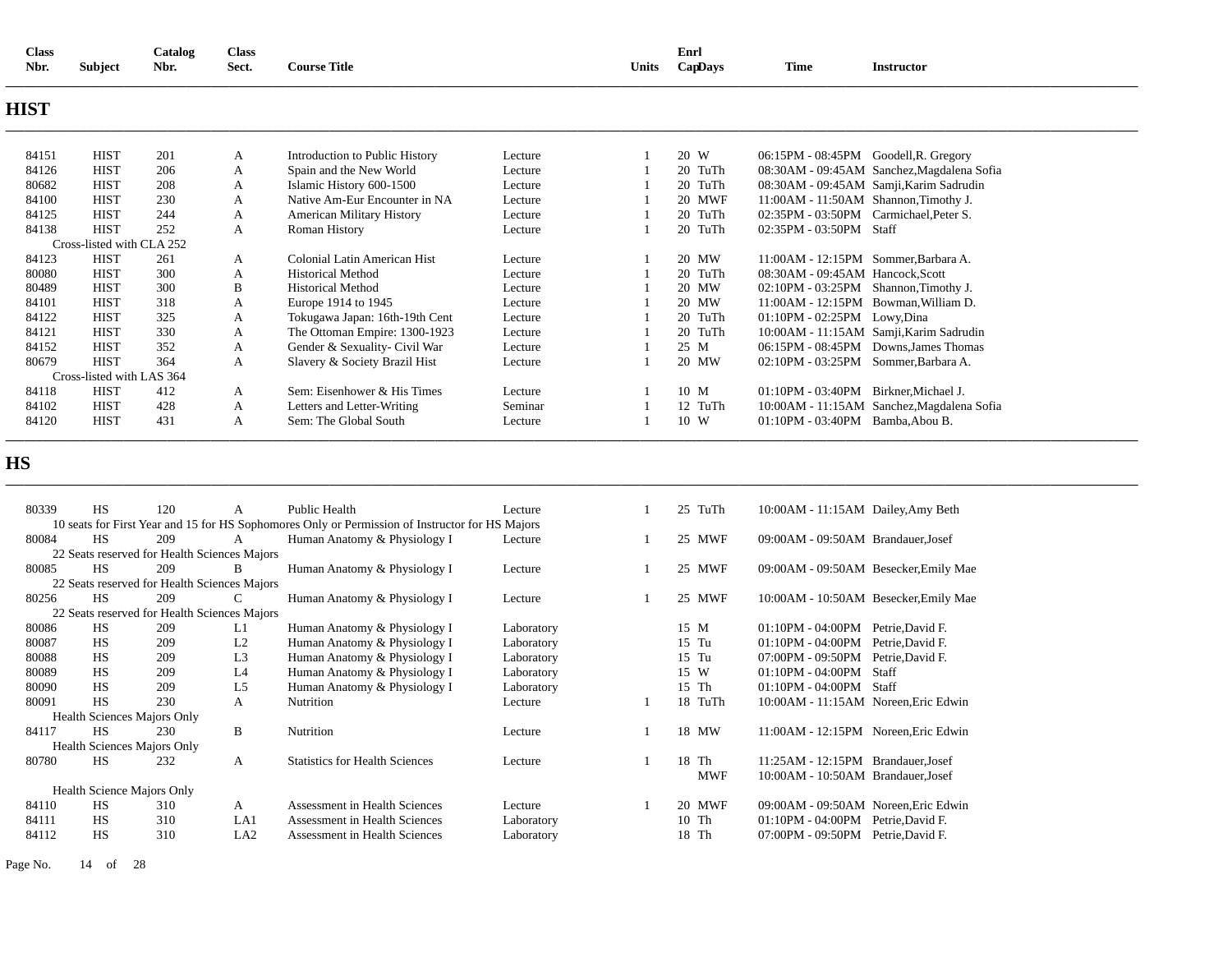| <b>Class</b><br>Nbr. | Subject     | Catalog<br>Nbr.                                          | <b>Class</b><br>Sect. | <b>Course Title</b>             |            | Units | Enrl<br>CapDays | <b>Time</b>                                  | <b>Instructor</b>                                 |
|----------------------|-------------|----------------------------------------------------------|-----------------------|---------------------------------|------------|-------|-----------------|----------------------------------------------|---------------------------------------------------|
| <b>HS</b>            |             |                                                          |                       |                                 |            |       |                 |                                              |                                                   |
| 80415                | HS          | 311                                                      | A                     | Neuromuscular Physiology        | Lecture    | 1     | 18 TuTh         |                                              | 10:00AM - 11:15AM Drury PhD, Daniel G.            |
| 80416                | HS          | 311                                                      | LA1                   | Neuromuscular Physiology        | Laboratory |       | 18 W            | 01:10PM - 04:00PM Drury PhD, Daniel G.       |                                                   |
| 80501                | HS          | 318                                                      | A                     | Orthopedic Anatomy              | Lecture    |       | 18 TuTh         | 08:30AM - 09:45AM Little, Thomas Allan       |                                                   |
| 80502                | HS          | 318                                                      | LA1                   | <b>Orthopedic Anatomy</b>       | Laboratory |       | 18 Tu           | 01:10PM - 04:00PM Little, Thomas Allan       |                                                   |
| 80272                | HS          | 322                                                      | A                     | Global Health                   | Lecture    | 1     | 18 TuTh         |                                              | 08:30AM - 09:45AM Benka-Coker, Megan Leigh        |
|                      |             | Juniors and Seniors Only and HS Majors Only              |                       |                                 |            |       |                 |                                              |                                                   |
| 84119                | HS          | 322                                                      | B                     | Global Health                   | Lecture    |       | 18 TuTh         |                                              | 10:00AM - 11:15AM Benka-Coker, Megan Leigh        |
|                      |             | Juniors and Seniors Only and HS Majors Only              |                       |                                 |            |       |                 |                                              |                                                   |
| 80765                | HS          | 376                                                      | A                     | Pathophysiology of Disease      | Lecture    |       | 18 MWF          | 10:00AM - 10:50AM Staff                      |                                                   |
| 80620                | HS          | 390                                                      | A                     | Foundations of Trad ChineseMed  | Lecture    | 1     | 18 W            |                                              | 06:30PM - 09:30PM Lehman, Renee Amanda            |
|                      |             | Juniors and Seniors Only and Health Sciences Majors Only |                       |                                 |            |       |                 |                                              |                                                   |
| 84124                | <b>HS</b>   | 390                                                      | B                     | Discrimination and Health Ineq  | Lecture    | 1     | 18 TuTh         | 02:35PM - 03:50PM Dailey, Amy Beth           |                                                   |
|                      |             | Juniors and Seniors Only and Health Sciences Majors Only |                       |                                 |            |       |                 |                                              |                                                   |
| <b>IDS</b>           |             |                                                          |                       |                                 |            |       |                 |                                              |                                                   |
| 84084                | IDS         | 216                                                      | A                     | Introduction to War Studies     | Lecture    |       | 25 TuTh         |                                              | 10:00 AM - 11:15 AM Isherwood, Ian Andrew         |
| 80764                | <b>IDS</b>  | 220                                                      | A                     | Capitalism vs. Marxism          | Lecture    |       | 25 TuTh         | 01:10PM - 02:25PM Stern, Stephen Jay         |                                                   |
| 84069                | <b>IDS</b>  | 226                                                      | A                     | Media and Cultural Theory       | Lecture    |       | 25 MW           |                                              | 11:00AM - 12:15PM Mershani, Aisha Denise          |
| 80558                | <b>IDS</b>  | 228                                                      | A                     | God Wrestling: Phil of Religion | Lecture    |       | 25 TuTh         | 10:00AM - 11:15AM Stern, Stephen Jay         |                                                   |
| 84078                | <b>IDS</b>  | 250                                                      | A                     | <b>Fyodor Dostoevsky</b>        | Lecture    |       | 25 TuTh         | 02:35PM - 03:50PM Cisney, Vernon W.          |                                                   |
| 80312                | <b>IDS</b>  | 252                                                      | A                     | Youth and New Media in the M.E  | Lecture    |       | 25 W            |                                              | 01:10PM - 03:40PM Mershani, Aisha Denise          |
| 84079                | <b>IDS</b>  | 265                                                      | A                     | Jewish Thought -Enlightenment   | Lecture    | 1     | 25 TuTh         | 01:10PM - 02:25PM Cisney, Vernon W.          |                                                   |
| <b>ITAL</b>          |             |                                                          |                       |                                 |            |       |                 |                                              |                                                   |
| 80005                | <b>ITAL</b> | 101                                                      | A                     | <b>Elementary Italian</b>       | Lecture    |       |                 |                                              | 18 MTuWTh 08:00AM - 08:50AM Underwood, Beth Wrenn |
| 80006                | <b>ITAL</b> | Enrollment: 12 incoming FY seats reserved<br>101         | B                     | Elementary Italian              | Lecture    | 1     |                 | 18 MTuWTh 09:00AM - 09:50AM Brocavich, Luisa |                                                   |
|                      |             | Enrollment: 2 JR; 4 SOPH and 12 FY                       |                       |                                 |            |       |                 |                                              |                                                   |
|                      |             | Seniors with permission of instructor                    |                       |                                 |            |       |                 |                                              |                                                   |
| 80007                | <b>ITAL</b> | 101                                                      | C                     | <b>Elementary Italian</b>       | Lecture    |       |                 | 18 MTuWTh 10:00AM - 10:50AM Brocavich.Luisa  |                                                   |
|                      |             | Enrollment: 2 JR; 4 SOPH and 12 FY                       |                       |                                 |            |       |                 |                                              |                                                   |
|                      |             | Seniors with permission of instructor                    |                       |                                 |            |       |                 |                                              |                                                   |
| 80385                | <b>ITAL</b> | 201                                                      | A                     | Images of Italy I: Intermed     | Lecture    |       | 18 MWF          | 12:00PM - 12:50PM Anchisi, HwaSoon           |                                                   |
| 83966                | <b>ITAL</b> | 320                                                      | A                     | Advanced Writing in Italian     | Lecture    | 1     | 18 MW           | 02:10PM - 03:50PM Anchisi, HwaSoon           |                                                   |
| <b>JPN</b>           |             |                                                          |                       |                                 |            |       |                 |                                              |                                                   |
| 80013                | <b>JPN</b>  | 101                                                      | A                     | <b>Elementary Japanese</b>      | Lecture    |       | 20 TuTh         | 09:00AM - 09:50AM Staff                      |                                                   |
|                      |             | 15 Seats reserved for FY students                        |                       |                                 |            |       | <b>MWF</b>      | 09:00AM - 09:50AM Nishimura, Yoko            |                                                   |
| Page No.             | 15 of 28    |                                                          |                       |                                 |            |       |                 |                                              |                                                   |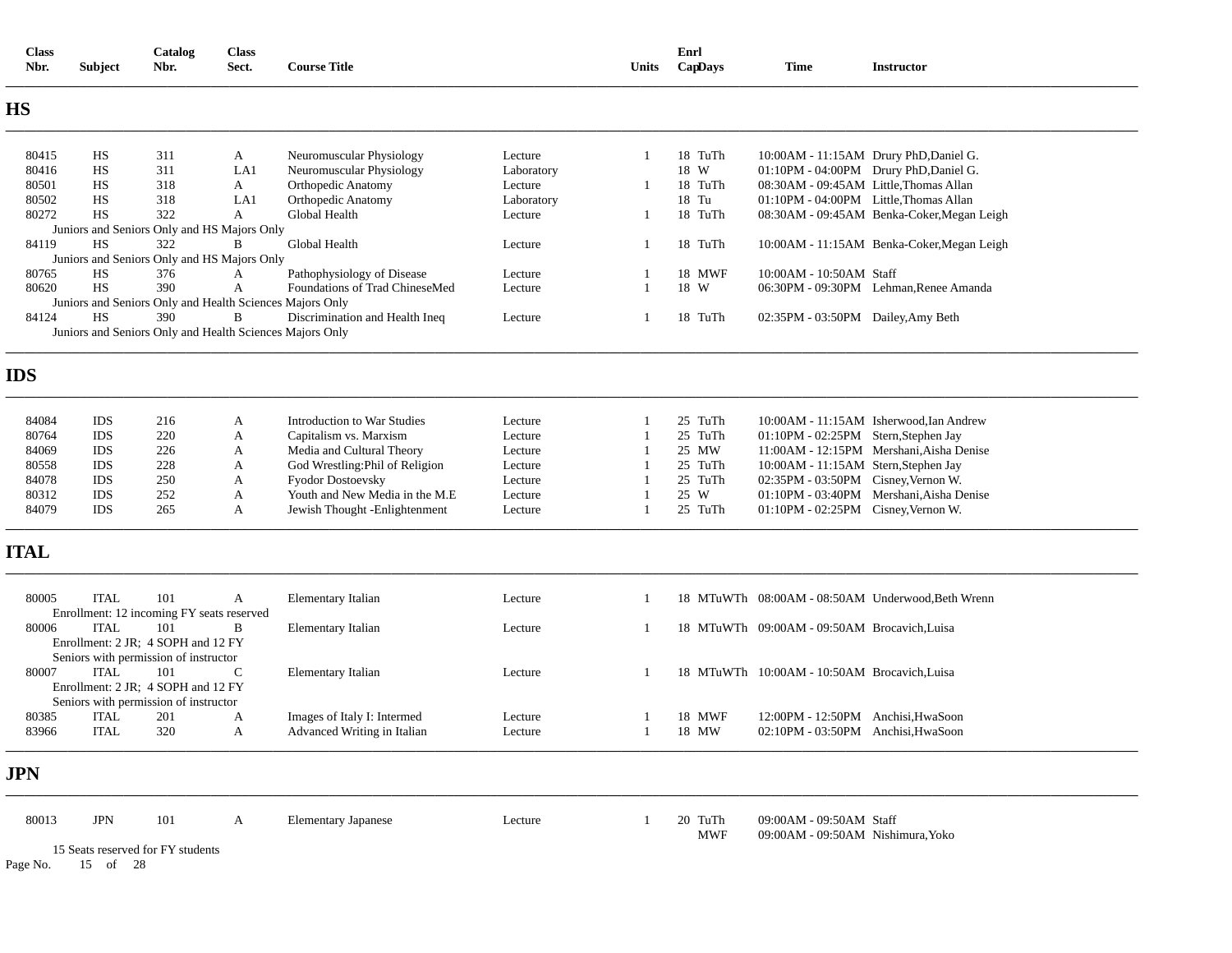| <b>Class</b><br>Nbr. | <b>Subject</b>                      | Catalog<br>Nbr. | <b>Class</b><br>Sect.     | <b>Course Title</b>            |         | Units          | Enrl<br>CapDays       | <b>Time</b>                                                    | <b>Instructor</b>                        |
|----------------------|-------------------------------------|-----------------|---------------------------|--------------------------------|---------|----------------|-----------------------|----------------------------------------------------------------|------------------------------------------|
| <b>JPN</b>           |                                     |                 |                           |                                |         |                |                       |                                                                |                                          |
| 80014                | <b>JPN</b>                          | 201             | A                         | Intermediate Japanese          | Lecture | $\overline{1}$ | 20 TuTh<br><b>MWF</b> | 10:00AM - 10:50AM Staff<br>10:00AM - 10:50AM Hogan, Eleanor J. |                                          |
| 80703                | <b>JPN</b><br>Combined with JPN 401 | 301             | A                         | <b>Advanced Japanese</b>       | Lecture | -1             | 10 MWF                | 11:00AM - 11:50AM Nishimura, Yoko                              |                                          |
| 80704                | <b>JPN</b><br>Combined with JPN 301 | 401             | A                         | Modern Advanced Japanese       | Lecture | 1              | 5 MWF                 | 11:00AM - 11:50AM Nishimura, Yoko                              |                                          |
| LAS                  |                                     |                 |                           |                                |         |                |                       |                                                                |                                          |
| 80462                | LAS<br>15 SO or JR; 10 FY Students  | 145             | A                         | Introduction to Latinx Studies | Lecture | $\overline{1}$ | 30 MW                 | 02:10PM - 03:25PM Calvillo, Veronica                           |                                          |
| 84096                | LAS                                 | 215             | A                         | Latin Amer and Caribbean Phil  | Lecture |                | 25 TuTh               | 02:35PM - 03:50PM Greene, Nathifa                              |                                          |
| 84142                | LAS                                 | 251             | A                         | Topics in Musicology: Global   | Lecture |                | 20 MWF                | 01:10PM - 02:00PM Leal, Cesar Andres                           |                                          |
| 84044                | LAS                                 | 261             | A                         | Colonial Latin American Hist   | Lecture |                | 25 MW                 | 11:00AM - 12:15PM Sommer, Barbara A.                           |                                          |
| 80617                | LAS                                 | 331             | A                         | Political Soc of Latin America | Lecture |                | 15 MWF                | 10:00AM - 10:50AM Betances, Emelio R.                          |                                          |
|                      | Cross-listed with SOC 331           |                 |                           |                                |         |                |                       |                                                                |                                          |
| 80696                | LAS<br>Cross-listed with HIST 364   | 364             | A                         | Slavery & Society Brazil Hist  | Lecture | $\mathbf{1}$   | 15 MW                 | 02:10PM - 03:25PM Sommer, Barbara A.                           |                                          |
| <b>LAT</b>           |                                     |                 |                           |                                |         |                |                       |                                                                |                                          |
| 80355                | LAT                                 | 102             | A                         | Beginning Latin II             | Lecture | -1             | 20 MTuWTh             | 01:10PM - 02:00PM Staff                                        |                                          |
| 83992                | LAT                                 | 203             | A                         | Latin Prose Topics             | Lecture | $\overline{1}$ | 15 MW                 | 11:00AM - 12:15PM Staff                                        |                                          |
| 83993                | <b>LAT</b>                          | 303             | A                         | Latin Prose Topics             | Lecture | $\overline{1}$ | 15 MW                 | 11:00AM - 12:15PM Staff                                        |                                          |
|                      | Combined with LAT 203               |                 |                           |                                |         |                |                       |                                                                |                                          |
| <b>MATH</b>          |                                     |                 |                           |                                |         |                |                       |                                                                |                                          |
| 80063                | <b>MATH</b>                         | 103             | A                         | <b>Mathematical Ideas</b>      | Lecture |                | 25 MWF                | 11:00AM - 12:15PM Staff                                        |                                          |
| 80187                | <b>MATH</b>                         | 103             | B                         | <b>Mathematical Ideas</b>      | Lecture |                | 25 MWF                | 12:45PM - 02:00PM                                              | Staff                                    |
| 80064                | <b>MATH</b>                         | 105             | A                         | Calculus with Precalculus I    | Lecture |                | 25 MWF                | 11:00AM - 12:15PM Staff                                        |                                          |
| 80065                | <b>MATH</b>                         | 105             | B                         | Calculus with Precalculus I    | Lecture |                | 25 MWF                | 12:45PM - 02:00PM Staff                                        |                                          |
| 80356                | <b>MATH</b>                         | 107             | A                         | <b>Applied Statistics</b>      | Lecture |                | 25 TuWThF             | 10:00AM - 10:50AM Bryant, Sarah Nicole                         |                                          |
| 80523                | <b>MATH</b>                         | 107             | $\, {\bf B}$              | <b>Applied Statistics</b>      | Lecture |                | 25 TuWThF             | 09:00AM - 09:50AM Bryant, Sarah Nicole                         |                                          |
| 80382                | <b>MATH</b>                         | 111             | A                         | Calculus I                     | Lecture |                | 25 MW                 |                                                                | 08:00AM - 09:40AM Mixell, Robert Anthony |
| 80066                | <b>MATH</b>                         | 111             | B                         | Calculus I                     | Lecture |                | 25 TuWThF             | 01:10PM - 02:00PM Bryant, Sarah Nicole                         |                                          |
| 80067                | <b>MATH</b>                         | 111             | $\mathsf{C}$              | Calculus I                     | Lecture |                | 25 MW                 |                                                                | 02:10PM - 03:50PM Mixell, Robert Anthony |
| 80068                | <b>MATH</b>                         | 111             | D                         | Calculus I                     | Lecture |                | 25 MWF                |                                                                | 11:00AM - 12:15PM Spayd, Kimberly Renee  |
| 80069                | <b>MATH</b>                         | 111             | ${\bf E}$                 | Calculus I                     | Lecture |                | 25 TuWThF             | 09:00AM - 09:50AM Conceicao, Ricardo                           |                                          |
| 80417                | <b>MATH</b>                         | 111             | $\boldsymbol{\mathrm{F}}$ | Calculus I                     | Lecture |                | 25 TuWThF             | 10:00AM - 10:50AM Conceicao, Ricardo                           |                                          |
| 80070                | <b>MATH</b>                         | 112             | A                         | Calculus II                    | Lecture | $\overline{1}$ | 25 TuWThF             |                                                                | 01:10PM - 02:00PM Lockridge, Keir Hardie |

Page No. 16 of 28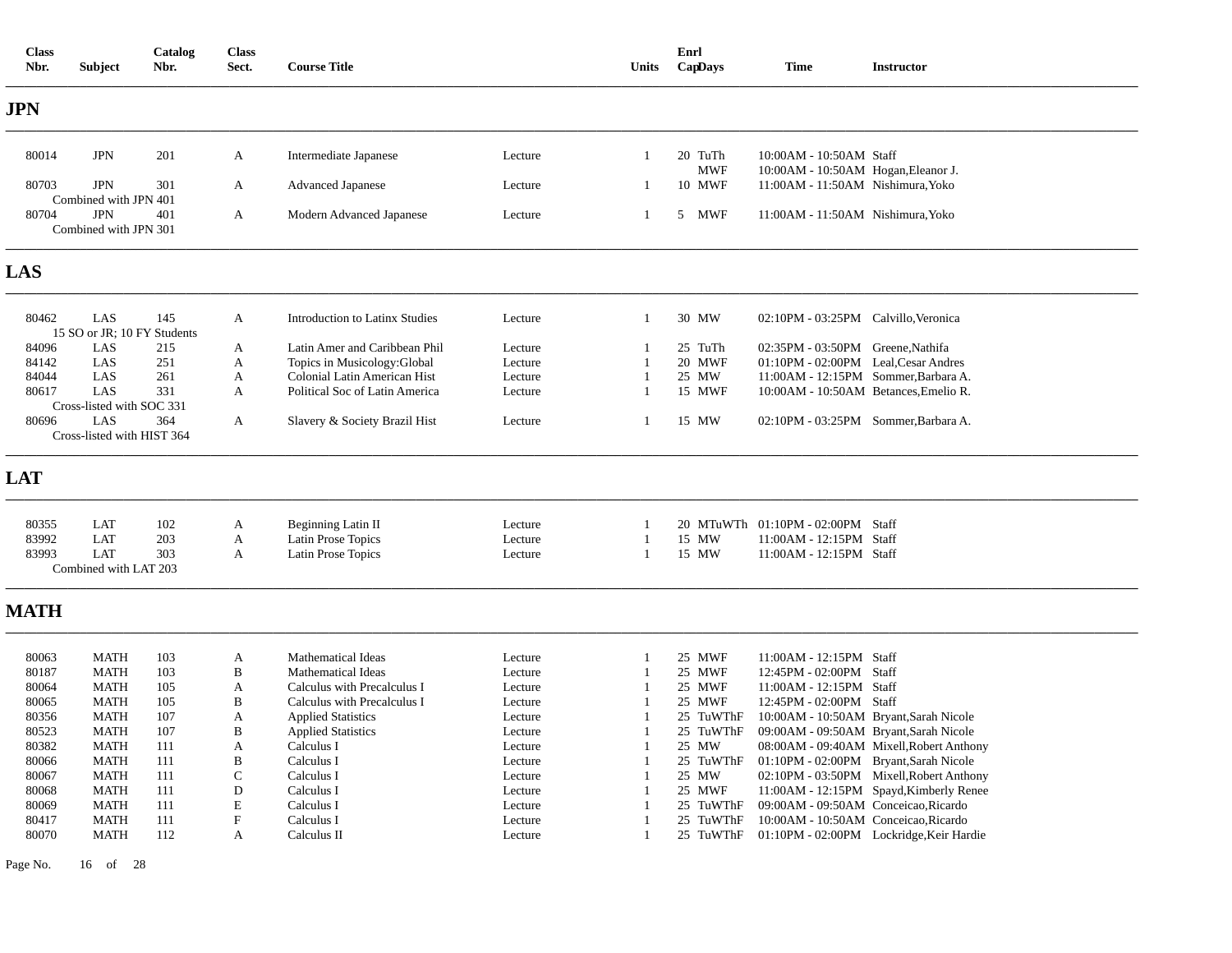| <b>Class</b> |                | Catalog | Class |                          |       | Enrl       |             |                 |
|--------------|----------------|---------|-------|--------------------------|-------|------------|-------------|-----------------|
| Nbr.         | <b>Subject</b> | Nbr.    | Sect. | <b>Course Title</b><br>. | Units | $Cap$ Davs | <b>Time</b> | Instructor<br>. |
|              |                |         |       |                          |       |            |             |                 |

# **MATH**

| 80072                                                      | <b>MATH</b>                                              | 112 | H                                                          | Calculus II (Honors)                                          | Lecture |  | 20 MW     | 06:30PM - 08:10PM Bajnok, Bela                 |  |  |  |
|------------------------------------------------------------|----------------------------------------------------------|-----|------------------------------------------------------------|---------------------------------------------------------------|---------|--|-----------|------------------------------------------------|--|--|--|
|                                                            | FY only - Honors Class                                   |     |                                                            |                                                               |         |  |           |                                                |  |  |  |
| 80071                                                      | <b>MATH</b>                                              | 112 | B                                                          | Calculus II                                                   | Lecture |  | 25 TuWThF | 10:00AM - 10:50AM Lockridge, Keir Hardie       |  |  |  |
| 80073                                                      | <b>MATH</b>                                              | 211 | A                                                          | Multivariable Calculus                                        | Lecture |  | 22 MWF    | 09:00AM - 09:50AM Hult, Caitlin Suzanne        |  |  |  |
|                                                            |                                                          |     | Enrollment Limits: 6 seats for FY; 16 total for Soph/Jr/Sr |                                                               |         |  |           |                                                |  |  |  |
| 80074                                                      | <b>MATH</b>                                              | 211 | B                                                          | Multivariable Calculus                                        | Lecture |  | 22 MWF    | 10:00AM - 10:50AM Hult, Caitlin Suzanne        |  |  |  |
| Enrollment Limits: 6 seats for FY; 16 total for Soph/Jr/Sr |                                                          |     |                                                            |                                                               |         |  |           |                                                |  |  |  |
| 80075                                                      | <b>MATH</b>                                              | 212 | A                                                          | Linear Algebra                                                | Lecture |  | 20 MWF    | 10:00AM - 10:50AM Kennedy, Benjamin Bartlett   |  |  |  |
| 80357                                                      | <b>MATH</b>                                              | 212 | B                                                          | Linear Algebra                                                | Lecture |  | 20 MWF    | 11:00AM - 11:50AM Kennedy, Benjamin Bartlett   |  |  |  |
| 80076                                                      | MATH                                                     | 215 | A                                                          | <b>Abstract Mathematics I</b>                                 | Lecture |  | 16 MW     | 02:10PM - 03:25PM Bajnok, Bela                 |  |  |  |
| 80077                                                      | <b>MATH</b>                                              | 225 | A                                                          | Differential Equations                                        | Lecture |  | 20 TuTh   | 08:30AM - 09:45AM Spayd, Kimberly Renee        |  |  |  |
|                                                            | 4 FY Seats: 16 SO/JR/SR Seats total                      |     |                                                            |                                                               |         |  |           |                                                |  |  |  |
|                                                            | Prerequisite: Math 112 with a C- or better               |     |                                                            |                                                               |         |  |           |                                                |  |  |  |
| 84149                                                      | <b>MATH</b>                                              | 225 | <sup>R</sup>                                               | <b>Differential Equations</b>                                 | Lecture |  | 20 TuTh   | 10:00AM - 11:15AM Spayd, Kimberly Renee        |  |  |  |
|                                                            | 4 FY Seats; 16 SO/JR/SR Seats total                      |     |                                                            |                                                               |         |  |           |                                                |  |  |  |
|                                                            | Prerequisite: Math 112 with a C- or better               |     |                                                            |                                                               |         |  |           |                                                |  |  |  |
| 80278                                                      | <b>MATH</b>                                              | 321 | A                                                          | Real Analysis                                                 | Lecture |  | 20 MW     | 08:30AM - 09:45AM Campbell Hetrick, Beth Marie |  |  |  |
|                                                            | Pre-Req: Math 215 with C- or better                      |     |                                                            |                                                               |         |  |           |                                                |  |  |  |
| 84035                                                      | <b>MATH</b>                                              | 325 | A                                                          | Partial Differential Equations                                | Lecture |  | 20 MWF    | 01:10PM - 02:00PM Hult, Caitlin Suzanne        |  |  |  |
|                                                            |                                                          |     |                                                            | Prerequisite: Math 211 and Math 225, both with a C- or better |         |  |           |                                                |  |  |  |
| 84037                                                      | <b>MATH</b>                                              | 337 | A                                                          | Number Theory                                                 | Lecture |  | 10 WF     | 11:00AM - 12:15PM Lockridge, Keir Hardie       |  |  |  |
|                                                            | Prerequisite: Math 215 with a C- or better               |     |                                                            |                                                               |         |  |           |                                                |  |  |  |
| 84038                                                      | <b>MATH</b>                                              | 337 | CP                                                         | Number Theory                                                 | Lecture |  | 10 WF     | 11:00AM - 12:15PM Lockridge, Keir Hardie       |  |  |  |
|                                                            | Prerequisite: Math 215 with a C- or better               |     |                                                            |                                                               |         |  |           |                                                |  |  |  |
| 84041                                                      | <b>MATH</b>                                              | 361 | A                                                          | Chaos and Dynamical Systems                                   | Lecture |  | 10 TuTh   | 10:00AM - 11:15AM Kennedy, Benjamin Bartlett   |  |  |  |
|                                                            |                                                          |     | Prerequisite: Math 212 and 215, both with a C- or better   |                                                               |         |  |           |                                                |  |  |  |
| 84042                                                      | <b>MATH</b>                                              | 361 | CP                                                         | Chaos and Dynamical Systems                                   | Lecture |  | 10 TuTh   | 10:00AM - 11:15AM Kennedy, Benjamin Bartlett   |  |  |  |
|                                                            | Prerequisite: Math 212 and 215, both with a C- or better |     |                                                            |                                                               |         |  |           |                                                |  |  |  |

# **MGT**

| <b>MGT</b> | 155 | A                                                                                                                                                                      | Accounting for Mgt Decisions        | Lecture    | 25 MWF  | 10:00AM - 10:50AM Staff                         |
|------------|-----|------------------------------------------------------------------------------------------------------------------------------------------------------------------------|-------------------------------------|------------|---------|-------------------------------------------------|
|            |     |                                                                                                                                                                        |                                     |            |         |                                                 |
| MGT        | 155 | B                                                                                                                                                                      | Accounting for Mgt Decisions        | Lecture    | 25 MWF  | 11:00AM - 11:50AM Staff                         |
|            |     |                                                                                                                                                                        |                                     |            |         |                                                 |
| MGT        | 155 | C                                                                                                                                                                      | Accounting for Mgt Decisions        | Lecture    | 25 TuTh | 08:30AM - 09:45AM Staff                         |
|            |     |                                                                                                                                                                        |                                     |            |         |                                                 |
| MGT        | 155 | D                                                                                                                                                                      | <b>Accounting for Mgt Decisions</b> | Lecture    | 25 TuTh | 10:00AM - 11:15AM Staff                         |
|            |     |                                                                                                                                                                        |                                     |            |         |                                                 |
| MGT        | 235 | A                                                                                                                                                                      | <b>Statistical Methods</b>          | Lecture    | 20 TuTh | 10:00AM - 11:15AM Maras, Marta                  |
|            |     |                                                                                                                                                                        |                                     |            |         |                                                 |
| MGT        | 235 | LA1                                                                                                                                                                    | <b>Statistical Methods</b>          | Laboratory | 12 W    | 07:00PM - 08:00PM Maras, Marta                  |
| <b>MGT</b> | 235 | LA <sub>2</sub>                                                                                                                                                        | <b>Statistical Methods</b>          | Laboratory | 12 W    | 08:00PM - 09:00PM Maras, Marta                  |
| MGT        | 235 | B                                                                                                                                                                      | <b>Statistical Methods</b>          | Lecture    | 20 MWF  | 09:00AM - 09:50AM Brawley Newlin, Alice Michell |
|            |     |                                                                                                                                                                        |                                     |            |         |                                                 |
|            |     | Seats: 20 FY/SO; 5- SR/JR<br>Seats: 20 FY/SO; 5- SR/JR<br>Seats: 20 FY/SO; 5- SR/JR<br>Seats: 20 FY/SO; 5- SR/JR<br>Seats: 17 FY/Soph; 3 JR<br>Seats: 17 FY/Soph: 3 JR |                                     |            |         |                                                 |

**\_\_\_\_\_\_\_\_\_\_\_\_\_\_\_\_\_\_\_\_\_\_\_\_\_\_\_\_\_\_\_\_\_\_\_\_\_\_\_\_\_\_\_\_\_\_\_\_\_\_\_\_\_\_\_\_\_\_\_\_\_\_\_\_\_\_\_\_\_\_\_\_\_\_\_\_\_\_\_\_\_\_\_\_\_\_\_\_\_\_\_\_\_\_\_\_\_\_\_\_\_\_\_\_\_\_\_\_\_\_\_\_\_\_\_\_\_\_\_\_\_\_\_\_\_\_\_\_\_\_\_\_\_\_\_\_\_\_\_\_\_\_\_\_\_\_\_\_\_\_\_\_\_\_\_\_\_\_\_\_\_\_\_\_\_\_\_\_\_\_\_\_\_\_\_\_\_\_\_\_\_\_** 

**\_\_\_\_\_\_\_\_\_\_\_\_\_\_\_\_\_\_\_\_\_\_\_\_\_\_\_\_\_\_\_\_\_\_\_\_\_\_\_\_\_\_\_\_\_\_\_\_\_\_\_\_\_\_\_\_\_\_\_\_\_\_\_\_\_\_\_\_\_\_\_\_\_\_\_\_\_\_\_\_\_\_\_\_\_\_\_\_\_\_\_\_\_\_\_\_\_\_\_\_\_\_\_\_\_\_\_\_\_\_\_\_\_\_\_\_\_\_\_\_\_\_\_\_\_\_\_\_\_\_\_\_\_\_\_\_\_\_\_\_\_\_\_\_\_\_\_\_\_\_\_\_\_\_\_\_\_\_\_\_\_\_\_\_\_\_\_\_\_\_\_\_\_\_\_\_\_\_\_\_\_\_** 

Page No. 17 of 28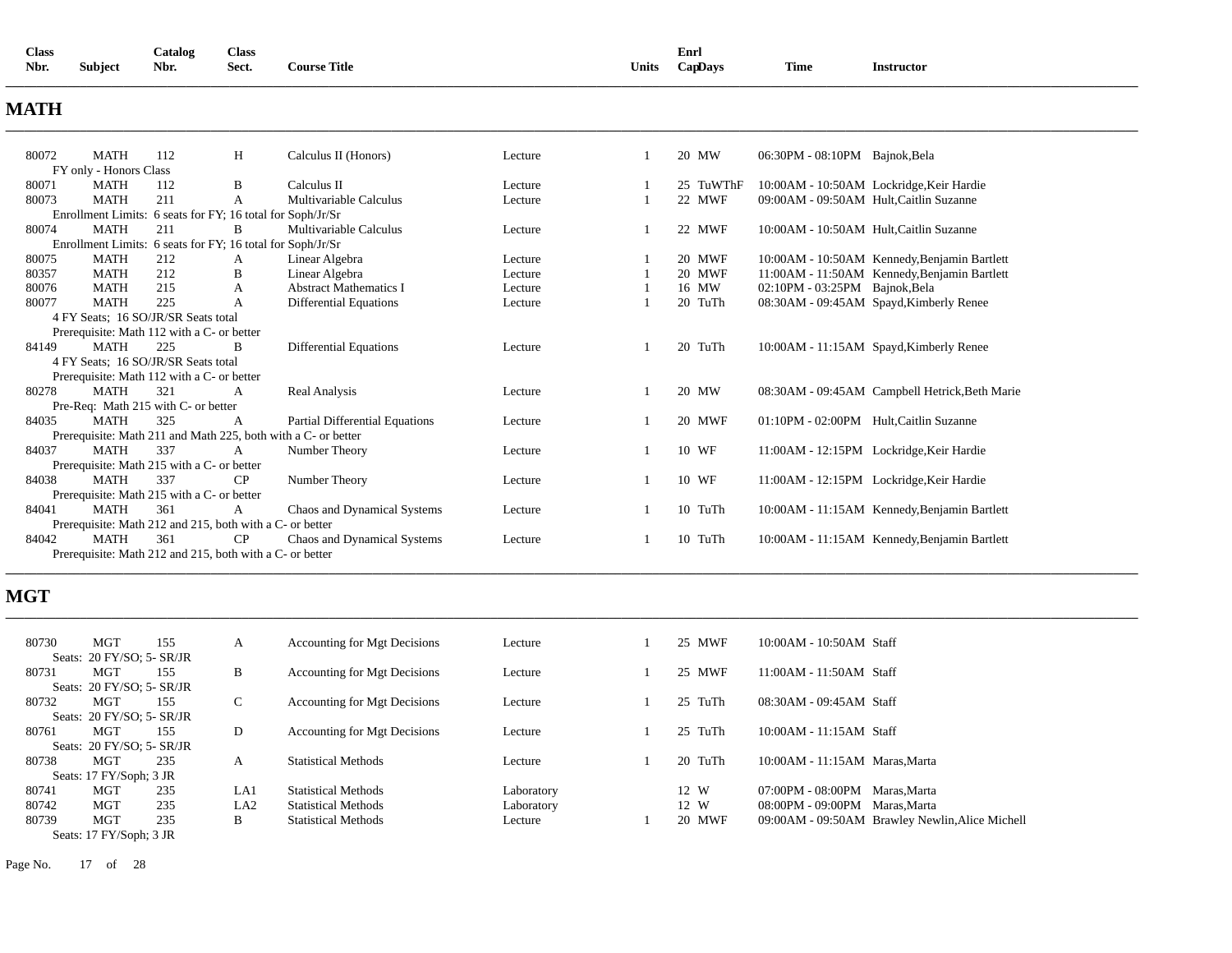| <b>Class</b><br>Nbr. | <b>Subject</b>           | Catalog<br>Nbr. | <b>Class</b><br>Sect. | <b>Course Title</b>             |                    | Units          | Enrl<br>CapDays  | <b>Time</b>                                                                | <b>Instructor</b>                               |
|----------------------|--------------------------|-----------------|-----------------------|---------------------------------|--------------------|----------------|------------------|----------------------------------------------------------------------------|-------------------------------------------------|
| <b>MGT</b>           |                          |                 |                       |                                 |                    |                |                  |                                                                            |                                                 |
| 80743                | MGT                      | 235             | LB1                   | <b>Statistical Methods</b>      | Laboratory         |                | 12 Th            |                                                                            | 07:00PM - 08:00PM Brawley Newlin, Alice Michell |
| 80744                | <b>MGT</b>               | 235             | LB <sub>2</sub>       | <b>Statistical Methods</b>      | Laboratory         |                | 12 Th            |                                                                            | 08:00PM - 09:00PM Brawley Newlin, Alice Michell |
| 80740                | <b>MGT</b>               | 235             | $\mathsf{C}$          | <b>Statistical Methods</b>      | Lecture            | $\mathbf{1}$   | <b>20 MWF</b>    |                                                                            | 10:00AM - 10:50AM Brawley Newlin, Alice Michell |
|                      | Seats: 17 FY/Soph; 3 JR  |                 |                       |                                 |                    |                |                  |                                                                            |                                                 |
| 80745                | MGT                      | 235             | LC1                   | <b>Statistical Methods</b>      | Laboratory         |                | $12$ Tu          |                                                                            | 07:00PM - 08:00PM Brawley Newlin, Alice Michell |
| 80746                | <b>MGT</b>               | 235             | LC2                   | <b>Statistical Methods</b>      | Laboratory         |                | 12 Tu            |                                                                            | 08:00PM - 09:00PM Brawley Newlin, Alice Michell |
| 80749                | <b>MGT</b>               | 235             | D                     | <b>Statistical Methods</b>      | Lecture            | 1              | 20 TuTh          | 01:10PM - 02:25PM Maras, Marta                                             |                                                 |
|                      | Seats: 17 FY/Soph; 3 JR  |                 |                       |                                 |                    |                |                  |                                                                            |                                                 |
| 80747                | <b>MGT</b><br><b>MGT</b> | 235<br>235      | LD1<br>LD2            | <b>Statistical Methods</b>      | Laboratory         |                | 12 M<br>12 M     | 07:00PM - 08:00PM Maras, Marta                                             |                                                 |
| 80748                | <b>MGT</b>               |                 | A                     | <b>Statistical Methods</b>      | Laboratory         |                |                  | 08:00PM - 09:00PM Maras, Marta                                             |                                                 |
| 80733<br>84080       | <b>MGT</b>               | 267<br>267      | $\mathsf{C}$          | Finance<br>Finance              | Lecture<br>Lecture | 1              | 25 MW<br>25 TuTh | 02:10PM - 03:25PM Murphy, Drew Evan                                        |                                                 |
| 80734                | <b>MGT</b>               | 267             | B                     | Finance                         | Lecture            | 1              | 25 TuTh          | 01:10PM - 02:25PM Murphy, Drew Evan<br>10:00AM - 11:15AM Murphy, Drew Evan |                                                 |
| 80750                | <b>MGT</b>               | 270             | $\mathbf{A}$          | Organizational Behavior         | Lecture            | $\mathbf{1}$   | 25 MWF           |                                                                            | 10:00AM - 10:50AM Hooper, Amy Christine         |
|                      | Seats: 15 FY/Soph        |                 |                       |                                 |                    |                |                  |                                                                            |                                                 |
| 80751                | <b>MGT</b>               | 270             | B                     | Organizational Behavior         | Lecture            | 1              | 25 MWF           |                                                                            | 11:00AM - 11:50AM Hooper, Amy Christine         |
|                      | Seats: 15 FY/Soph        |                 |                       |                                 |                    |                |                  |                                                                            |                                                 |
| 80752                | <b>MGT</b>               | 270             | $\mathsf{C}$          | Organizational Behavior         | Lecture            | 1              | 25 TuTh          | 02:35PM - 03:50PM Staff                                                    |                                                 |
|                      | Seats: 15 FY/Soph        |                 |                       |                                 |                    |                |                  |                                                                            |                                                 |
| 84090                | <b>MGT</b>               | 270             | D                     | Organizational Behavior         | Lecture            | 1              | 25 TuTh          | 10:00AM - 11:15AM Staff                                                    |                                                 |
|                      | Seats: 15 FY/Soph        |                 |                       |                                 |                    |                |                  |                                                                            |                                                 |
| 84081                | <b>MGT</b>               | 275             | A                     | <b>Organization Theory</b>      | Lecture            | 1              | 30 TuTh          |                                                                            | 10:00AM - 11:15AM Odle-Dusseau, Heather N.      |
| 80753                | <b>MGT</b>               | 301             | A                     | <b>Research Methods</b>         | Lecture            | $\mathbf{1}$   | 24 MW            |                                                                            | 10:00AM - 10:50AM Radzevick, Joseph Robert      |
| 80755                | <b>MGT</b>               | 301             | LA1                   | <b>Research Methods</b>         | Laboratory         |                | 24 F             |                                                                            | 10:00AM - 10:50AM Radzevick,Joseph Robert       |
| 80754                | <b>MGT</b>               | 301             | B                     | <b>Research Methods</b>         | Lecture            | -1             | 24 Tu            | 10:00AM - 11:15AM Staff                                                    |                                                 |
| 80756                | <b>MGT</b>               | 301             | LB1                   | <b>Research Methods</b>         | Laboratory         |                | 20 Th            | 10:00AM - 11:15AM Staff                                                    |                                                 |
| 80757                | <b>MGT</b>               | 303             | A                     | <b>Systems Thinking</b>         | Lecture            | 1              | 24 TuTh          |                                                                            | 10:00AM - 11:15AM Bruce, Bennett Thomas         |
| 80767                | <b>MGT</b>               | 350             | A                     | <b>Labor Relations</b>          | Lecture            | 1              | 20 MWF           | 11:00AM - 11:50AM Selvaraj, Patturaja                                      |                                                 |
| 80735                | <b>MGT</b>               | 361             | A                     | <b>Marketing Management</b>     | Lecture            |                | 30 TuTh          |                                                                            | 08:30AM - 09:45AM Bernard, Duane Albert         |
| 80736                | <b>MGT</b>               | 361             | $\, {\bf B}$          | <b>Marketing Management</b>     | Lecture            | 1              | 30 TuTh          |                                                                            | 10:00AM - 11:15AM Bernard, Duane Albert         |
| 84091                | <b>MGT</b>               | 361             | C                     | Marketing Management            | Lecture            | 1              | 30 TuTh          |                                                                            | 01:10PM - 02:25PM Bernard, Duane Albert         |
| 80758                | <b>MGT</b>               | 365             | A                     | Topics in HR Management         | Lecture            | 1              | 20 TuTh          | 01:10PM - 02:25PM Staff                                                    |                                                 |
| 84085                | <b>MGT</b>               | 367             | $\mathbf{A}$          | Work, Family, and Life Balance  | Lecture            | $\mathbf{1}$   | 20 TuTh          |                                                                            | 02:35PM - 03:50PM Odle-Dusseau, Heather N.      |
| 80759                | <b>MGT</b>               | 385             | A                     | <b>International Management</b> | Lecture            | $\mathbf{1}$   | 20 MWF           | 01:10PM - 02:00PM Selvaraj, Patturaja                                      |                                                 |
| 80760                | <b>MGT</b>               | 395             | A                     | Organizational Ethics           | Lecture            | $\overline{1}$ | 20 Tu            |                                                                            | 06:15PM - 08:45PM Bruce, Bennett Thomas         |
|                      | Seniors and Juniors Only |                 |                       |                                 |                    |                |                  |                                                                            |                                                 |
| 80762                | <b>MGT</b>               | 399             | A                     | Policy & Strategy               | Lecture            | 1              | 25 TuTh          | 02:35PM - 03:50PM Staff                                                    |                                                 |
| 84087                | <b>MGT</b>               | 400             | A                     | Advanced Topics in Business     | Seminar            | 1              | 15 TuTh          | 02:35PM - 03:50PM Maras, Marta                                             |                                                 |
| 84089                | <b>MGT</b>               | 410             | A                     | Advanced Topics in Management   | Seminar            | $\mathbf{1}$   | 15 WF            |                                                                            | 02:10PM - 03:25PM Hooper, Amy Christine         |

# **MUSIC**

| 84072 | MUSIC | 121 |    | <b>Applied Voice</b> | Studio                 | 0.25 20 TBA | <b>TBA</b> | Staff                                   |
|-------|-------|-----|----|----------------------|------------------------|-------------|------------|-----------------------------------------|
| 84074 | MUSIC | 121 |    | <b>Applied Voice</b> | <b>Applied Lessons</b> | $0.25$ 35 W |            | 06:00PM - 07:00PM Fahnestock.Jeffrey L. |
| 84075 | MUSIC | 121 | MO | <b>Applied Voice</b> | <b>Applied Lessons</b> | 0.25 35 TBA | TBA        | Osifchin.Matthew Robert                 |

**\_\_\_\_\_\_\_\_\_\_\_\_\_\_\_\_\_\_\_\_\_\_\_\_\_\_\_\_\_\_\_\_\_\_\_\_\_\_\_\_\_\_\_\_\_\_\_\_\_\_\_\_\_\_\_\_\_\_\_\_\_\_\_\_\_\_\_\_\_\_\_\_\_\_\_\_\_\_\_\_\_\_\_\_\_\_\_\_\_\_\_\_\_\_\_\_\_\_\_\_\_\_\_\_\_\_\_\_\_\_\_\_\_\_\_\_\_\_\_\_\_\_\_\_\_\_\_\_\_\_\_\_\_\_\_\_\_\_\_\_\_\_\_\_\_\_\_\_\_\_\_\_\_\_\_\_\_\_\_\_\_\_\_\_\_\_\_\_\_\_\_\_\_\_\_\_\_\_\_\_\_\_** 

Page No. 18 of 28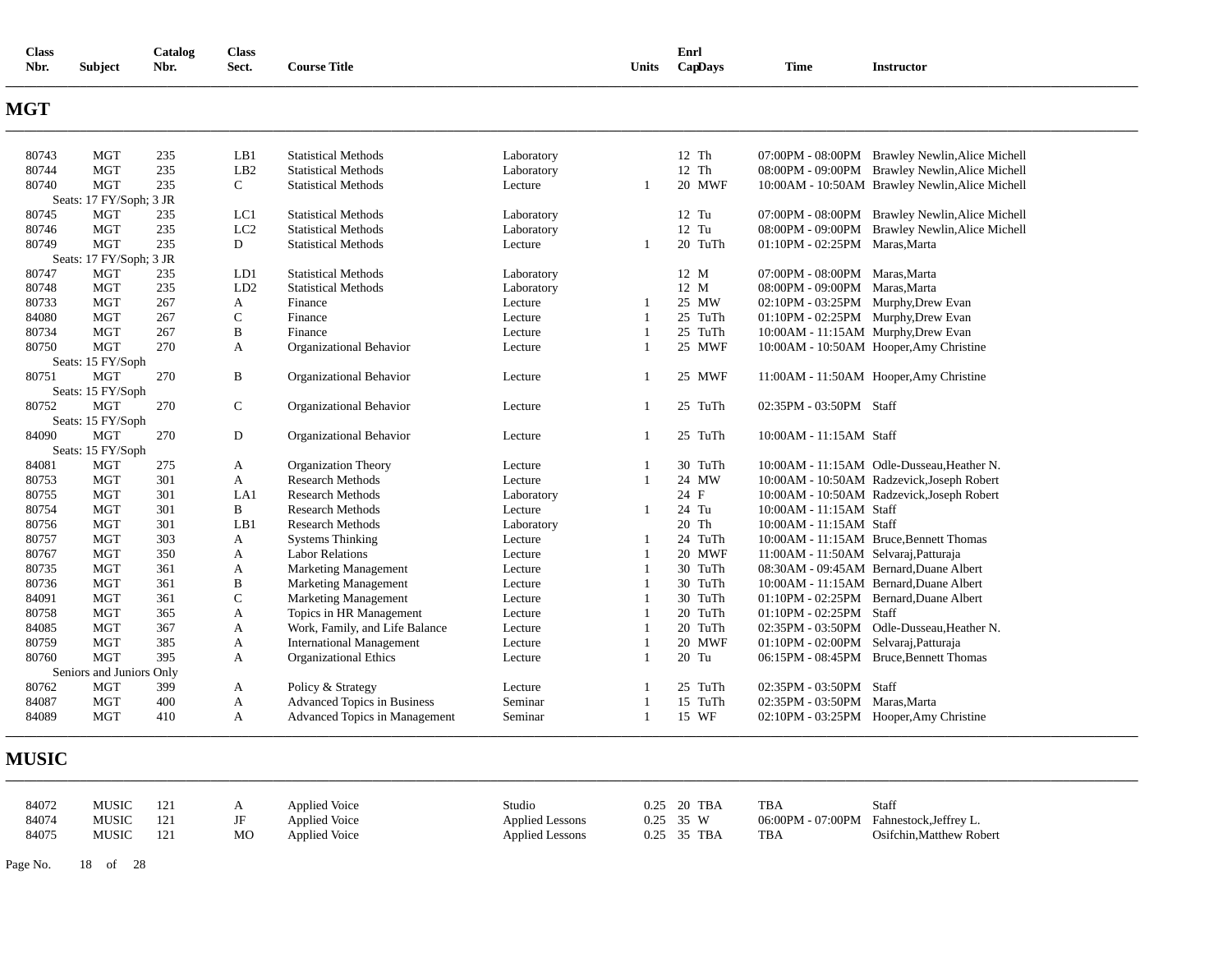| $\sim$<br>Class |         | <b>Catalog</b> | <b>Class</b> |                     |       | Enrl    |             |                 |
|-----------------|---------|----------------|--------------|---------------------|-------|---------|-------------|-----------------|
| Nbr.            | Subject | Nbr.           | Sect.        | <b>Course Title</b> | Units | CapDays | <b>Time</b> | Instructor<br>. |
|                 |         |                |              |                     |       |         |             |                 |

# **MUSIC**

| 84073 | <b>MUSIC</b>                | 121          | SН               | Applied Voice                  | <b>Applied Lessons</b> |                | $0.25$ 35 W                  |                                        | 06:00PM - 07:00PM Hochmiller, Susan Alison |
|-------|-----------------------------|--------------|------------------|--------------------------------|------------------------|----------------|------------------------------|----------------------------------------|--------------------------------------------|
| 84076 | <b>MUSIC</b>                | 121          | XX               | <b>Applied Voice</b>           | <b>Applied Lessons</b> |                | 0.25 35 TBA                  | <b>TBA</b>                             | Staff                                      |
| 80191 | <b>MUSIC</b>                | 123          | JS               | <b>Applied Piano</b>           | <b>Applied Lessons</b> |                | $0.25$ 20 Th                 |                                        | 12:00AM - 12:00AM Swigger, Jocelyn Anne    |
| 80395 | <b>MUSIC</b>                | 123          | TF               | <b>Applied Piano</b>           | <b>Applied Lessons</b> |                | 0.25 20 TBA                  | <b>TBA</b>                             | Foster, Timothy Biddle                     |
| 80190 | <b>MUSIC</b>                | 123          | A                | <b>Applied Piano</b>           | Studio                 |                | 15 Th                        |                                        | 06:15PM - 07:30PM Swigger, Jocelyn Anne    |
| 80199 | <b>MUSIC</b>                | 125          | <b>FH</b>        | Applied Organ                  | <b>Applied Lessons</b> | $0.25 \quad 3$ | <b>TBA</b>                   | 12:00AM - 12:00AM Hell, Felix          |                                            |
| 80290 | <b>MUSIC</b>                | 126          | ${\rm P}{\bf C}$ | Jazz Improvisation             | <b>Applied Lessons</b> | 0.25           | <b>TBA</b><br>- 6            | 12:00AM - 12:00AM Carr, Paul           |                                            |
| 80507 | <b>MUSIC</b>                | 127BA        | JW               | <b>Applied Bassoon</b>         | <b>Applied Lessons</b> |                | 0.25 10 TBA                  | TBA                                    | Wharton IV, John William                   |
| 80508 | <b>MUSIC</b>                | 127CL        | AS               | <b>Applied Clarinet</b>        | <b>Applied Lessons</b> | 0.25           | <b>TBA</b><br>$\overline{4}$ | TBA                                    | Scott, Aaron Dennis                        |
| 80509 | <b>MUSIC</b>                | 127DS        | XX               | <b>Applied Drum Set</b>        | <b>Applied Lessons</b> | 0.25           | 10 TBA                       | TBA                                    | Staff                                      |
| Staff |                             |              |                  |                                |                        |                |                              |                                        |                                            |
| 80546 | <b>MUSIC</b>                | 127EU        | JC               | Applied Euphonium              | <b>Applied Lessons</b> | 0.25           | 10 TBA                       | <b>TBA</b>                             | Cradler, John Michael                      |
| 80510 | <b>MUSIC</b>                | 127FL        | A                | <b>Applied Flute</b>           | <b>Applied Lessons</b> | 0.25           | <b>TBA</b><br>$\overline{4}$ | <b>TBA</b>                             | Staff                                      |
| 80511 | <b>MUSIC</b>                | 127HN        | ΚB               | Applied Horn                   | <b>Applied Lessons</b> | $0.25 \quad 4$ | <b>TBA</b>                   | TBA                                    | Bell, Kenneth G.                           |
| 80264 | <b>MUSIC</b>                | 127OB        | <b>ND</b>        | <b>Applied Oboe</b>            | <b>Applied Lessons</b> | 0.25           | 10 TBA                       |                                        | 12:00 AM - 12:00 AM Drewes, Noelle Carole  |
| 80268 | <b>MUSIC</b>                | 127PE        | PF               | <b>Applied Percussion</b>      | <b>Applied Lessons</b> |                | 0.25 10 TBA                  | 12:00 AM - 12:00 AM Fadoul, Paul James |                                            |
| 80294 | <b>MUSIC</b>                | 127SX        | AH               | Applied Saxophone              | <b>Applied Lessons</b> |                | 0.25 10 TBA                  | 12:00AM - 12:00AM Heim, Amanda         |                                            |
|       | Virtual Class For Fall 2020 |              |                  |                                |                        |                |                              |                                        |                                            |
| 80135 | <b>MUSIC</b>                | 127TB        | CW               | <b>Applied Trombone</b>        | <b>Applied Lessons</b> | 0.25           | <b>TBA</b><br>$\overline{4}$ | 12:00AM - 12:00AM Wise, Colin Jeffrey  |                                            |
| 80136 | <b>MUSIC</b>                | 127TR        | SM               | <b>Applied Trumpet</b>         | <b>Applied Lessons</b> | 0.25           | <b>TBA</b><br>$\overline{4}$ | 12:00AM - 12:00AM Marx, Steven Gary    |                                            |
| 80545 | <b>MUSIC</b>                | 127TU        | JC               | Applied Tuba                   | <b>Applied Lessons</b> |                | 0.25 10 TBA                  | TBA                                    | Cradler, John Michael                      |
| 80513 | <b>MUSIC</b>                | 128          | JH               | <b>Applied Guitar</b>          | <b>Applied Lessons</b> | 0.25           | <b>TBA</b><br>- 6            | TBA                                    | Hontz, James R.                            |
| 80137 | <b>MUSIC</b>                | 129BA        | DH               | <b>Applied Bass</b>            | <b>Applied Lessons</b> | $0.25 \quad 2$ | <b>TBA</b>                   | 12:00AM - 12:00AM Howell, Devin Lee    |                                            |
| 80551 | <b>MUSIC</b>                | 129CE        | IG               |                                | <b>Applied Lessons</b> |                | 0.25 10 TBA                  | <b>TBA</b>                             | Gomes, Ismar Sergio                        |
| 80544 | <b>MUSIC</b>                | 129VA        | AC               | <b>Applied Cello</b>           | <b>Applied Lessons</b> |                | 0.25 10 TBA                  | <b>TBA</b>                             | Cordle, Adam Paul                          |
| 84097 | <b>MUSIC</b>                | 129VN        |                  | <b>Applied Viola</b>           | Studio                 |                | 15 W                         |                                        |                                            |
|       |                             |              | A                | <b>Applied Violin</b>          |                        | 0.25           |                              | 07:00PM - 08:00PM                      | Toyoda, Elly                               |
| 84099 | <b>MUSIC</b>                | 129VN        | ET               | <b>Applied Violin</b>          | <b>Applied Lessons</b> | 0.25           | 10 TBA                       | <b>TBA</b>                             | Toyoda, Elly                               |
| 83885 | <b>MUSIC</b>                | 157          | A                | Music Performance in Saxophone | <b>Applied Lessons</b> | 1              | 12 TBA                       | TBA                                    | Staff                                      |
| 84103 | <b>MUSIC</b>                | 221          | A                | Voice                          | Studio                 | 0.25           | 20 W                         | 06:00PM - 07:00PM                      | Hochmiller, Susan Alison                   |
| 84104 | <b>MUSIC</b>                | 221          | JF               | Voice                          | <b>Applied Lessons</b> |                | 0.25 20 TBA                  | <b>TBA</b>                             | Fahnestock, Jeffrey L.                     |
| 84105 | <b>MUSIC</b>                | 221          | M <sub>O</sub>   | Voice                          | <b>Applied Lessons</b> |                | 0.25 20 TBA                  | TBA                                    | Osifchin, Matthew Robert                   |
| 84106 | <b>MUSIC</b>                | 221          | <b>SH</b>        | Voice                          | <b>Applied Lessons</b> |                | 0.25 20 TBA                  | <b>TBA</b>                             | Hochmiller.Susan Alison                    |
| 80200 | <b>MUSIC</b>                | 223          | <b>JS</b>        | <b>Applied Piano</b>           | <b>Applied Lessons</b> | $0.25 \quad 8$ | <b>TBA</b>                   |                                        | 12:00AM - 12:00AM Swigger, Jocelyn Anne    |
| 80204 | <b>MUSIC</b>                | 223          | A                | <b>Applied Piano</b>           | Studio                 |                | 15 Th                        |                                        | 06:15PM - 07:30PM Swigger, Jocelyn Anne    |
| 80138 | <b>MUSIC</b>                | 225          | A                | <b>Applied Organ</b>           | <b>Applied Lessons</b> | $0.25 \quad 4$ | <b>TBA</b>                   | 12:00AM - 12:00AM Staff                |                                            |
| 80265 | <b>MUSIC</b>                | 227BA        | JW               | <b>Applied Bassoon</b>         | <b>Applied Lessons</b> | 0.25           | 12 TBA                       |                                        | 12:00AM - 12:00AM Wharton IV, John William |
| 80139 | <b>MUSIC</b>                | 227CL        | AS               | <b>Applied Clarinet</b>        | <b>Applied Lessons</b> | $0.25 \quad 6$ | TBA                          | 12:00AM - 12:00AM Scott, Aaron Dennis  |                                            |
| 80537 | <b>MUSIC</b>                | <b>227EU</b> | <b>JC</b>        | Applied Euphonium              | <b>Applied Lessons</b> |                | 0.25 12 TBA                  | <b>TBA</b>                             | Cradler, John Michael                      |
| 80140 | <b>MUSIC</b>                | 227FL        | A                | <b>Applied Flute</b>           | <b>Applied Lessons</b> | $0.25 \quad 6$ | <b>TBA</b>                   | 12:00AM - 12:00AM Staff                |                                            |
| 80141 | <b>MUSIC</b>                | 227HN        | <b>KB</b>        | Applied Horn                   | <b>Applied Lessons</b> | $0.25 \quad 4$ | <b>TBA</b>                   | 12:00AM - 12:00AM Bell, Kenneth G.     |                                            |
| 80142 | <b>MUSIC</b>                | 227OB        | <b>ND</b>        | <b>Applied Oboe</b>            | <b>Applied Lessons</b> | $0.25 \quad 4$ | <b>TBA</b>                   |                                        | 12:00 AM - 12:00 AM Drewes, Noelle Carole  |
| 80269 | <b>MUSIC</b>                | 227PE        | PF               | <b>Applied Percussion</b>      | <b>Applied Lessons</b> |                | 0.25 12 TBA                  | 12:00 AM - 12:00 AM Fadoul, Paul James |                                            |
| 80266 | <b>MUSIC</b>                | 227SX        | AH               | Applied Saxophone              | <b>Applied Lessons</b> |                | 0.25 12 TBA                  | 12:00AM - 12:00AM Heim, Amanda         |                                            |
| 80143 | <b>MUSIC</b>                | 227TB        | <b>CW</b>        | Applied Trombone               | <b>Applied Lessons</b> | $0.25 \quad 4$ | <b>TBA</b>                   | 12:00AM - 12:00AM Wise, Colin Jeffrey  |                                            |
| 80144 | <b>MUSIC</b>                | 227TR        | SM               | <b>Applied Trumpet</b>         | <b>Applied Lessons</b> | 0.25           | 6<br><b>TBA</b>              | 12:00AM - 12:00AM Marx, Steven Gary    |                                            |
| 80536 | <b>MUSIC</b>                | 227TU        | <b>JC</b>        | Applied Tuba                   | <b>Applied Lessons</b> | 0.25           | 12 TBA                       | <b>TBA</b>                             | Cradler, John Michael                      |
| 80145 | <b>MUSIC</b>                | 228          | JH               | <b>Applied Guitar</b>          | <b>Applied Lessons</b> | $0.25 \quad 4$ | <b>TBA</b>                   | 12:00AM - 12:00AM Hontz, James R.      |                                            |

Page No. 19 of 28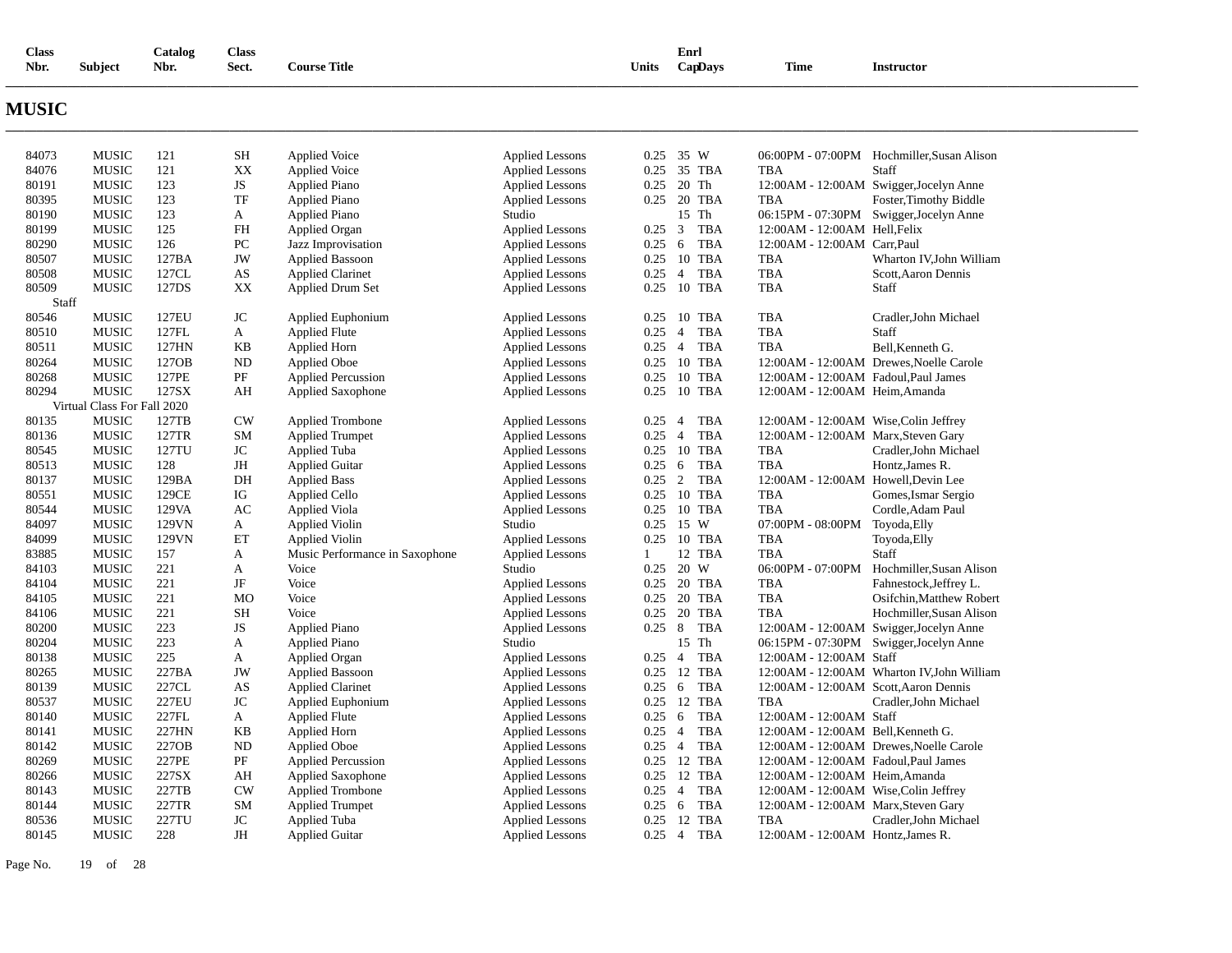| <b>Class</b> |                | Catalog | Class |                     |       | Enrl    |      |            |
|--------------|----------------|---------|-------|---------------------|-------|---------|------|------------|
| Nbr.         | <b>Subject</b> | Nbr.    | Sect. | <b>Course Title</b> | Units | CapDays | Time | Instructor |
|              |                |         |       |                     |       |         |      |            |

# **MUSIC**

| 80146 | <b>MUSIC</b>                | 229BA | DH | <b>Applied Bass</b>        | Applied Lessons        | 0.25 | <b>TBA</b>                 | 12:00AM - 12:00AM Howell.Devin Lee |                     |
|-------|-----------------------------|-------|----|----------------------------|------------------------|------|----------------------------|------------------------------------|---------------------|
| 80552 | <b>MUSIC</b>                | 229CE | IG | Applied Cello              | <b>Applied Lessons</b> | 0.25 | 12 TBA                     | TBA                                | Gomes, Ismar Sergio |
| 80317 | <b>MUSIC</b>                | 229HP | A  | Applied Harp               | Applied Lessons        | 0.25 | 12 TBA                     | $12:00AM - 12:00AM$ Staff          |                     |
|       | <b>Staff if Needed</b>      |       |    |                            |                        |      |                            |                                    |                     |
| 80535 | <b>MUSIC</b>                | 229VA | AC | Applied Viola              | <b>Applied Lessons</b> | 0.25 | 12 TBA                     | <b>TBA</b>                         | Cordle.Adam Paul    |
| 84108 | <b>MUSIC</b>                | 229VN | A  | Applied Violin             | Studio                 | 0.25 | 15 W                       | $12:00PM - 01:00PM$                | Toyoda, Elly        |
| 84109 | <b>MUSIC</b>                | 229VN | ET | Applied Violin             | <b>Applied Lessons</b> | 0.25 | 12 TBA                     | TBA                                | Toyoda, Elly        |
| 80550 | <b>MUSIC</b>                | 252   | AD | <b>Applied Composition</b> | Lecture                | 0.25 | 35 TBA                     | <b>TBA</b>                         | Dorman.Avner        |
|       | Virtual Class For Fall 2020 |       |    |                            |                        |      |                            |                                    |                     |
| 80293 | <b>MUSIC</b>                | 257   | А  | <b>Applied Studies III</b> | <b>Applied Lessons</b> |      | <b>TBA</b><br><sub>6</sub> | 12:00 AM - 12:00 AM Staff          |                     |
| 80292 | MUSIC                       | 357   | А  | <b>Applied Studies V</b>   | <b>Applied Lessons</b> |      | 12 TBA                     | 12:00 AM - 12:00 AM Staff          |                     |
| 80291 | <b>MUSIC</b>                | 457   | А  | <b>Applied Studies VII</b> | <b>Applied Lessons</b> |      | 12 TBA                     | 12:00 AM - 12:00 AM Staff          |                     |
|       |                             |       |    |                            |                        |      |                            |                                    |                     |

**\_\_\_\_\_\_\_\_\_\_\_\_\_\_\_\_\_\_\_\_\_\_\_\_\_\_\_\_\_\_\_\_\_\_\_\_\_\_\_\_\_\_\_\_\_\_\_\_\_\_\_\_\_\_\_\_\_\_\_\_\_\_\_\_\_\_\_\_\_\_\_\_\_\_\_\_\_\_\_\_\_\_\_\_\_\_\_\_\_\_\_\_\_\_\_\_\_\_\_\_\_\_\_\_\_\_\_\_\_\_\_\_\_\_\_\_\_\_\_\_\_\_\_\_\_\_\_\_\_\_\_\_\_\_\_\_\_\_\_\_\_\_\_\_\_\_\_\_\_\_\_\_\_\_\_\_\_\_\_\_\_\_\_\_\_\_\_\_\_\_\_\_\_\_\_\_\_\_\_\_\_\_** 

**\_\_\_\_\_\_\_\_\_\_\_\_\_\_\_\_\_\_\_\_\_\_\_\_\_\_\_\_\_\_\_\_\_\_\_\_\_\_\_\_\_\_\_\_\_\_\_\_\_\_\_\_\_\_\_\_\_\_\_\_\_\_\_\_\_\_\_\_\_\_\_\_\_\_\_\_\_\_\_\_\_\_\_\_\_\_\_\_\_\_\_\_\_\_\_\_\_\_\_\_\_\_\_\_\_\_\_\_\_\_\_\_\_\_\_\_\_\_\_\_\_\_\_\_\_\_\_\_\_\_\_\_\_\_\_\_\_\_\_\_\_\_\_\_\_\_\_\_\_\_\_\_\_\_\_\_\_\_\_\_\_\_\_\_\_\_\_\_\_\_\_\_\_\_\_\_\_\_\_\_\_\_** 

# **MUS\_CLAS**

| 80465 | MUS CLAS101                                                 | A              | Intro to Music Listening       | Lecture  |      | 25 TuTh   | 08:30AM - 09:45AM Day, James Manning |                                          |
|-------|-------------------------------------------------------------|----------------|--------------------------------|----------|------|-----------|--------------------------------------|------------------------------------------|
|       | 10 Seats held for FY Class of 2023; 15 Seats for SOPH/JR/SR |                |                                |          |      |           |                                      |                                          |
| 84113 | MUS_CLAS102                                                 | A              | <b>World Music</b>             | Lecture  |      | 20 TuTh   | 01:10PM - 02:25PM Leal.Cesar Andres  |                                          |
| 80461 | MUS CLAS120                                                 | А              | <b>Introductory Piano</b>      | Lecture  | 0.25 | 10 MWF    |                                      | 08:00AM - 08:50AM Foster, Timothy Biddle |
| 80134 | MUS_CLAS141                                                 | A              | Theory I                       | Lecture  |      | 18 MWF    | 09:00AM - 09:50AM Cordle, Adam Paul  |                                          |
| 80172 | MUS CLAS141                                                 | B              | Theory I                       | Lecture  | 1    | 18 MWF    | 09:00AM - 09:50AM Toyoda, Elly       |                                          |
|       | Virtual Class For Fall 2020                                 |                |                                |          |      |           |                                      |                                          |
| 80239 | MUS_CLAS141                                                 | A <sub>1</sub> | Theory I                       | Activity |      | 12 TuTh   |                                      | 09:00AM - 09:50AM Swigger, Jocelyn Anne  |
| 80240 | MUS CLAS141                                                 | B1             | Theory I                       | Activity |      | 12 TuTh   |                                      | 10:00AM - 10:50AM Swigger, Jocelyn Anne  |
| 80391 | MUS CLAS141                                                 | C <sub>1</sub> | Theory I                       | Activity |      | 12 TuTh   | 09:00AM - 09:50AM Cordle, Adam Paul  |                                          |
| 80721 | MUS_CLAS154                                                 | А              | Teaching and Learning Strings  | Lecture  | 0.25 | 12 TuTh   | 08:00AM - 08:50AM Cordle, Adam Paul  |                                          |
| 84114 | MUS CLAS159                                                 | А              | Teaching and Learning Voice    | Lecture  | 0.25 | 15 MW     | 08:00AM - 08:50AM Staff              |                                          |
| 80724 | MUS CLAS211                                                 | A              | Musicology II                  | Lecture  |      | 16 F      | 02:10PM - 03:00PM Robertson, Marta   |                                          |
|       |                                                             |                |                                |          |      | <b>MW</b> | $02:10PM - 03:25PM$                  | Robertson, Marta                         |
|       | Virtual Class for Fall 2020                                 |                |                                |          |      |           |                                      |                                          |
| 80725 | MUS CLAS211                                                 | B              | Musicology II                  | Lecture  |      | 16 F      | 11:00AM - 11:50AM Robertson.Marta    |                                          |
|       |                                                             |                |                                |          |      | TuTh      | 11:00AM - 12:15PM Robertson.Marta    |                                          |
|       | Virtual Class for Fall 2020                                 |                |                                |          |      |           |                                      |                                          |
| 80885 | MUS_CLAS213                                                 | A              | Vocal Literature 1             | Lecture  | 0.5  | 10 MW     |                                      | 11:00AM - 11:50AM Fahnestock, Jeffrey L. |
|       | Remote Class for one Remote Student Fall 2020               |                |                                |          |      |           |                                      |                                          |
| 80310 | MUS_CLAS241                                                 | A              | Theory III                     | Lecture  |      | 22 MWF    | 10:00AM - 10:50AM Dorman.Avner       |                                          |
| 80263 | MUS CLAS241                                                 | A <sub>1</sub> | Theory III                     | Activity |      | 12 TuTh   | 10:00AM - 10:50AM Heim, Amanda       |                                          |
| 80456 | MUS CLAS241                                                 | A2             | Theory III                     | Activity |      | 12 TuTh   | 09:00AM - 09:50AM Heim, Amanda       |                                          |
| 80715 | MUS CLAS244                                                 | A              | Jazz: Afr Amer Classical Music | Lecture  |      | 25 TuTh   | 02:35PM - 03:50PM Austerlitz, Paul   |                                          |
|       | Cross-listed with AFS 244                                   |                |                                |          |      |           |                                      |                                          |
|       | CAP 15 for AFS and 10 for MUS CLAS                          |                |                                |          |      |           |                                      |                                          |
| 80770 | MUS_CLAS251                                                 | A              | Topics in Musicology: Global   | Lecture  |      | 20 MWF    | $01:10PM - 02:00PM$                  | Leal, Cesar Andres                       |
|       | Virtual Class for Fall 2020                                 |                |                                |          |      |           |                                      |                                          |
| 84115 | MUS CLAS262                                                 | A              | Music Tech & Media Production  | Lecture  |      | 10 TuTh   | $01:10PM - 02:25PM$                  | McCutcheon, Russell Gene                 |
| 84116 | MUS_CLAS320                                                 | А              | Teaching Children Music        | Lecture  |      | 15 TuTh   | $01:10PM - 02:25PM$                  | Staff                                    |

Page No. 20 of 28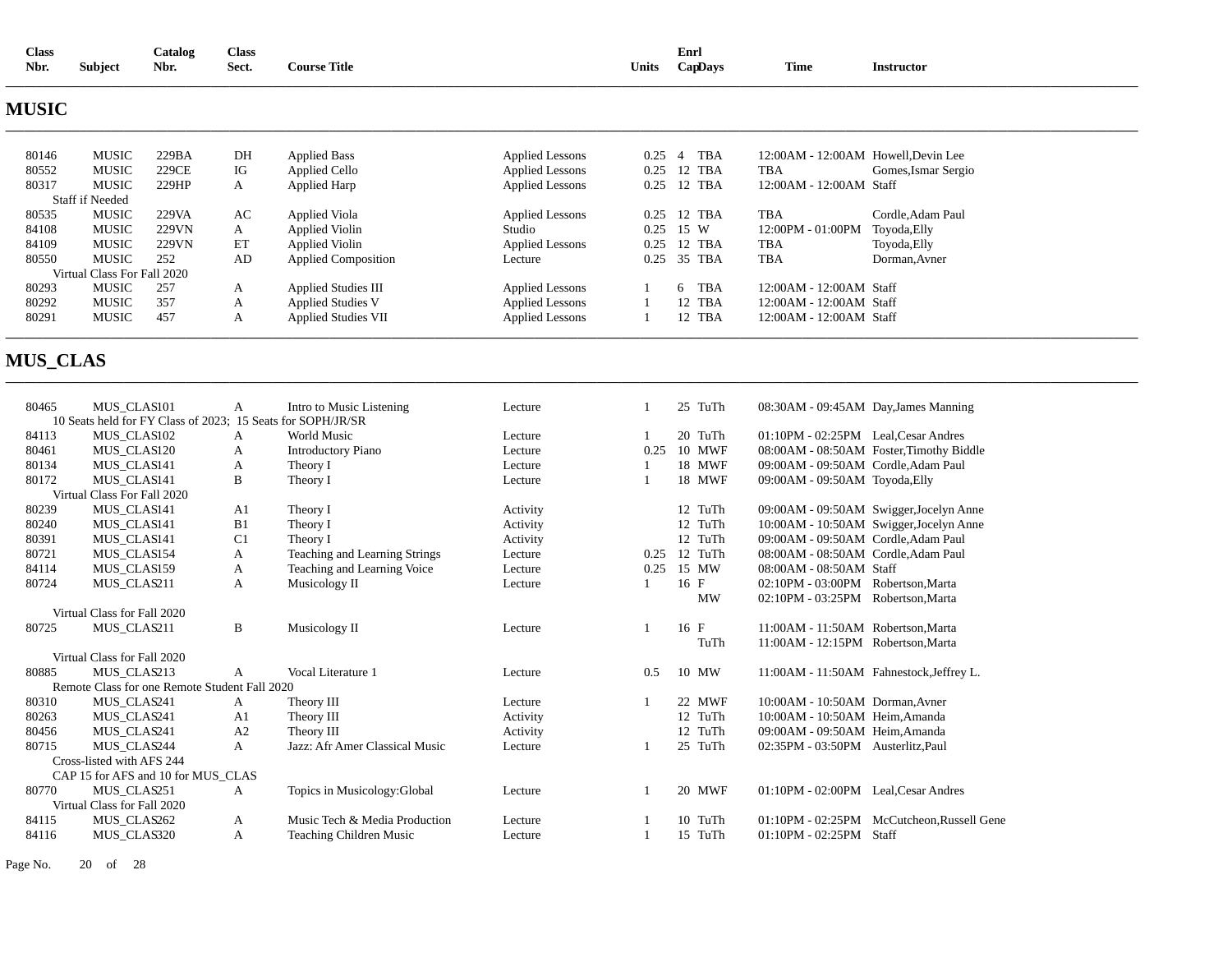| <b>Class</b><br>Nbr. | Subject                                                         | Catalog<br>Nbr. | Class<br>Sect. | <b>Course Title</b>           |                        | Units | Enrl<br>CapDays | <b>Time</b>                     | <b>Instructor</b> |
|----------------------|-----------------------------------------------------------------|-----------------|----------------|-------------------------------|------------------------|-------|-----------------|---------------------------------|-------------------|
| <b>MUS_CLAS</b>      |                                                                 |                 |                |                               |                        |       |                 |                                 |                   |
| 80469                | MUS_CLAS332<br><b>PT/FT Faculty</b>                             |                 | A              | Lit of the Applied Instrument | Applied Lessons        | 0.5   | 10 TBA          | 12:00AM - 12:00AM Staff         |                   |
| 80470                | <b>Independent Study</b><br>MUS CLAS334<br><b>PT/FT Faculty</b> |                 | $\mathbf{A}$   | Pedagogy of Applied Music     | <b>Applied Lessons</b> | 0.5   | TBA<br>-6       | <b>TBA</b>                      | Staff             |
| 83879                | <b>Independent Study</b><br>MUS CLAS341                         |                 | A              | Theory V: Orchestration       | Lecture                |       | 15 MW           | 02:10PM - 03:50PM Dorman, Avner |                   |

# **MUS\_ENS**

| 80301 | MUS_ENS 161        | RM        | Wind Symphony        | Ensemble | 0.25 | 50 MW           |                                      | 04:00PM - 06:00PM McCutcheon, Russell Gene |
|-------|--------------------|-----------|----------------------|----------|------|-----------------|--------------------------------------|--------------------------------------------|
| 80295 | MUS_ENS 162        | <b>SM</b> | Marching Band        | Ensemble | 0.25 | 150F            | 04:00PM - 06:00PM Marx, Steven Gary  |                                            |
|       |                    |           |                      |          |      |                 |                                      | McCutcheon, Russell Gene                   |
|       |                    |           |                      |          |      | М               | 07:30PM - 09:30PM                    | Marx, Steven Gary                          |
|       |                    |           |                      |          |      |                 |                                      | McCutcheon, Russell Gene                   |
| 80316 | <b>MUS ENS 165</b> | CL        | Orchestra            | Ensemble | 0.25 | 70 TuTh         | 07:30PM - 09:30PM Leal, Cesar Andres |                                            |
| 80314 | MUS ENS 171        | PC        | Jazz Ensemble        | Ensemble | 0.25 | 25 W            | 07:30PM - 09:30PM Carr.Paul          |                                            |
|       |                    |           |                      |          |      | W               | 07:30PM - 09:30PM Austerlitz, Paul   |                                            |
| 80296 | MUS ENS 181        | RN        | College Choir        | Ensemble | 0.25 | 75<br>TuTh      | 04:00PM - 06:00PM Natter, Robert     |                                            |
|       |                    |           |                      |          |      | TuTh            | 04:00PM - 06:00PM Natter, Robert     |                                            |
| 80297 | MUS ENS 182        | RN        | Concert Choir        | Ensemble | 0.25 | 100W            | 07:30PM - 09:30PM Natter.Robert      |                                            |
|       |                    |           |                      |          |      | W               | 07:30PM - 09:30PM Natter.Robert      |                                            |
| 80298 | MUS ENS 183        | RN        | Audeamus             | Ensemble | 0.25 | 75 Tu           | 11:30AM - 01:00PM Natter, Robert     |                                            |
|       |                    |           |                      |          |      | Tu              | 11:30AM - 01:00PM Natter.Robert      |                                            |
| 80300 | MUS_ENS 191        | A         | <b>Chamber Music</b> | Ensemble | 0.25 | <b>TBA</b><br>6 | 12:00AM - 12:00AM Staff              |                                            |
|       | PT/FT Faculty      |           |                      |          |      |                 |                                      |                                            |
| 80299 | MUS ENS 194        | PA        | Jazz Dispatch        | Ensemble | 0.25 | 6 Tu            | 04:00PM - 06:00PM Austerlitz, Paul   |                                            |
| 80311 | <b>MUS ENS 195</b> | RN        | Camerata             | Ensemble | 0.25 | 20 W            | 04:00PM - 06:00PM Natter, Robert     |                                            |
|       |                    |           |                      |          |      | W               | 04:00PM - 06:00PM Natter.Robert      |                                            |
| 80556 | <b>MUS ENS 197</b> | A         | Gamelan Gita Semara  | Ensemble | 0.25 | 10 Su           | $04:00$ PM - $06:00$ PM Staff        |                                            |
|       |                    |           |                      |          |      |                 |                                      |                                            |

**\_\_\_\_\_\_\_\_\_\_\_\_\_\_\_\_\_\_\_\_\_\_\_\_\_\_\_\_\_\_\_\_\_\_\_\_\_\_\_\_\_\_\_\_\_\_\_\_\_\_\_\_\_\_\_\_\_\_\_\_\_\_\_\_\_\_\_\_\_\_\_\_\_\_\_\_\_\_\_\_\_\_\_\_\_\_\_\_\_\_\_\_\_\_\_\_\_\_\_\_\_\_\_\_\_\_\_\_\_\_\_\_\_\_\_\_\_\_\_\_\_\_\_\_\_\_\_\_\_\_\_\_\_\_\_\_\_\_\_\_\_\_\_\_\_\_\_\_\_\_\_\_\_\_\_\_\_\_\_\_\_\_\_\_\_\_\_\_\_\_\_\_\_\_\_\_\_\_\_\_\_\_** 

# **PHIL**

| 80110 | PHIL.                     | 101 |   | Introduction to Philosophy                                                                                                  | Lecture | 30 TuTh | 08:30AM - 09:45AM Anozie, Stanley Uche |
|-------|---------------------------|-----|---|-----------------------------------------------------------------------------------------------------------------------------|---------|---------|----------------------------------------|
|       |                           |     |   | No more than 10 Jr and/or Sr total (unless w/instructor permission); no more than 10 SO; FY no limit except total cap of 30 |         |         |                                        |
| 80285 | PHIL                      | 105 | А | Contemporary Moral Issues                                                                                                   | Lecture | 30 MW   | 11:00AM - 12:10PM Greene.Nathifa       |
|       |                           |     |   | No more than 10 Jr and/or Sr total (unless w/instructor permission); no more than 10 SO; FY no limit except total cap of 30 |         |         |                                        |
| 84014 | PHIL                      | 110 | А | Einstein $&$ the Big Questions                                                                                              | Lecture | 25 MWF  | 10:00AM - 10:50AM Gimbel, Steven J.    |
| 80486 | PHIL                      | 205 | А | Ancient Greek and Roman Phil                                                                                                | Lecture | 25 TuTh | 01:10PM - 02:25PM Anozie, Stanley Uche |
|       | Cross-listed with CLA 205 |     |   |                                                                                                                             |         |         |                                        |
| 84015 | PHIL                      | 208 | A | Kant & 19th Cent European Phil                                                                                              | Lecture | 25 MW   | 02:10PM - 03:25PM Mullen, Gary Anthony |
| 80159 | PHIL                      | 211 |   | Logic                                                                                                                       | Lecture | 25 MWF  | 08:00AM - 08:50AM Gimbel, Steven J.    |
|       |                           |     |   | Pre-req: One PHIL course or FYS taught by PHIL faculty                                                                      |         |         |                                        |

Page No. 21 of 28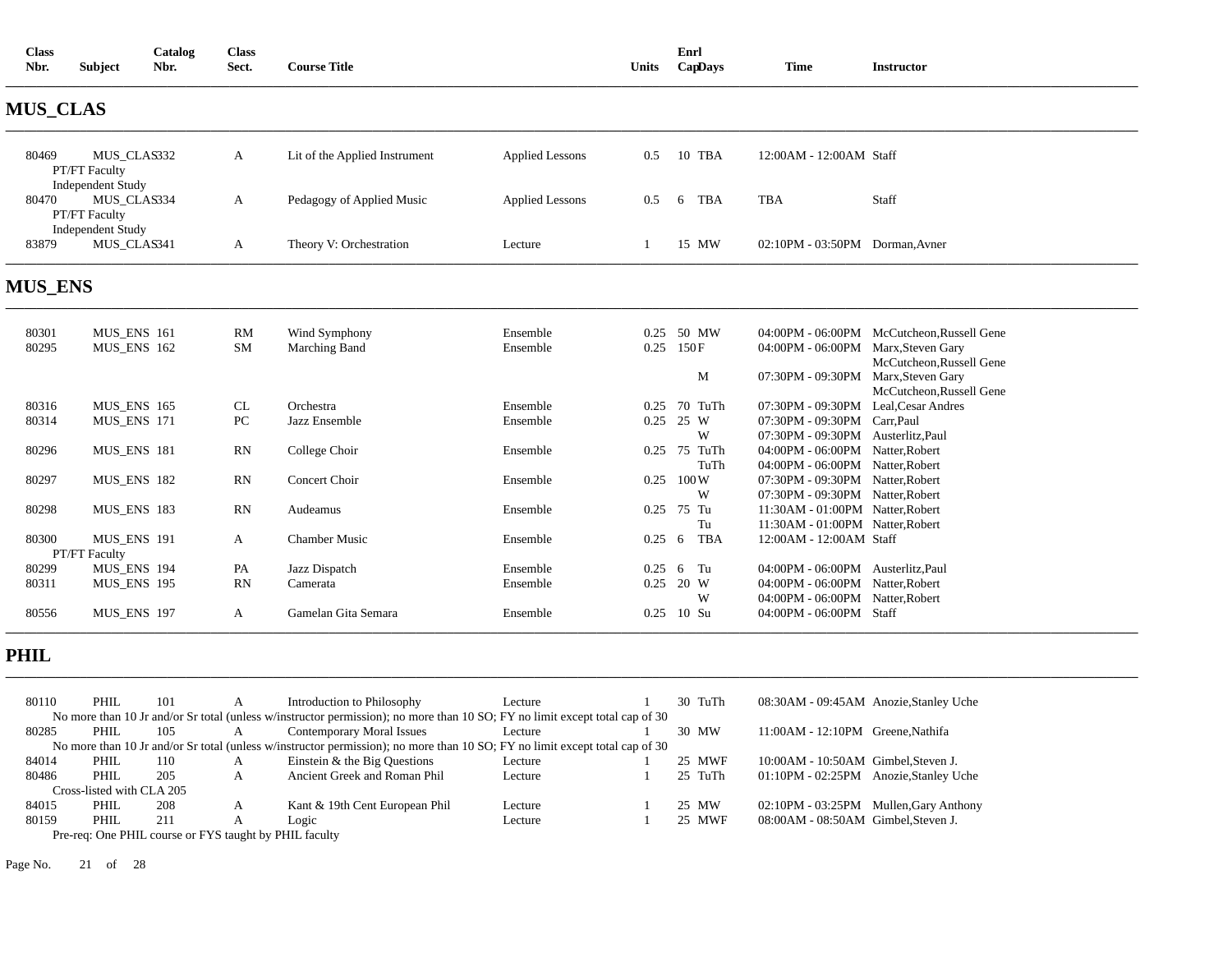| <b>Class</b><br>Nbr. | <b>Subject</b>                                       | Catalog<br>Nbr. | <b>Class</b><br>Sect. | <b>Course Title</b>                                                                                             |             | Units          | Enrl | CapDays      | <b>Time</b>                         | <b>Instructor</b>                               |
|----------------------|------------------------------------------------------|-----------------|-----------------------|-----------------------------------------------------------------------------------------------------------------|-------------|----------------|------|--------------|-------------------------------------|-------------------------------------------------|
| <b>PHIL</b>          |                                                      |                 |                       |                                                                                                                 |             |                |      |              |                                     |                                                 |
| 84016                | PHIL                                                 | 212             | A                     | Philosophical Methods                                                                                           | Lecture     |                |      | 25 TuTh      | 02:35PM - 03:50PM Portmess, Lisa R. |                                                 |
| 84012                | PHIL                                                 | 215             | A                     | Latin Amer and Caribbean Phil                                                                                   | Lecture     |                |      | 25 TuTh      | 02:35PM - 03:50PM Greene, Nathifa   |                                                 |
| 84017                | PHIL                                                 | 222             | A                     | Phil Perspectives on Justice                                                                                    | Lecture     |                |      | 25 TuTh      | 10:00AM - 11:15AM Portmess, Lisa R. |                                                 |
| 84095                | PHIL                                                 | 224             | A                     | Philosophy and Human Rights                                                                                     | Lecture     |                |      | 25 MW        | 02:10PM - 03:25PM Greene, Nathifa   |                                                 |
| 84013                | PHIL                                                 | 247             | A                     | Philosophy of Race                                                                                              | Lecture     |                |      | 25 MWF       |                                     | 01:10PM - 02:00PM Anozie, Stanley Uche          |
| 80708                | PHIL                                                 | 255             | A                     | Nothingness                                                                                                     | Lecture     |                |      | 25 TuTh      |                                     | 10:00AM - 11:15AM Valmisa Oviedo, Mercedes Mari |
| 80709                | PHIL                                                 | 366             | A                     | <b>Great Philosophers</b>                                                                                       | Lecture     |                |      | 25 MW        |                                     | 11:00AM - 12:15PM Mullen, Gary Anthony          |
| 80799                | PHIL                                                 | 466             | <b>GM</b>             | <b>Senior Thesis</b>                                                                                            | Lecture     |                |      | 25 TBA       | <b>TBA</b>                          | Mullen, Gary Anthony                            |
|                      | Department Consent needed                            |                 |                       |                                                                                                                 |             |                |      |              |                                     |                                                 |
| <b>PHY</b>           |                                                      |                 |                       |                                                                                                                 |             |                |      |              |                                     |                                                 |
| 80111                | PHY                                                  | 103             | A                     | <b>Elementary Physics</b>                                                                                       | Lecture     | $\overline{1}$ |      | 40 MWF       |                                     | 10:00AM - 10:50AM Johnson, Ryan Edward          |
|                      | Soph/JR/SR status                                    |                 |                       |                                                                                                                 |             |                |      |              |                                     |                                                 |
|                      |                                                      |                 |                       | Pre-requisite: Biology, Environmental Studies, or Health Science Major                                          |             |                |      |              |                                     |                                                 |
| 80112                | PHY                                                  | 103             | B                     | <b>Elementary Physics</b>                                                                                       | Lecture     | $\overline{1}$ |      | 40 MWF       |                                     | 11:00AM - 11:50AM Johnson, Ryan Edward          |
|                      | Soph/JR/SR status                                    |                 |                       |                                                                                                                 |             |                |      |              |                                     |                                                 |
|                      |                                                      |                 |                       | Pre-requisite: Biology, Environmental Studies, or Health Science Major                                          |             |                |      |              |                                     |                                                 |
| 80113                | PHY                                                  | 103             | L1                    | <b>Elementary Physics</b>                                                                                       | Laboratory  |                |      | 40 Th        | 01:00PM - 03:50PM Bryson, John Mark |                                                 |
|                      | Twenty lab students in alternate weeks.              |                 |                       |                                                                                                                 |             |                |      |              |                                     |                                                 |
| 80114                | PHY                                                  | 103             | L2                    | <b>Elementary Physics</b>                                                                                       | Laboratory  |                |      | 40 F         | 01:00PM - 03:50PM Bryson, John Mark |                                                 |
|                      | Twenty lab students in alternate weeks.              |                 |                       |                                                                                                                 |             |                |      |              |                                     |                                                 |
| 80131                | PHY                                                  | 109             | A                     | <b>Introductory Physics I</b>                                                                                   | Lecture     |                |      | 40 MWF       | 10:00AM - 10:50AM Staff             |                                                 |
|                      |                                                      |                 |                       | Pre-Requisite: CALC 111 (Can be taken concurrently), Sophomore or Junior or Senior status and CHEM or BMB Major |             |                |      |              |                                     |                                                 |
| 80132                | PHY                                                  | 109             | L1                    | <b>Introductory Physics I</b>                                                                                   | Laboratory  |                |      | 40 W         | 07:00PM - 10:00PM Staff             |                                                 |
| 80115                | Twenty lab students in alternate weeks<br>PHY        | 111             | $\overline{A}$        |                                                                                                                 | Lecture     | $\overline{1}$ |      | 28 Tu        | 11:25AM - 12:40PM Andresen, Kurt    |                                                 |
|                      |                                                      |                 |                       | <b>Introductory Modern Physics I</b>                                                                            |             |                |      | <b>MWF</b>   | 10:00AM - 10:50AM Andresen, Kurt    |                                                 |
|                      | Enrollment Limit: 28 Spaces reserved for FY students |                 |                       |                                                                                                                 |             |                |      |              |                                     |                                                 |
| 80116                | PHY                                                  | 111             | L1                    | <b>Introductory Modern Physics I</b>                                                                            | Laboratory  |                |      | 14 M         | 01:00PM - 03:50PM Sato, Yoshihiro   |                                                 |
|                      | FY Only or Permission of Instructor                  |                 |                       |                                                                                                                 |             |                |      |              |                                     |                                                 |
| 80117                | PHY                                                  | 111             | L2                    | <b>Introductory Modern Physics I</b>                                                                            | Laboratory  |                |      | 14 M         | 07:00PM - 10:00PM Staff             |                                                 |
|                      | FY Only or Permission of Instructor                  |                 |                       |                                                                                                                 |             |                |      |              |                                     |                                                 |
| 80118                | PHY                                                  | 211             | $\mathbf{A}$          | <b>Intermediate Physics</b>                                                                                     | Lecture     | $\overline{1}$ |      | 30 MWF       |                                     | 11:00AM - 11:50AM Puckett, James Graham         |
| 80119                | PHY                                                  | 211             | L1                    | <b>Intermediate Physics</b>                                                                                     | Laboratory  |                |      | 30 TuTh      |                                     | 01:00PM - 03:50PM Puckett, James Graham         |
| 80655                | PHY                                                  | 240             | A                     | Electronics                                                                                                     | Lecture     | -1             |      | 12 MWF       | 09:00AM - 09:50AM Crawford, Bret E. |                                                 |
| 80656                | PHY                                                  | 240             | L1                    | Electronics                                                                                                     | Laboratory  |                |      | 12 TuTh      | 11:25AM - 12:40PM Crawford, Bret E. |                                                 |
| 83974                | PHY                                                  | 319             | A                     | <b>Classical Mechanics</b>                                                                                      | Lecture     |                |      | 20 MWF       | 09:00AM - 09:50AM Staff             |                                                 |
| 83976                | PHY                                                  | 324             | A                     | <b>Experiments Quantum Mechanics</b>                                                                            | Lecture/Lab |                | 8    | TuTh         | 01:00PM - 03:50PM Andresen, Kurt    |                                                 |
| 80659                | PHY                                                  | 341             | A                     | <b>Ouantum Mechanics</b>                                                                                        | Lecture     |                |      | 20 MWF       | 11:00AM - 11:50AM Sato, Yoshihiro   |                                                 |
| 83980                | PHY                                                  | 420             | A                     | Adv Research Methods in PHY                                                                                     | Lecture     | $\mathbf{1}$   |      | 16 F         | 12:00PM - 02:50PM Andresen, Kurt    |                                                 |
|                      |                                                      |                 |                       |                                                                                                                 |             |                |      | M            | 01:00PM - 03:50PM Andresen, Kurt    |                                                 |
| 83981                | PHY                                                  | 420             | B                     | Adv Research Methods in PHY                                                                                     | Lecture     |                |      | 16 F         |                                     | 12:00PM - 01:00PM Puckett, James Graham         |
|                      |                                                      |                 |                       |                                                                                                                 |             |                |      | $\mathbf{F}$ |                                     | 01:00PM - 02:50PM Puckett, James Graham         |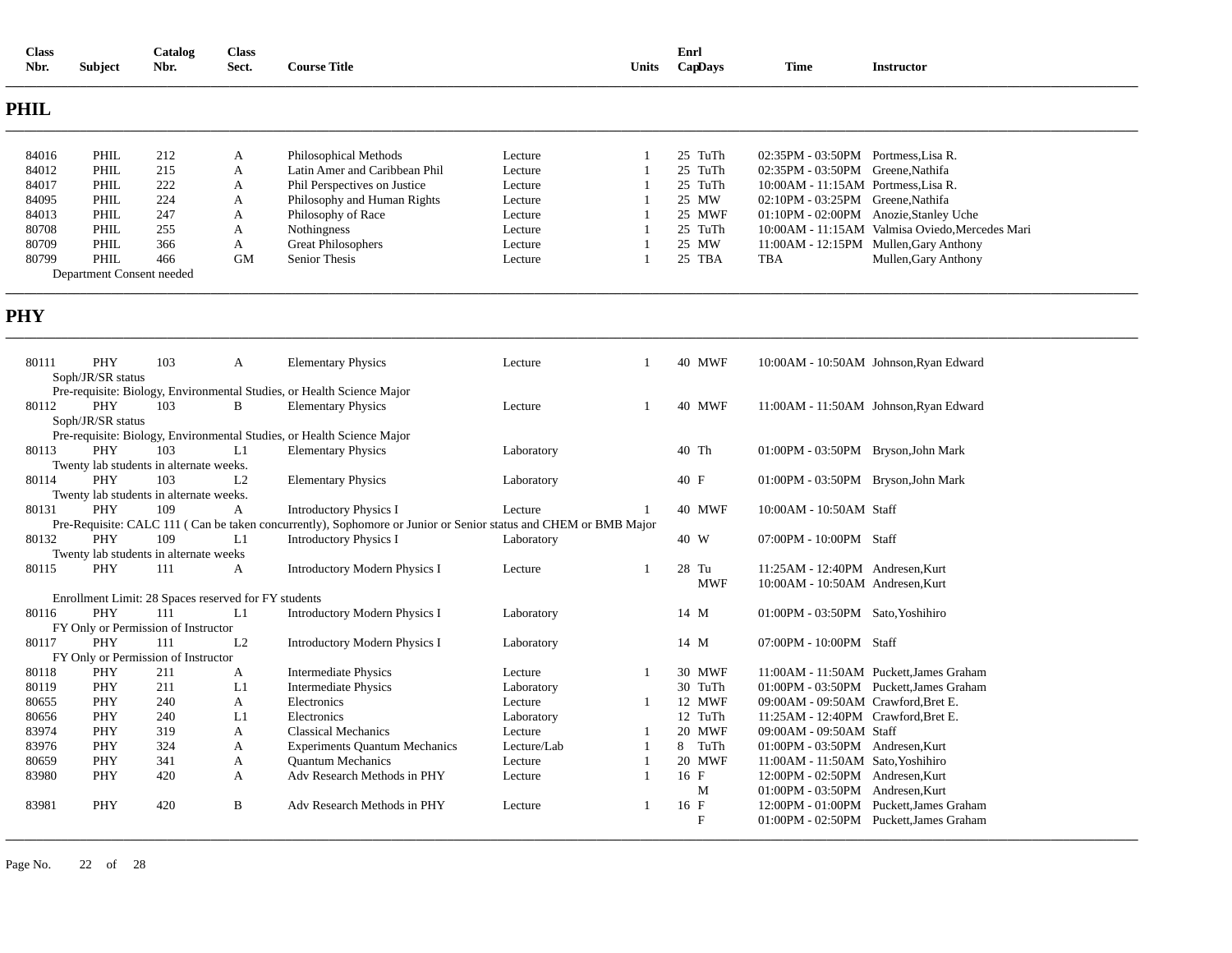| <b>Class</b> |                | Catalog | <b>Class</b> |                     |       | Enrl    |             |                 |
|--------------|----------------|---------|--------------|---------------------|-------|---------|-------------|-----------------|
| Nbr.         | <b>Subject</b> | Nbr.    | Sect.        | <b>Course Title</b> | Units | CapDays | <b>Time</b> | Instructor<br>. |
|              |                |         |              |                     |       |         |             |                 |

# **POL**

| 80127 | POL                     | 101                                      | A            | American Government                                                                                             | Lecture | -1             | 25 TuTh | 08:30AM - 09:45AM Staff                 |                                          |
|-------|-------------------------|------------------------------------------|--------------|-----------------------------------------------------------------------------------------------------------------|---------|----------------|---------|-----------------------------------------|------------------------------------------|
|       |                         | 11 First Year; 10 Sophomores; 4 Juniors  |              |                                                                                                                 |         |                |         |                                         |                                          |
| 80128 | POL                     | 101                                      | B            | American Government                                                                                             | Lecture | -1             | 25 TuTh | 10:00AM - 11:15AM Staff                 |                                          |
|       |                         | 11 First Year; 10 Sophomores; 4 Juniors  |              |                                                                                                                 |         |                |         |                                         |                                          |
| 80387 | POL                     | 101                                      | $\mathsf{C}$ | American Government                                                                                             | Lecture | $\overline{1}$ | 25 MWF  |                                         | 11:00AM - 11:50AM Boddery, Scott Simon   |
|       |                         | 11 First Year; 10 Sophomores; 4 Juniors  |              |                                                                                                                 |         |                |         |                                         |                                          |
| 80129 | <b>POL</b>              | 102                                      | A            | Intro to Political Thought                                                                                      | Lecture | $\overline{1}$ | 25 TuTh | 08:30AM - 09:45AM Pham, Kevin Doan      |                                          |
| 80188 | <b>POL</b>              | 102                                      | B            | Intro to Political Thought                                                                                      | Lecture | 1              | 25 TuTh | 10:00AM - 11:15AM Pham, Kevin Doan      |                                          |
| 80241 | <b>POL</b>              | 103                                      | $\mathbf{A}$ | Intro International Relations                                                                                   | Lecture | -1             | 25 MWF  | 09:00AM - 09:50AM Staff                 |                                          |
|       |                         | Enrollment Limit: 10 FY, 11 SO, and 4 JR |              |                                                                                                                 |         |                |         |                                         |                                          |
| 80336 | <b>POL</b>              | 103                                      | B            | <b>Intro International Relations</b>                                                                            | Lecture | $\mathbf{1}$   | 25 MWF  | 10:00AM - 10:50AM Staff                 |                                          |
|       |                         | Enrollment Limit: 10 FY, 11 SO, and 4 JR |              |                                                                                                                 |         |                |         |                                         |                                          |
| 80662 | <b>POL</b>              | 103                                      | C            | Intro International Relations                                                                                   | Lecture | -1             | 25 MWF  | 12:00PM - 12:50PM Hartzell, Caroline A. |                                          |
|       |                         | Enrollment Limit: 10 FY, 11 SO, and 4 JR |              |                                                                                                                 |         |                |         |                                         |                                          |
| 80130 | <b>POL</b>              | 104                                      | A            | Intro to Comparative Politics                                                                                   | Lecture | 1              | 25 TuTh | 10:00AM - 11:15AM Woo, Ae sil           |                                          |
| 84020 | <b>POL</b>              | 104                                      | B            | Intro to Comparative Politics                                                                                   | Lecture | 1              | 25 MWF  | 10:00AM - 10:50AM Page, Douglas DuPre   |                                          |
| 80877 | POL                     | 201                                      | A            | Topics in American Government                                                                                   | Lecture | -1             | 25 TuTh | 02:35PM - 03:50PM Staff                 |                                          |
| 84027 | POL                     | 201                                      | B            | Topics in American Government                                                                                   | Lecture | 1              | 25 MW   | 11:00AM - 12:15PM Staff                 |                                          |
| 80243 | <b>POL</b>              | 203                                      | $\mathbf{A}$ | Topics in Internat'l Politics                                                                                   | Lecture | -1             | 25 TuTh | 01:10PM - 02:25PM Pham.Kevin Doan       |                                          |
| 80773 | POL                     | 204                                      | A            | Topics in Comparative Politics                                                                                  | Lecture | $\overline{1}$ | 25 TuTh | 01:10PM - 02:25PM Woo, Ae sil           |                                          |
| 80224 | POL                     | 215                                      | A            | Methods of Political Science                                                                                    | Lecture | $\mathbf{1}$   | 16 MF   | 11:00AM - 12:15PM Dawes, Roy Adrian     |                                          |
|       |                         |                                          |              | Prerequisite: Completion of one from the following: POL 101,102,103,104; and Sophomore or above class standing. |         |                |         |                                         |                                          |
| 80279 | POL                     | 215                                      | B            | Methods of Political Science                                                                                    | Lecture | 1              | 16 MW   | 08:00AM - 09:15AM Staff                 |                                          |
|       |                         |                                          |              | Prerequisite: Completion of one from the following: POL 101,102,103,104; and Sophomore or above class standing. |         |                |         |                                         |                                          |
| 80689 | POL                     | 215                                      | C            | Methods of Political Science                                                                                    | Lecture | -1             | 16 MWF  | 02:10PM - 03:00PM Page,Douglas DuPre    |                                          |
|       |                         |                                          |              | Prerequisite: Completion of one from the following: POL 101,102,103,104; and Sophomore or above class standing  |         |                |         |                                         |                                          |
| 80463 | POL                     | 215                                      | D            | Methods of Political Science                                                                                    | Lecture | 1              | 16 MF   | 02:10PM - 03:25PM Dawes, Roy Adrian     |                                          |
|       |                         |                                          |              | Prerequisite: Completion of one from the following: POL 101,102,103,104; and Sophomore or above class standing  |         |                |         |                                         |                                          |
| 84031 | POL                     | 223                                      | A            | U.S. Congress                                                                                                   | Lecture | -1             | 25 TuTh | 01:10PM - 02:25PM Larson, Bruce Anders  |                                          |
| 84032 | POL                     | 252                                      | $\mathbf{A}$ | North-South Dialogue                                                                                            | Lecture | $\mathbf{1}$   | 25 MW   | 01:10PM - 02:25PM Hartzell, Caroline A. |                                          |
| 80497 | POL                     | 304                                      | A            | Topics in Comparative Politics                                                                                  | Lecture |                | 20 MWF  | 11:00AM - 11:50AM Page, Douglas DuPre   |                                          |
| 84039 | POL                     | 321                                      | А            | Gender in American Politics                                                                                     | Lecture | 1              | 20 MW   | 02:10PM - 03:25PM Staff                 |                                          |
| 84034 | POL                     | 327                                      | A            | <b>State Politics and Policy</b>                                                                                | Lecture | 1              | 20 Th   | 01:10PM - 03:40PM Dawes, Roy Adrian     |                                          |
| 84036 | POL                     | 333                                      | A            | <b>Environmental Policy</b>                                                                                     | Lecture | $\overline{1}$ | 18 MW   |                                         | 11:00AM - 12:15PM Wilson PhD, Randall K. |
| 84148 | POL                     | 333                                      | B            | <b>Environmental Policy</b>                                                                                     | Lecture | 1              | 18 MW   |                                         | 01:10PM - 02:25PM Wilson PhD, Randall K. |
| 80498 | POL                     | 346                                      | $\mathbf{A}$ | <b>International Relations Theory</b>                                                                           | Lecture | 1              | 20 Tu   | 06:30PM - 09:00PM Staff                 |                                          |
| 84146 | POL                     | 375                                      | A            | Const. Police Procedure                                                                                         | Lecture | -1             | 20 MWF  |                                         | 02:10PM - 03:00PM Boddery, Scott Simon   |
| 80418 | POL                     | 401                                      | А            | Capstone-American Government                                                                                    | Seminar | -1             | 16 W    | 01:10PM - 03:40PM Larson, Bruce Anders  |                                          |
|       | Capstone - Seniors Only |                                          |              |                                                                                                                 |         |                |         |                                         |                                          |
| 80225 | POL                     | 403                                      | A            | Capstone Inter'l Relations                                                                                      | Seminar | -1             | 16 Tu   | 01:10PM - 03:40PM Akbaba, Yasemin       |                                          |
|       | Capstone - Seniors Only |                                          |              |                                                                                                                 |         |                |         |                                         |                                          |
| 80784 | POL                     | 403                                      | B            | <b>Capstone Inter'l Relations</b>                                                                               | Seminar | -1             | 16 Th   | 01:10PM - 03:40PM Akbaba, Yasemin       |                                          |
|       | Capstone - Seniors Only |                                          |              |                                                                                                                 |         |                |         |                                         |                                          |

**\_\_\_\_\_\_\_\_\_\_\_\_\_\_\_\_\_\_\_\_\_\_\_\_\_\_\_\_\_\_\_\_\_\_\_\_\_\_\_\_\_\_\_\_\_\_\_\_\_\_\_\_\_\_\_\_\_\_\_\_\_\_\_\_\_\_\_\_\_\_\_\_\_\_\_\_\_\_\_\_\_\_\_\_\_\_\_\_\_\_\_\_\_\_\_\_\_\_\_\_\_\_\_\_\_\_\_\_\_\_\_\_\_\_\_\_\_\_\_\_\_\_\_\_\_\_\_\_\_\_\_\_\_\_\_\_\_\_\_\_\_\_\_\_\_\_\_\_\_\_\_\_\_\_\_\_\_\_\_\_\_\_\_\_\_\_\_\_\_\_\_\_\_\_\_\_\_\_\_\_\_\_**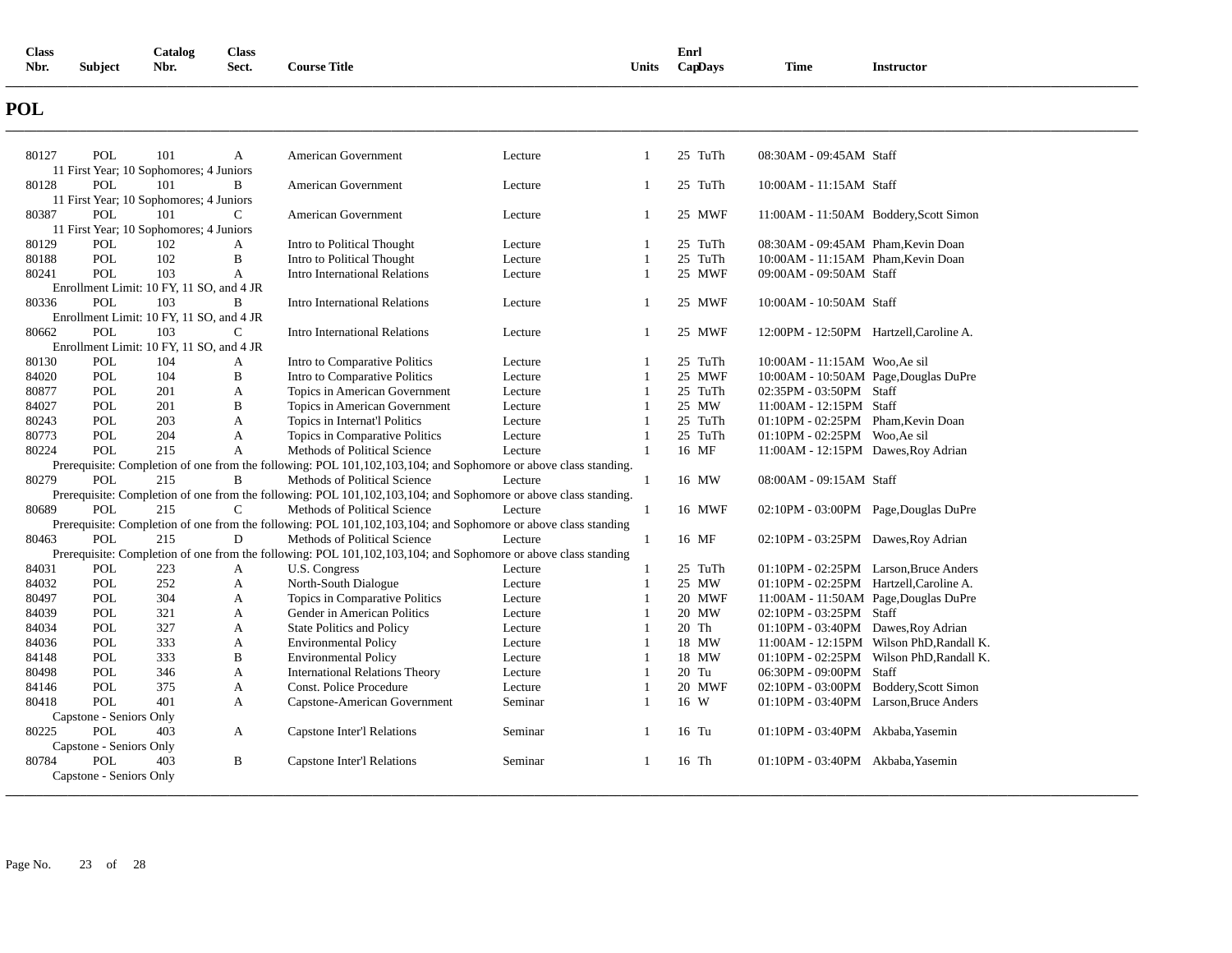| <b>Class</b><br>Nbr. | <b>Subject</b>               | Catalog<br>Nbr.                              | <b>Class</b><br>Sect. | <b>Course Title</b>                                 |                    | Units             | Enrl<br>CapDays    | <b>Time</b>                             | <b>Instructor</b>                            |
|----------------------|------------------------------|----------------------------------------------|-----------------------|-----------------------------------------------------|--------------------|-------------------|--------------------|-----------------------------------------|----------------------------------------------|
| PORT                 |                              |                                              |                       |                                                     |                    |                   |                    |                                         |                                              |
| 83955                | <b>PORT</b>                  | 105                                          | A                     | <b>Accelerated Elem Portuguese</b>                  | Lecture            | 1                 | 12 MWF             | 09:00AM - 09:50AM Yager, Kent D.        |                                              |
| PP                   |                              |                                              |                       |                                                     |                    |                   |                    |                                         |                                              |
| 80420                | PP                           | 221<br>Pre-Requisition: POL 101 or POL 104   | A                     | Intro to Public Policy                              | Lecture            | 1                 | 25 MWF             | 10:00AM - 10:50AM Douds, Anne           |                                              |
| <b>PSYCH</b>         |                              |                                              |                       |                                                     |                    |                   |                    |                                         |                                              |
| 80422                | <b>PSYCH</b>                 | 101<br>Seats: 4 SR/JR: 4 SOPH: 22 First Year | A                     | Introduction to Psychology                          | Lecture            | 1                 | 30 MWF             | 09:00AM - 09:50AM Barlett, Natalie Dawn |                                              |
| 80423                | <b>PSYCH</b>                 | 101<br>Seats: 4 SR/JR; 4 SOPH; 22 First Year | B                     | Introduction to Psychology                          | Lecture            | 1                 | 30 MWF             | 01:10PM - 02:00PM Barlett, Natalie Dawn |                                              |
| 80424                | <b>PSYCH</b>                 | 101<br>Seats: 4 SR/JR; 4 SOPH; 22 First Year | C                     | Introduction to Psychology                          | Lecture            | 1                 | 30 TuTh            |                                         | 10:00AM - 11:15AM Delaney, Katherine W.      |
| 80425                | <b>PSYCH</b>                 | 101<br>Seats: 4 SR/JR; 4 SOPH; 22 First Year | D                     | Introduction to Psychology                          | Lecture            | 1                 | 30 WF              | 11:00AM - 12:15PM Clark, Erin R.        |                                              |
| 80478                | <b>PSYCH</b>                 | 101<br>Seats: 4 SR/JR; 4 SOPH; 22 First Year | E                     | Introduction to Psychology                          | Lecture            | -1                | 30 MWF             | 11:00AM - 11:50AM Tarner, Nina Louise   |                                              |
| 80426                | <b>PSYCH</b>                 | 101<br>Seats: 4 SR/JR; 4 SOPH; 22 First Year | F                     | Introduction to Psychology                          | Lecture            | 1                 | 30 MWF             | 01:10PM - 02:00PM Tarner, Nina Louise   |                                              |
| 80321                | <b>PSYCH</b>                 | 205                                          | $\mathbf{A}$          | <b>Introduction to Statistics</b>                   | Lecture            | 1                 | 24 TuTh            | 08:30AM - 09:45AM McCall, Daniel D.     |                                              |
| 80322                | <b>PSYCH</b>                 | Must be a declared Psychology Major<br>205   | LA1                   | <b>Introduction to Statistics</b>                   | Laboratory         |                   | 24 Tu              | 01:10PM - 04:00PM McCall, Daniel D.     |                                              |
| 80323                | <b>PSYCH</b>                 | 205                                          | B                     | <b>Introduction to Statistics</b>                   | Lecture            | -1                | 24 TuTh            | 01:10PM - 02:25PM Siviy, Stephen M.     |                                              |
|                      |                              | Must be a declared Psychology Major          |                       |                                                     |                    |                   |                    |                                         |                                              |
| 80324                | <b>PSYCH</b>                 | 205                                          | LB1                   | <b>Introduction to Statistics</b>                   | Laboratory         |                   | 24 W               | 01:10PM - 04:00PM Siviy, Stephen M.     |                                              |
| 80238                | <b>PSYCH</b>                 | 214                                          | A                     | Social Psychology                                   | Lecture            |                   | 30 MWF             |                                         | 10:00AM - 10:50AM Barlett, Christopher Paul  |
| 80320                | <b>PSYCH</b>                 | 215                                          | A                     | Human Cognition                                     | Lecture            | $\overline{1}$    | 30 TuTh            |                                         | 10:00AM - 11:15AM Fincher-Kiefer, Rebecca H. |
| 83942                | <b>PSYCH</b>                 | 216                                          | $\mathbf{A}$          | Sensation and Perception                            | Lecture            | $\overline{1}$    | 30 MWF             | 09:00AM - 09:50AM Tarner, Nina Louise   |                                              |
| 80428                | <b>PSYCH</b>                 | 223                                          | A                     | Child Adolescent Psychopatholo                      | Lecture            | $\overline{1}$    | 30 TuTh            |                                         | 08:30AM - 09:45AM Delaney, Katherine W.      |
| 80625                | <b>PSYCH</b>                 | 225                                          | A                     | Dev Psych: Infancy & Childhood                      | Lecture            | 1<br>$\mathbf{1}$ | 30 MW              | 02:10PM - 03:25PM Goubet, Nathalie      |                                              |
| 80480<br>80378       | <b>PSYCH</b><br><b>PSYCH</b> | 236<br>238                                   | A<br>A                | Intro to Brain & Behavior<br>Cognitive Neuroscience | Lecture<br>Lecture | $\overline{1}$    | 30 TuTh<br>30 TuTh | 08:30AM - 09:45AM Siviy, Stephen M.     | 10:00AM - 11:15AM Wilson, Kevin Donald       |
| 80481                | <b>PSYCH</b>                 | 305                                          | $\mathbf{A}$          | <b>Experimental Methods</b>                         | Lecture            | $\overline{1}$    | 15 TuTh            |                                         | 01:10PM - 02:25PM Fincher-Kiefer, Rebecca H. |
|                      |                              | Prerequisite: Two 200-level Psych Courses +  |                       | PSYCH 205                                           |                    |                   |                    |                                         |                                              |
| 80482                | <b>PSYCH</b>                 | 305                                          | LA1                   | <b>Experimental Methods</b>                         | Laboratory         |                   | 15 M               |                                         | 01:10PM - 04:00PM Fincher-Kiefer, Rebecca H. |
| 83947                | <b>PSYCH</b>                 | 314                                          | $\mathbf{A}$          | Lab in Social Psychology                            | Lecture            | $\overline{1}$    | 12 TuTh            |                                         | 10:00AM - 11:15AM Barlett, Christopher Paul  |
| 83948                | <b>PSYCH</b>                 | 314                                          | LA1                   | Lab in Social Psychology                            | Laboratory         |                   | 12 M               |                                         | 01:10PM - 04:00PM Barlett, Christopher Paul  |
| 83945                | <b>PSYCH</b>                 | 316                                          | A                     | Lab in Perception                                   | Lecture            | -1                | 12 TuTh            | 10:00AM - 11:15AM Russell, Richard      |                                              |
| 83946                | <b>PSYCH</b>                 | 316                                          | LA1                   | Lab in Perception                                   | Laboratory         |                   | 12 W               | 01:10PM - 04:00PM Russell, Richard      |                                              |
| 80383                | <b>PSYCH</b>                 | 317                                          | A                     | Lab in Memory & Social Cog                          | Lecture            | -1                | 12 TuTh            | 10:00AM - 11:15AM D'Agostino, Paul R.   |                                              |
| 80384                | <b>PSYCH</b>                 | 317                                          | LA1                   | Lab in Memory & Social Cog                          | Laboratory         |                   | 12 TBA             | TBA                                     | D'Agostino, Paul R.                          |

Page No. 24 of 28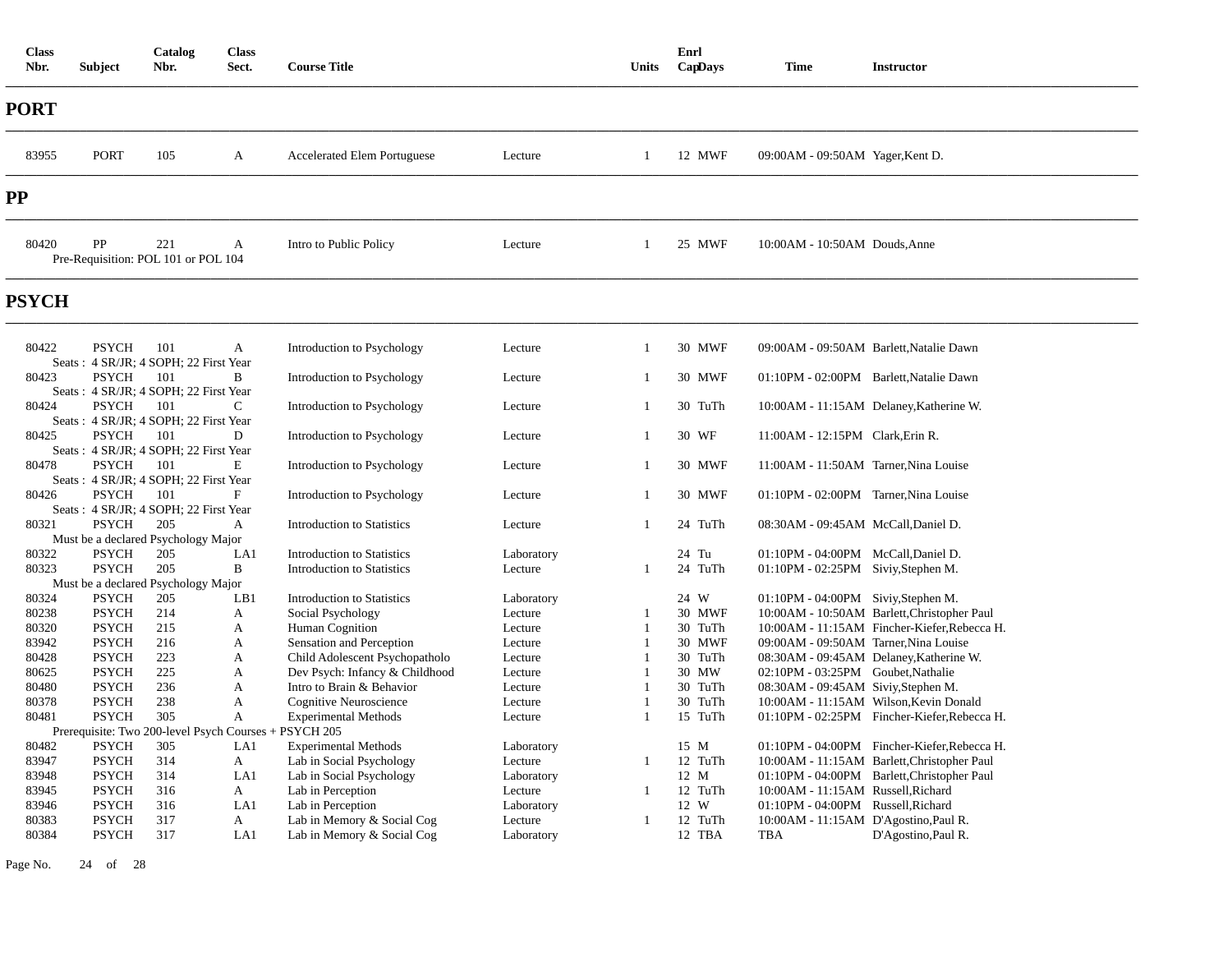| <b>Class</b><br>Nbr. | <b>Subject</b>                                      | Catalog<br>Nbr. | <b>Class</b><br>Sect. | <b>Course Title</b>                  |            | Units          | Enrl<br>CapDays      | <b>Time</b>                                                    | <b>Instructor</b>                         |
|----------------------|-----------------------------------------------------|-----------------|-----------------------|--------------------------------------|------------|----------------|----------------------|----------------------------------------------------------------|-------------------------------------------|
| PSYCH                |                                                     |                 |                       |                                      |            |                |                      |                                                                |                                           |
| 80379                | <b>PSYCH</b>                                        | 327             | $\mathbf{A}$          | Lab in Cognitive &Percept Dev        | Lecture    | $\mathbf{1}$   | 12 MW                | 11:00AM - 12:15PM Goubet, Nathalie                             |                                           |
| 80380                | <b>PSYCH</b>                                        | 327             | LA1                   | Lab in Cognitive & Percept Dev       | Laboratory |                | 12 TBA               | TBA                                                            | Goubet, Nathalie                          |
| 80476                | <b>PSYCH</b>                                        | 338             | A                     | Lab in Cognitive Neuroscience        | Lecture    |                | 12 TuTh              |                                                                | 08:30AM - 09:45AM Wilson, Kevin Donald    |
| 80477                | <b>PSYCH</b>                                        | 338             | LA1                   | Lab in Cognitive Neuroscience        | Laboratory |                | $12$ Tu              |                                                                | 01:10PM - 04:00PM Wilson, Kevin Donald    |
| 80061                | <b>PSYCH</b>                                        | 341             | $\mathbf{A}$          | <b>History Psychological Science</b> | Lecture    | -1             | 30 TuTh              | 01:10PM - 02:25PM Cain, Kathleen M.                            |                                           |
| <b>REL</b>           |                                                     |                 |                       |                                      |            |                |                      |                                                                |                                           |
| 80488                | <b>REL</b><br>Reserved: 13 FY and 12 Sophomore only | 101             | A                     | Introduction to Religion             | Lecture    | 1              | 25 MW                | 02:10PM - 03:25PM Sommer, Deborah A.                           |                                           |
| 83929                | <b>REL</b>                                          | 137             | A                     | The Body in Religion                 | Lecture    | 1              | 25 TuTh              |                                                                | 10:00AM - 11:15AM Sijapati, Megan Adamson |
| 80062                | <b>REL</b>                                          | 205             | A                     | History Literat& Rel NewTestam       | Lecture    | $\overline{1}$ | 25 MW                | 12:45PM - 02:00PM Myers, Charles D.                            |                                           |
| 83931                | <b>REL</b>                                          | 210             | A                     | <b>Buddhist Autobiographies</b>      | Lecture    | $\mathbf{1}$   | 25 TuTh              | 11:30AM - 12:15PM Sommer, Deborah A.                           |                                           |
| 80334                | <b>REL</b>                                          | 226             | A                     | Native American Rel Traditions       | Lecture    | $\overline{1}$ | 25 WF                | 11:00AM - 12:15PM Walsh, David                                 |                                           |
|                      | Enrollment Limit: 6 FY, 6 SO, 13 JR & SR            |                 |                       |                                      |            |                |                      |                                                                |                                           |
| 80414                | <b>REL</b>                                          | 260             | A                     | Theories of Religion                 | Lecture    | -1             | 25 WF                | 02:10PM - 03:25PM Walsh, David                                 |                                           |
| 83928                | <b>REL</b>                                          | 270             | A                     | Introduction to Islam                | Lecture    | $\overline{1}$ | 25 TuTh              |                                                                | 02:35PM - 03:50PM Sijapati, Megan Adamson |
| 83930                | <b>REL</b>                                          | 310             | A                     | <b>Buddhist Autobiographies</b>      | Lecture    | $\overline{1}$ | 25 TuTh              | 11:30AM - 12:15PM Sommer, Deborah A.                           |                                           |
| 84127                | <b>REL</b>                                          | 320             | A                     | Religion, Colonialism, Resist        | Seminar    | $\overline{1}$ | 18 TuTh              | 01:10PM - 02:25PM Walsh, David                                 |                                           |
|                      | Enrollment Limit: 10-FY, and 8-SO                   |                 |                       |                                      |            |                |                      |                                                                |                                           |
|                      |                                                     |                 |                       |                                      |            |                |                      |                                                                |                                           |
| SOC                  |                                                     |                 |                       |                                      |            |                |                      |                                                                |                                           |
| 80612                | <b>SOC</b>                                          | 101             | A                     | Introduction to Sociology            | Lecture    | 1              | 25 MWF<br><b>MWF</b> | 12:00PM - 12:50PM Devilbiss, Connie<br>02:10PM - 03:25PM Staff |                                           |
|                      | Enrollment Limit: 2 Sr, 4 Jr, 8 Soph, 11 FY         |                 |                       |                                      |            |                |                      |                                                                |                                           |
| 80613                | <b>SOC</b>                                          | 101             | B                     | Introduction to Sociology            | Lecture    |                | 25 MWF               | 11:00AM - 12:15PM Staff                                        |                                           |
|                      | Enrollment Limit: 2 Sr, 4 Jr, 8 Soph, 11 FY<br>SOC  | 103             |                       |                                      |            | 1              | 25 MWF               |                                                                |                                           |
| 80251                | Enrollment Limit: 2 Sr, 4 Jr, 8 Soph, 11 FY         |                 | A                     | Introduction to Sociology            | Lecture    |                |                      | 09:00AM - 09:50AM Betances, Emelio R.                          |                                           |
| 80435                | <b>SOC</b>                                          | 103             | B                     | Introduction to Sociology            | Lecture    | 1              | 25 TuTh              |                                                                | 10:00AM - 11:15AM Harger, Brent Darren    |
|                      | Enrollment Limit: 2 Sr, 4 Jr, 8 Soph, 11 FY         |                 |                       |                                      |            |                |                      |                                                                |                                           |
| 83933                | <b>SOC</b>                                          | 103             | C                     | Introduction to Sociology            | Lecture    | $\overline{1}$ | 25 TuTh              | 01:10PM - 02:25PM Lee, Jaein                                   |                                           |
|                      | Enrollment Limit: 2 Sr, 4 Jr, 8 Soph, 11 FY         |                 |                       |                                      |            |                |                      |                                                                |                                           |
| 83934                | <b>SOC</b>                                          | 202             | A                     | Wealth, Power & Prestige             | Lecture    | $\overline{1}$ | 25 TuTh              | 02:35PM - 03:50PM Lair, Craig Dennis                           |                                           |
| 83935                | <b>SOC</b>                                          | 204             | A                     | Soc of Mass Media&Popular Cult       | Lecture    | $\overline{1}$ | 25 TuTh              |                                                                | 02:35PM - 03:50PM Standlee, Alecea Irene  |
| 83936                | <b>SOC</b>                                          | 242             | A                     | Sociology of Tourism                 | Lecture    | $\overline{1}$ | 25 TuTh              | 08:30AM - 09:45AM Phua, VoonChin                               |                                           |
| 83937                | <b>SOC</b>                                          | 243             | A                     | Chinese Diaspora                     | Lecture    | $\overline{1}$ | 25 TuTh              | 10:00AM - 11:15AM Phua, VoonChin                               |                                           |
| 80335                | <b>SOC</b>                                          | 250             | $\mathbf{A}$          | <b>Community Development</b>         | Lecture    | $\overline{1}$ | 24 TuTh              | 02:35PM - 03:50PM Staff                                        |                                           |
| 80309                | <b>SOC</b>                                          | 296             | A                     | Intro to Sociological Theory         | Lecture    |                | 14 MW                |                                                                | 11:00AM - 12:15PM Standlee, Alecea Irene  |
| 80436                | <b>SOC</b>                                          | 298             | A                     | Field Methods in Soc Research        | Lecture    | -1             | 12 TuTh              | 01:10PM - 02:25PM Harger, Brent Darren                         |                                           |
|                      | Department Consent required                         |                 |                       |                                      |            |                |                      |                                                                |                                           |
| 80775                | <b>SOC</b>                                          | 299             | A                     | Data Analysis and Statistics         | Lecture    | -1             | 14 TuTh              | 10:00AM - 11:15AM Lee, Jaein                                   |                                           |

Page No. 25 of 28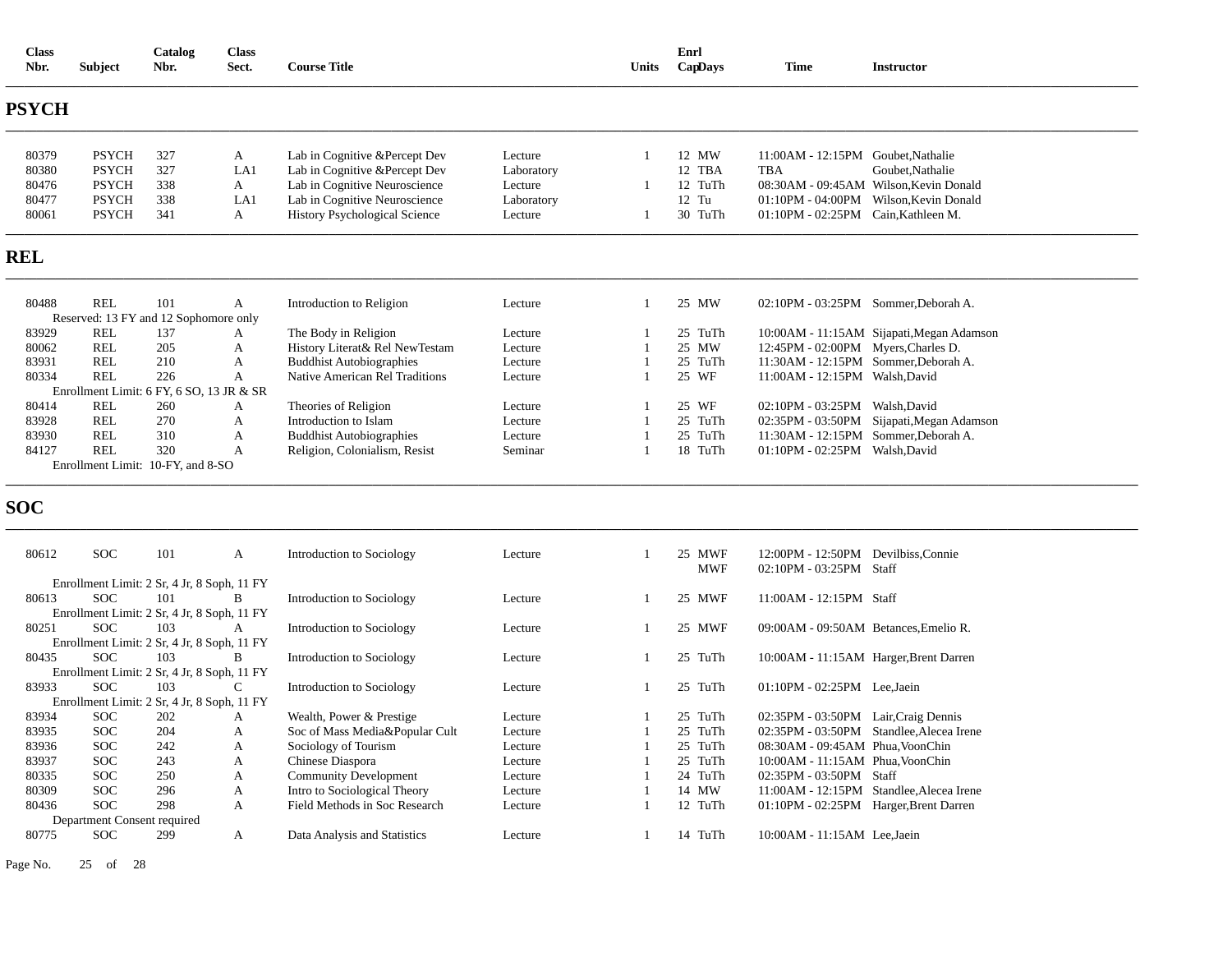| <b>Class</b><br>Nbr. | Subject                   | Catalog<br>Nbr.                       | Class<br>Sect. | <b>Course Title</b>            |            | Units | Enrl<br>CapDays | <b>Time</b>                            | <b>Instructor</b> |
|----------------------|---------------------------|---------------------------------------|----------------|--------------------------------|------------|-------|-----------------|----------------------------------------|-------------------|
| <b>SOC</b>           |                           |                                       |                |                                |            |       |                 |                                        |                   |
| 80776                | <b>SOC</b>                | 299                                   | LA1            | Data Analysis and Statistics   | Laboratory |       | 14 W            | $01:10PM - 03:40PM$ Lee, Jaein         |                   |
| 80350                | <b>SOC</b>                | 315                                   | A              | Theories of Self               | Lecture    |       | 12 MW           | 11:00AM - 12:15PM Harger, Brent Darren |                   |
|                      |                           | <b>Instructor Permission required</b> |                |                                |            |       |                 |                                        |                   |
| 80616                | <b>SOC</b>                | 331                                   | A              | Political Soc of Latin America | Lecture    |       | 14 MWF          | 10:00AM - 10:50AM Betances, Emelio R.  |                   |
|                      | Cross-listed with LAS 331 |                                       |                |                                |            |       |                 |                                        |                   |
| 80126                | <b>SOC</b>                | 400                                   | A              | Sociology Seminar              | Seminar    |       | MW<br>8         | 02:10PM - 03:25PM Lair, Craig Dennis   |                   |
|                      |                           | Department Consent Required           |                |                                |            |       |                 |                                        |                   |
|                      |                           | Sociology Majors JR or SR only        |                |                                |            |       |                 |                                        |                   |
|                      |                           |                                       |                |                                |            |       |                 |                                        |                   |

# **SPAN**

| 80027 | <b>SPAN</b> | 101 | A                                                    | <b>Elementary Spanish</b>     | Lecture | 18 MWF        | 08:00AM - 08:50AM Sommers, Barbara J.       |
|-------|-------------|-----|------------------------------------------------------|-------------------------------|---------|---------------|---------------------------------------------|
|       |             |     | SPAN 101 placement; or permission of the instructor  |                               |         |               |                                             |
| 80328 | <b>SPAN</b> | 101 | B                                                    | <b>Elementary Spanish</b>     | Lecture | 18 MWF        | 09:00AM - 09:50AM Sommers, Barbara J.       |
|       |             |     | SPAN 101 placement; or permission of the instructor  |                               |         |               |                                             |
| 80329 | <b>SPAN</b> | 101 | $\mathsf{C}$                                         | <b>Elementary Spanish</b>     | Lecture | 18 MWF        | 10:00AM - 10:50AM Arroyo Garcia, Covadonga  |
|       |             |     | SPAN 101 placement; or permission of the instructor  |                               |         |               |                                             |
| 80331 | <b>SPAN</b> | 101 | D                                                    | <b>Elementary Spanish</b>     | Lecture | 18 MWF        | 11:00AM - 11:50AM Arroyo Garcia, Covadonga  |
|       |             |     | SPAN 101 placement; or permission of the instructor  |                               |         |               |                                             |
| 80330 | <b>SPAN</b> | 101 | E                                                    | <b>Elementary Spanish</b>     | Lecture | 18 MWF        | 12:00PM - 12:50PM Staff                     |
|       |             |     | SPAN 101 placement; or permission of the instructor  |                               |         |               |                                             |
| 80332 | <b>SPAN</b> | 102 | A                                                    | <b>Elementary Spanish</b>     | Lecture | 18 MWF        | 09:00AM - 09:50AM Staff                     |
| 80449 | <b>SPAN</b> | 102 | B                                                    | <b>Elementary Spanish</b>     | Lecture | 18 MWF        | 11:00AM - 11:50AM Rolon.Alicia              |
| 80333 | <b>SPAN</b> | 102 | $\mathsf{C}$                                         | <b>Elementary Spanish</b>     | Lecture | 18 MWF        | 11:00AM - 11:50AM Sommers, Barbara J.       |
| 80389 | <b>SPAN</b> | 102 | D                                                    | <b>Elementary Spanish</b>     | Lecture | 18 MWF        | 12:00PM - 12:50PM Rolon, Alicia             |
| 80394 | <b>SPAN</b> | 102 | E                                                    | <b>Elementary Spanish</b>     | Lecture | 18 MWF        | 01:10PM - 02:00PM Arroyo Garcia, Covadonga  |
| 80860 | <b>SPAN</b> | 102 | F                                                    | <b>Elementary Spanish</b>     | Lecture | 18 MWF        | 02:10PM - 03:00PM Arroyo Garcia, Covadonga  |
| 80028 | <b>SPAN</b> | 201 | A                                                    | Intermediate Spanish          | Lecture | 18 MWF        | 08:00AM - 08:50AM Staff                     |
| 80029 | <b>SPAN</b> | 201 | B                                                    | Intermediate Spanish          | Lecture | 18 MWF        | 09:00AM - 09:50AM Staff                     |
| 80280 | <b>SPAN</b> | 201 | $\mathsf{C}$                                         | Intermediate Spanish          | Lecture | 18 MWF        | 10:00AM - 10:50AM Staff                     |
| 80227 | <b>SPAN</b> | 201 | D                                                    | Intermediate Spanish          | Lecture | 18 MWF        | 11:00AM - 11:50AM Perez.Maria               |
| 80467 | <b>SPAN</b> | 201 | E                                                    | Intermediate Spanish          | Lecture | 18 MWF        | 12:00PM - 12:50PM Staff                     |
| 80528 | <b>SPAN</b> | 201 | ${\bf F}$                                            | Intermediate Spanish          | Lecture | 18 MWF        | 01:10PM - 02:00PM Perez, Maria              |
| 80531 | <b>SPAN</b> | 201 | G                                                    | Intermediate Spanish          | Lecture | 18 MWF        | 02:10PM - 03:00PM Staff                     |
| 80281 | <b>SPAN</b> | 202 | A                                                    | Intermediate Spanish          | Lecture | 18 MWF        | 09:00AM - 09:50AM Staff                     |
| 80282 | <b>SPAN</b> | 202 | B                                                    | Intermediate Spanish          | Lecture | <b>18 MWF</b> | 10:00AM - 10:50AM Perez, Maria              |
| 83926 | <b>SPAN</b> | 202 | $\mathsf{C}$                                         | Intermediate Spanish          | Lecture | 18 MWF        | 11:00AM - 11:50AM Staff                     |
| 80283 | <b>SPAN</b> | 301 | A                                                    | Span Comp, Conv & Cult        | Lecture | 12 MWF        | 08:00AM - 08:50AM Trigo, Beatriz            |
| 80030 | <b>SPAN</b> | 301 | B                                                    | Span Comp, Conv & Cult        | Lecture | 12 MWF        | 09:00AM - 09:50AM Trigo, Beatriz            |
| 80201 | <b>SPAN</b> | 301 | $\mathsf{C}$                                         | Span Comp, Conv & Cult        | Lecture | 12 MWF        | 10:00AM - 10:50AM Calvillo, Veronica        |
| 80853 | <b>SPAN</b> | 301 | D                                                    | Span Comp, Conv & Cult        | Lecture | 12 MWF        | 11:00AM - 11:50AM Oechler, Christopher Carl |
| 83927 | <b>SPAN</b> | 301 | E                                                    | Span Comp, Conv & Cult        | Lecture | 12 MWF        | 01:10PM - 02:00PM Oechler, Christopher Carl |
| 80450 | <b>SPAN</b> | 302 | A                                                    | CCC-Heritage Learners of Span | Lecture | 12 MWF        | 11:00AM - 11:50AM Calvillo, Veronica        |
|       |             |     | Permission of Instructor Professor Calvillo Required |                               |         |               |                                             |

Reserved for Heritage Speakers

Page No. 26 of 28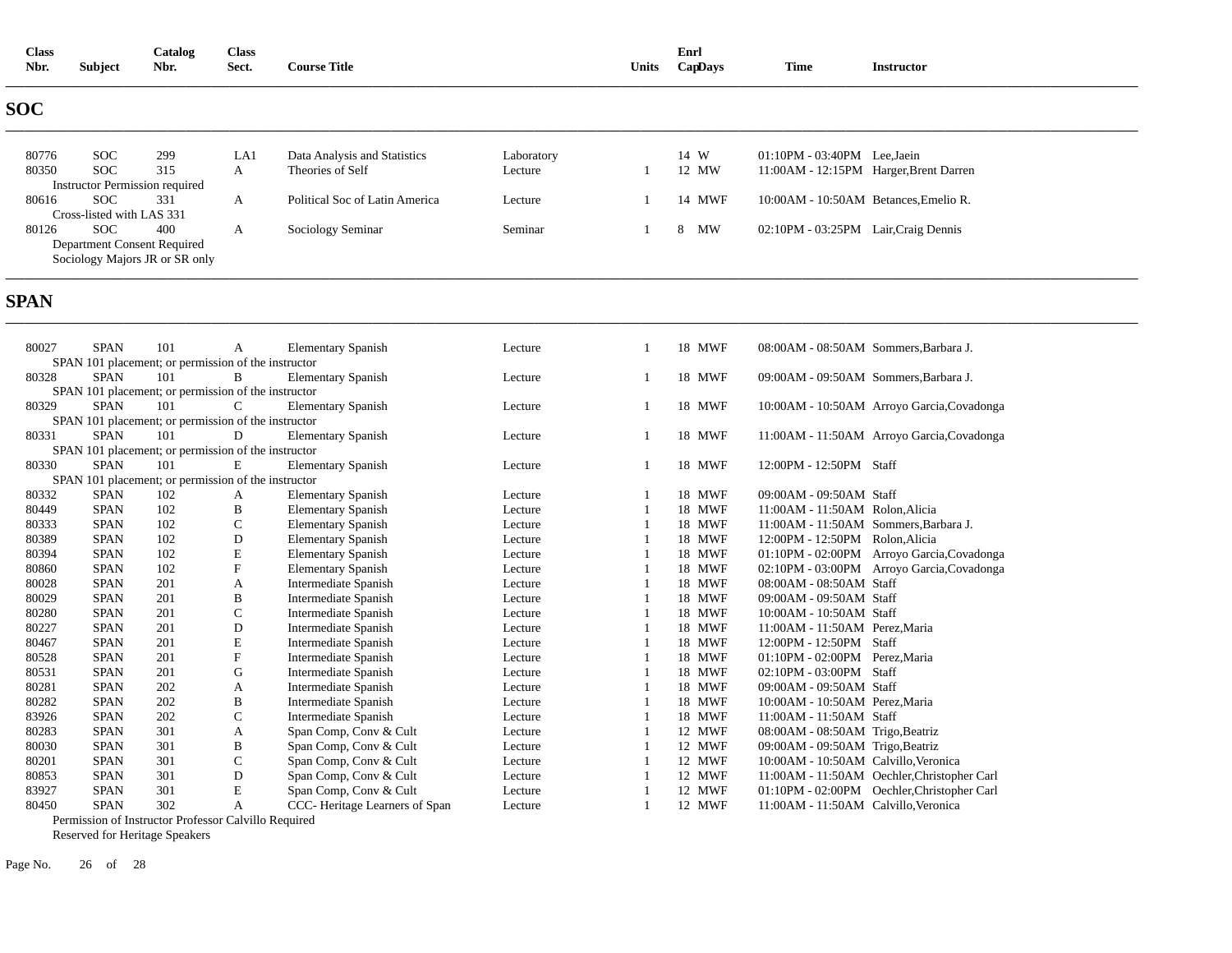| <b>Class</b><br>Nbr. | <b>Subject</b>              | Catalog<br>Nbr.                                  | <b>Class</b><br>Sect. | <b>Course Title</b>                                            |           | <b>Units</b> | Enrl<br>CapDays | <b>Time</b>                        | <b>Instructor</b>                               |
|----------------------|-----------------------------|--------------------------------------------------|-----------------------|----------------------------------------------------------------|-----------|--------------|-----------------|------------------------------------|-------------------------------------------------|
| SPAN                 |                             |                                                  |                       |                                                                |           |              |                 |                                    |                                                 |
| 80514                | <b>SPAN</b>                 | 305                                              | A                     | Textual Culture: Methods & Theory                              | Lecture   |              | 12 TuTh         | 01:10PM - 02:25PM Kaempfer, Alvaro |                                                 |
| 84018                | <b>SPAN</b>                 | 305                                              | B                     | Textual Culture: Methods & Theory                              | Lecture   |              | 12 TuTh         | 01:10PM - 02:25PM Lacayo, Aaron    |                                                 |
| 83951                | <b>SPAN</b>                 | 305                                              | $\mathsf{C}$          | Textual Culture: Methods & Theory                              | Lecture   |              | 12 TuTh         | 02:35PM - 03:50PM Lacayo, Aaron    |                                                 |
| 83952                | <b>SPAN</b>                 | 305                                              | D                     | Textual Culture: Methods & Theory                              | Lecture   |              | 12 MW           |                                    | 02:10PM - 03:25PM Oechler, Christopher Carl     |
| 84019                | <b>SPAN</b>                 | 322                                              | A                     | Gender-Society Latin Am Cinema                                 | Lecture   |              | 12 MW           |                                    | 11:00AM - 12:15PM Rangelova, Radost Alexandrova |
| 80599                | <b>SPAN</b>                 | 341                                              | A                     | <b>Cultural Topics</b>                                         | Lecture   |              | 12 MW           | 02:10PM - 03:25PM Rolon, Alicia    |                                                 |
| 83953                | <b>SPAN</b>                 | 379                                              | A                     | Colonialism, Globalizatn & LA                                  | Lecture   |              | 12 TuTh         | 10:00AM - 11:15AM Kaempfer, Alvaro |                                                 |
| 83954                | <b>SPAN</b>                 | 380                                              | A                     | Sounds of Spanish                                              | Lecture   |              | 12 MWF          | 11:00AM - 11:50AM Yager, Kent D.   |                                                 |
| THA                  |                             |                                                  |                       |                                                                |           |              |                 |                                    |                                                 |
| 80097                | <b>THA</b>                  | 105<br>Enrollment Limit: 15-FY, 5-SO, 3-JR, 2-SR | A                     | <b>Introduction to Theatre Arts</b>                            | Lecture   |              | 25 TuTh         | 10:00AM - 11:15AM Staff            |                                                 |
| 80098                | <b>THA</b>                  | 120                                              | A                     | <b>Fundamentals of Acting</b>                                  | Lecture   |              | 18 MW           | 11:00AM - 12:15PM Staff            |                                                 |
|                      |                             | Enrollment Limit: 8-FY, 6-SO, 2-JR, 2-SR         |                       |                                                                |           |              |                 |                                    |                                                 |
|                      | BRUA 215 is Stevens Theatre |                                                  |                       |                                                                |           |              |                 |                                    |                                                 |
| 83919                | <b>THA</b>                  | 120                                              | B                     | <b>Fundamentals of Acting</b>                                  | Lecture   |              | 18 MW           | 02:10PM - 03:25PM Staff            |                                                 |
|                      | BRUA 215 is Stevens Theatre | Enrollment Limit: 8-FY, 6-SO, 2-JR, 2-SR         |                       |                                                                |           |              |                 |                                    |                                                 |
| 80258                | <b>THA</b>                  | 163                                              | A                     | Introduction to The Dance                                      | Lecture   |              | 20 TuTh         | 02:35PM - 03:50PM Staff            |                                                 |
|                      |                             | Enrollment Limit: 6-FY, 6-SO, 5-JR, 3-SR         |                       |                                                                |           |              |                 |                                    |                                                 |
| 80719                | <b>THA</b>                  | 207                                              | A                     | Theatre Practicum: Performance                                 | Practicum | 0.25         | 30 TBA          | TBA                                | Kauffman, Christopher Justus                    |
| 83922                | <b>THA</b>                  | 207                                              | B                     | Theatre Practicum: Performance                                 | Practicum | 0.25         | 30 TBA          | <b>TBA</b>                         | Staff                                           |
| 80720                | <b>THA</b>                  | 208                                              | A                     | Theatre Practicum: Technical                                   | Practicum | 0.25         | 30 TBA          | <b>TBA</b>                         | Berninghausen, Eric Blair                       |
| 83923                | <b>THA</b>                  | 208                                              | B                     | Theatre Practicum: Technical                                   | Practicum | 0.25         | 30 TBA          | <b>TBA</b>                         | Staff                                           |
| 80816                | <b>THA</b>                  | 212                                              | $\mathsf{A}$          | Fundamentals of Directing                                      | Lecture   |              | 12 TuTh         |                                    | 01:10PM - 02:25PM Kauffman, Christopher Justus  |
|                      |                             |                                                  |                       | Prerequisite: THA 105 or 120; or permission of the instructor. |           |              |                 |                                    |                                                 |
| 80472                | <b>THA</b>                  | 214                                              | A                     | Survey of Dramatic Literature                                  | Lecture   |              | 20 MW           |                                    | 02:10PM - 03:25PM Russell.Susan Frances         |
| 83921                | <b>THA</b>                  | 215                                              | A                     | Fundamentals of Stage Design                                   | Lecture   |              | 12 MW           |                                    | 11:00AM - 12:15PM Berninghausen, Eric Blair     |
| 80541                | <b>THA</b>                  | 400                                              | <b>CK</b>             | Capstone Experience                                            | Seminar   |              | 15 TuTh         |                                    | 10:00AM - 11:15AM Kauffman, Christopher Justus  |

**WGS** 

| 80247 | <b>WGS</b>                | 120 | A                                         | Intro to Wmn, Gndr & Sexuality | Lecture | 20 MWF  | 09:00AM - 09:50AM Mulligan, Sheila M  |
|-------|---------------------------|-----|-------------------------------------------|--------------------------------|---------|---------|---------------------------------------|
|       |                           |     | Enrollment Limit: 8 SO and 12 FY Students |                                |         |         |                                       |
| 80248 | <b>WGS</b>                | 120 | B                                         | Intro to Wmn, Gndr & Sexuality | Lecture | 20 TuTh | 10:00AM - 11:15AM Lebon, Nathalie     |
|       |                           |     | Enrollment Limit: 8 SO and 12 FY Students |                                |         |         |                                       |
| 80690 | WGS                       | 210 | A                                         | Queer of Color Visual Culture  | Lecture | 20 TuTh | $10:00AM - 11:15AM$ Velasco, Gina     |
| 80434 | WGS                       | 220 | A                                         | Women in Film                  | Lecture | 20 MW   | $11:00AM - 12:15PM$ Trigo, Beatriz    |
| 83995 | <b>WGS</b>                | 240 | A                                         | Gender & Sexuality Anc Greece  | Lecture | 20 MW   | 02:10PM - 03:25PM Lesser, Rachel Hart |
|       | Cross-listed with CLA 240 |     |                                           |                                |         |         |                                       |
| 83925 | WGS                       | 310 | А                                         | <b>Oueer Theories</b>          | Lecture | 15 TuTh | $02:35PM - 03:50PM$ Velasco, Gina     |
| 80499 | <b>WGS</b>                | 340 | A                                         | <b>Methods</b>                 | Lecture | 20 WF   | 02:10PM - 03:25PM Lesser, Rachel Hart |
|       |                           |     |                                           |                                |         |         |                                       |

Page No. 27 of 28